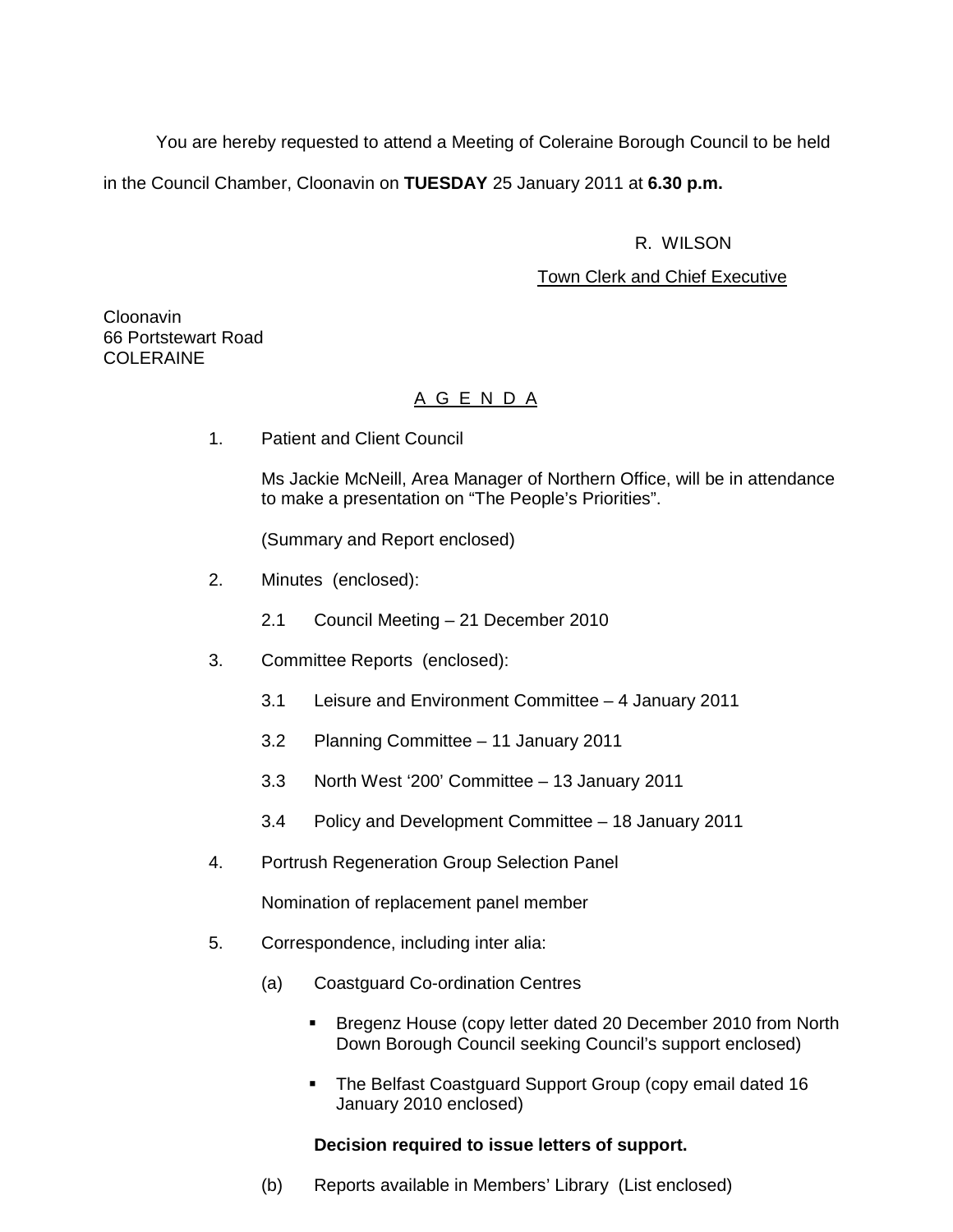- 6. Consultation List (enclosed)
- 7. Documents for Sealing

# **Enclosed for Information:**

- i) Letter dated 4 January 2011 from Londonderry Area Electoral Office regarding Count Centre for Foyle and East Londonderry
- ii) Letter dated 5 January 2011 from Northern Ireland Office Public Appointments Unit regarding Appointment of Sheriffs 2011
- iii) Letter dated 6 January 2001 from Department of Education, Education Governance Team regarding Councillor Appointment to North Eastern Education and Library Board
- iv) Letter dated 10 January 2011 from Department for Social Development regarding Council's letter supporting Ards Borough Council's request for increase in contribution to their local Citizen's Advice Bureau
- v) Letter dated 13 January 2011 from Department of the Environment thanking Councils for activating their Emergency Response Plans
- vi) NILGA Weekly Update Issue  $35, 17<sup>th</sup>$  January 2011

# **\* Recommended for consideration "In Committee"**

To: Each Member of Council 21 January 2011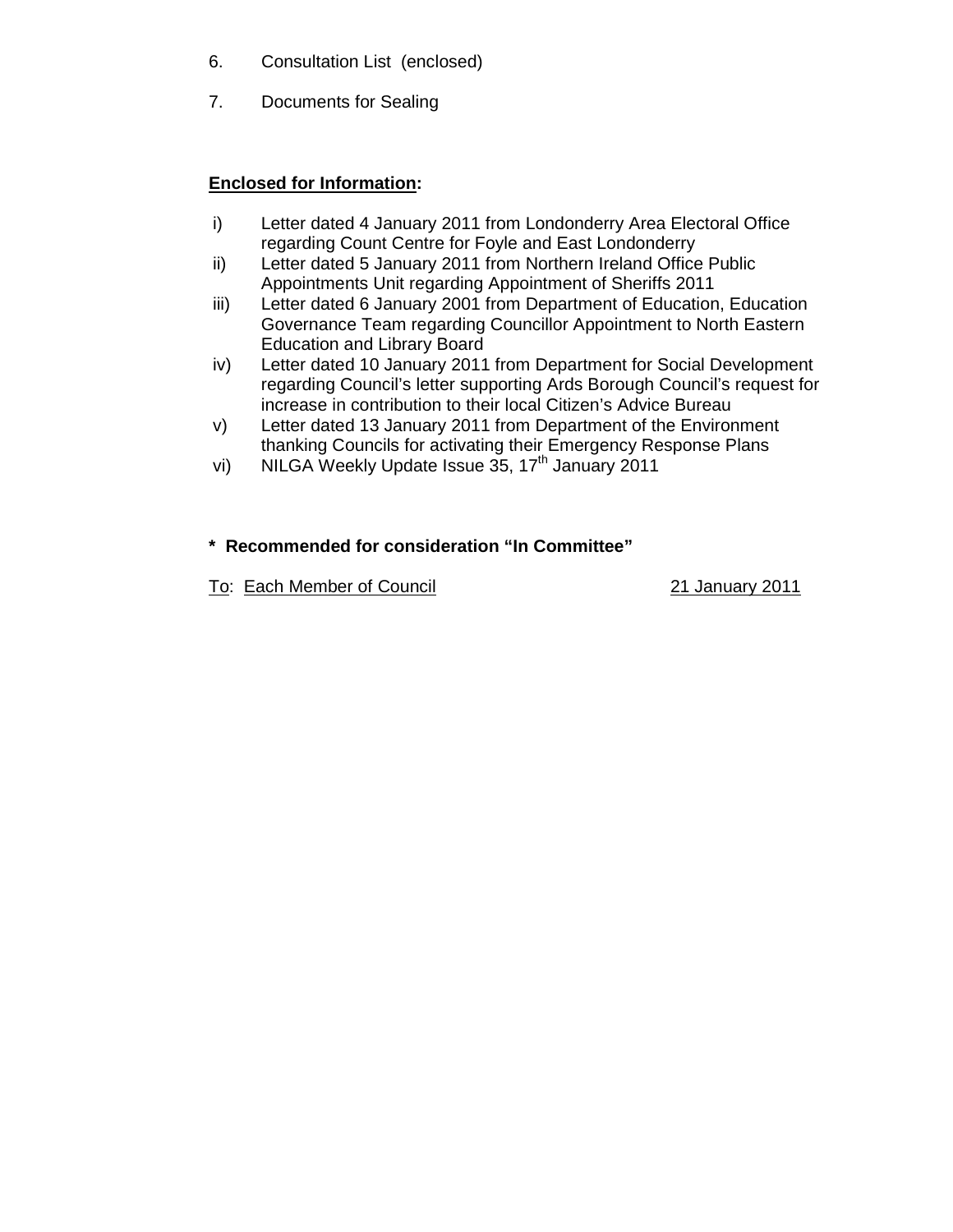## **COUNCIL MEETING**

# **21st December, 2010.**

| <b>Present:</b>                   | The Mayor, Councillor N. F. Hillis, in the Chair                                                                                                                                                                                                                                                                                                                                             |                                                                                                                                                    |  |
|-----------------------------------|----------------------------------------------------------------------------------------------------------------------------------------------------------------------------------------------------------------------------------------------------------------------------------------------------------------------------------------------------------------------------------------------|----------------------------------------------------------------------------------------------------------------------------------------------------|--|
|                                   | The Deputy Mayor, Councillor A. S. Cole<br>(Items $3.2 - 12.2.1$ )                                                                                                                                                                                                                                                                                                                           |                                                                                                                                                    |  |
|                                   | <b>Aldermen</b>                                                                                                                                                                                                                                                                                                                                                                              |                                                                                                                                                    |  |
|                                   | E. T. Black (Mrs.)<br>(Items $3.1 - 12.2.1$ )<br>M. T. Hickey (Mrs.)                                                                                                                                                                                                                                                                                                                         | D. McClarty<br>(Items $1.0 - 6.1$ )<br>W. J. McClure                                                                                               |  |
|                                   | <b>Councillors</b>                                                                                                                                                                                                                                                                                                                                                                           |                                                                                                                                                    |  |
|                                   | J. M. Bradley<br>T. J. Deans<br>(Items $5.0 - 12.2.1$ )<br>E. P. Fielding (Mrs.)<br><b>B.</b> Fitzpatrick<br>S. Gilkinson<br>D. Harding<br>W. A. King                                                                                                                                                                                                                                        | <b>B.</b> Leonard<br>R. A. Loftus (Mrs.)<br>(Items $3.1 - 6.1$ )<br>G. L. McLaughlin<br>R. A. McPherson<br>A. McQuillan<br>(Items $4.2 - 12.2.1$ ) |  |
| Officers in<br><b>Attendance:</b> | Town Clerk and Chief Executive, Director of Technical<br>Services, Director of Corporate Services, Interim Director of<br>Leisure Services, Head of Development Services, Head of<br>Performance Policy and Governance (Items 1.0 - 8.0),<br>Economic Development Manager (Items 6.1 - 12.2.1),<br>Portrush Regeneration Manager (Items $1.0 - 4.3$ ) and<br><b>Administrative Assistant</b> |                                                                                                                                                    |  |
| <b>Apologies:</b>                 | Alderman Creelman, Councillors Ms. Alexander, Barbour and                                                                                                                                                                                                                                                                                                                                    |                                                                                                                                                    |  |

#### **1.0 MINUTES**

The Minutes of the Council Meeting of 23<sup>rd</sup> November, 2010 were confirmed and signed.

Mrs. Church

# **2.0 COMMITTEE REPORTS**

# **2.1 Planning Committee**

The Chairman, Alderman McClure, moved the adoption of the Planning Committee Report; this was duly seconded by Alderman Mrs. Hickey and agreed.

# **3.0 DEVELOPMENT SERVICES' REPORT**

 Consideration was given to the report of the Head of Development Services (previously supplied).

Matters arising: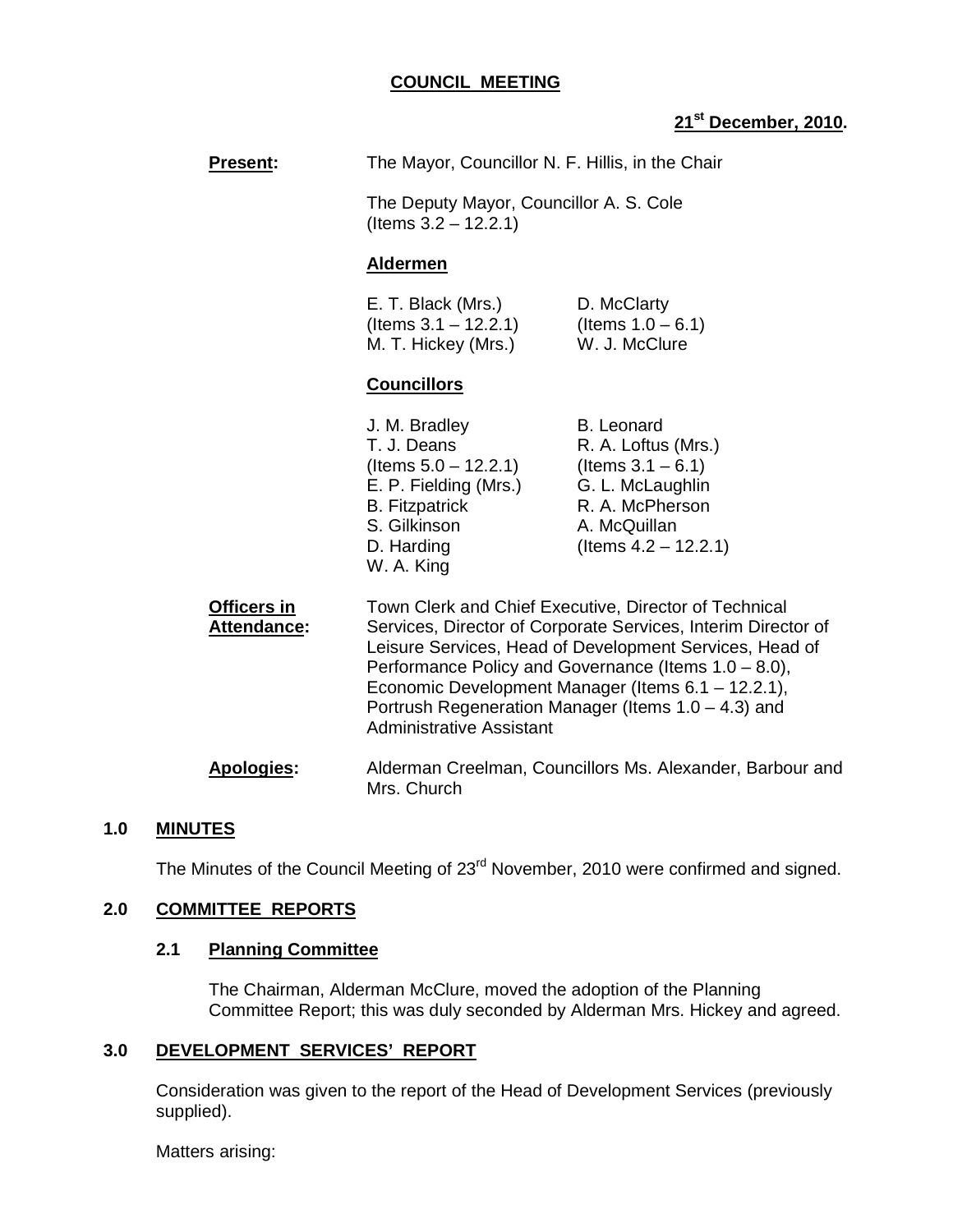# **3.1 North East Rural Development Programme (NERDP): Village Renewal Measure 3.5**

Council has been working with three villages, Articlave, Macosquin and Portballintrae, which are eligible to apply for funding under Measure 3.5. Successful applications will receive funding at a rate of 75%, subject to match funding of 25% being secured. Funding to cover the 25% is available in the 2010/11 Economic Development budget.

# **Agreed:**

On the proposal of Councillor King and seconded by Councillor Harding, that Council offers support to the three villages by providing 25% match funding at £1,750 to each of the three villages.

# **3.2 Portrush Railway Station Relocation – Technical Feasibility Study**

Consideration was given to information on this topic, as contained in the report.

# **Agreed:**

 On the proposal of Councillor Bradley and seconded by Alderman Mrs. Hickey, that Council agrees to proceed with the Portrush Railway Station Technical Feasibility Study at a cost to Council of £15,000 and subject to the Department for Social Development contributing £15,000 towards the overall £30,000 project costs together with an undertaking that DSD will absorb the costs of engaging the Central Procurement Directorate.

# **3.3 For Information**

Members noted information on the following topics, as contained in the report.

- i) Lansdowne Refurbishment Scheme.
- ii) Replacement Ambient / Festive Lighting in Portrush and Portstewart.
- iii) Review of Regional Tourism Diary Date Wednesday  $19<sup>th</sup>$  January, 2011.
- iv) Voluntary Advice Services and Location of Area Advice Centres (DSD).

# **4.0 CORPORATE SERVICES' REPORT**

Consideration was given to the report of the Director of Corporate Services (previously supplied).

Matters arising:

 $\setminus$ 

# **4.1 Potential Recovery of VAT on Leisure and Sporting Activities**

Consideration was given to information on the possible recovery of VAT and recommendations for same as endorsed by ALFGO and SOLACE, as contained in the report.

# **Agreed:**

i) Coleraine Borough Council agrees to participate in the action to challenge HMRC in relation to whether leisure services activities should be subject to VAT.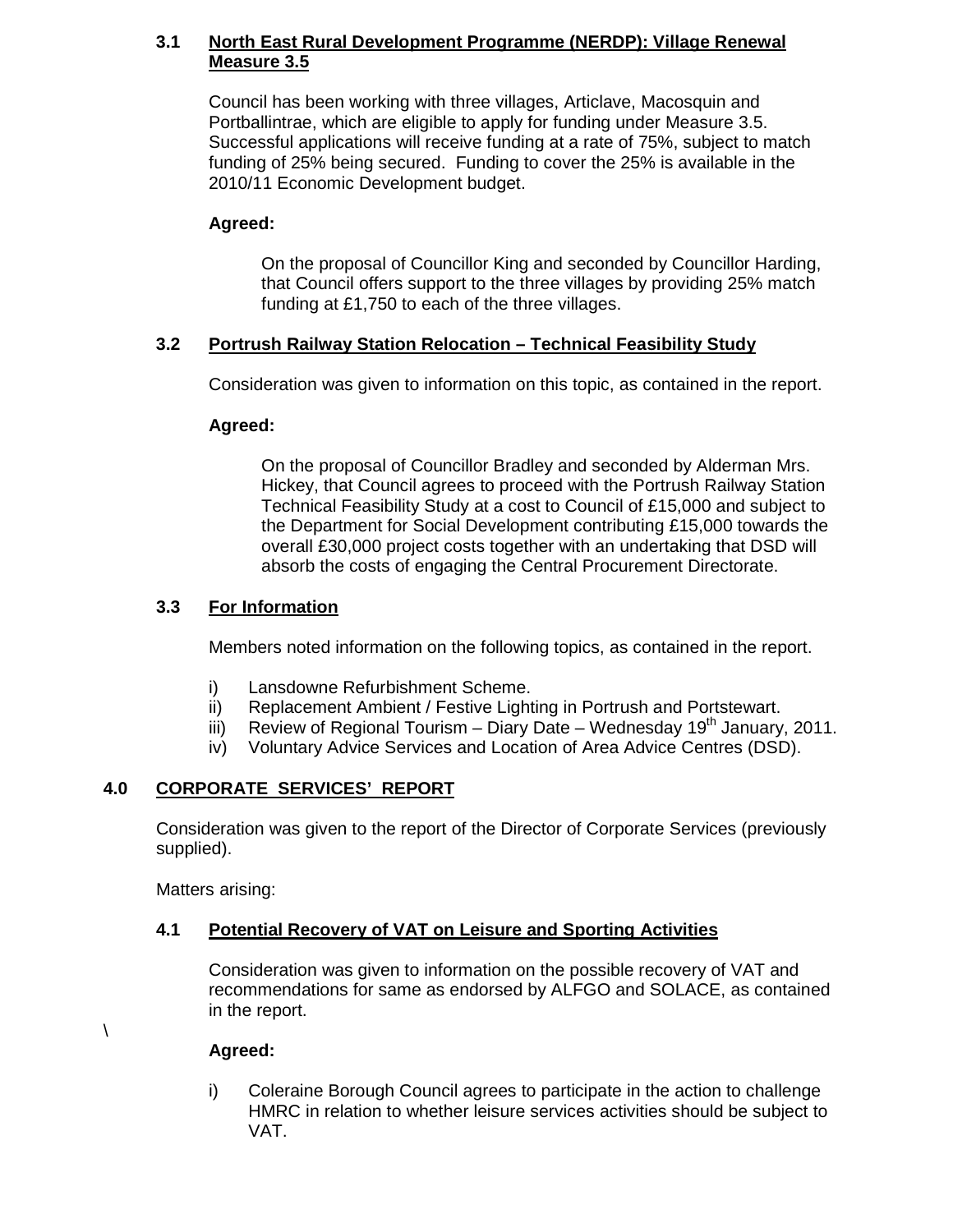- ii) Coleraine Borough Council agrees to jointly (together with the other 25 district councils in Northern Ireland) appoint DLA Piper LLP and VAT Support and Solutions Ltd. (with VAT Support and Solutions Ltd. to be instructed by DLA Piper LLP) to pursue the action in the Tribunal in accordance with the terms of their proposal previously submitted to ALGFO.
- iii) Coleraine Borough Council agrees to authorize ALGFO and Belfast City Council Legal Services Department to finalise contractual arrangements between DLA Piper LLP and VAT Support and Solutions Ltd. and councils, including, but not limited to agreement of letter(s) of engagement, performance monitoring and authorisation of payments under the contract(s), such contract(s) to be adopted by Coleraine Borough Council in due course.

During a period of discussion the Director of Corporate Services confirmed that, in the event of any substantial change to the estimated fee for the Tribunal, this matter would be referred back to Council.

## **4.2 Department of the Environment Consultation Paper on the Provision of Pensions for Elected Members**

Consideration was given to this Consultation Paper (previously supplied) and details on the cost to Council should all Members join the scheme, as detailed in the report.

# **Agreed:**

 That individual Members and/or political parties respond to the Consultation Paper directly before the closing date of 28<sup>th</sup> January, 2011.

# **4.3 For Information**

Members noted information on the following topics, as contained in the report:

- i) Report of the Chief Local Government Auditor into Absenteeism in Local Councils 2009 -2010. Members' questions on this issue were answered by the Director of Corporate Services.
- ii) Accounts for November 2010.

# **5.0 TECHNICAL SERVICES' REPORT**

Consideration was given to the report of the Town Clerk and Chief Executive (previously supplied).

Matters arising:

## **5.1 Proposals to Remove Snow and Ice from Town Centre Footways and Pedestrian Areas**

Members were updated on the background to this issue, the revised proposed agreement from Roads Service to Council in September 2010 and issues arising for Council from same. A number of issues which required clarification in order to progress this matter were identified by the Town Clerk and Chief Executive, as contained in the report, and options for progress were outlined.

 Retrospective approval was sought for some staff having been deployed to assist with clearing pathways in certain areas on 3<sup>rd</sup> December, 2010, following cancellation of the Leisure and Environment Committee meeting in December and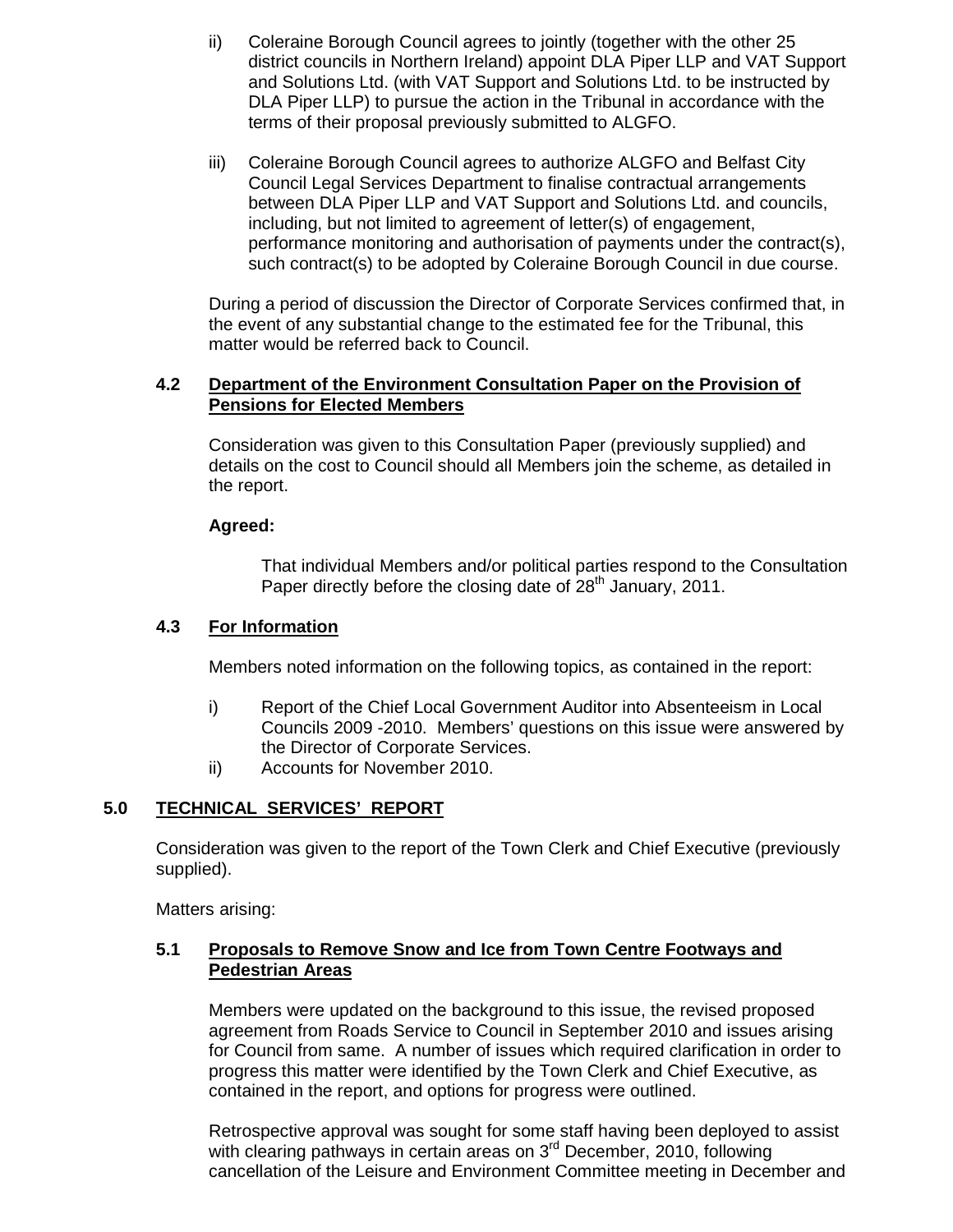in response to the adverse weather conditions.

A period of discussion ensued during which Members' questions were answered by the Town Clerk and Chief Executive.

# **Agreed:**

On the proposal of Councillor Gilkiinson and seconded by Alderman McClure:

- i) that retrospective approval be given for the deployment of staff;
- ii) that Council assists Road Service on an interim and voluntary basis, subject to the conditions as contained in the report;
- iii) that officers be delegated power to make appropriate decisions with regard to the deployment of resources and seek any necessary approvals retrospectively.

 The Mayor paid tribute to Council workers and traders for their efforts in helping to clear Coleraine town centre.

# **6.0 LEISURE SERVICES' REPORT**

Consideration was given to the report of the Interim Director of Leisure Services (previously supplied).

Matters arising:

## **6.1 Market Yard Report**

The Interim Director of Leisure Services outlined the history of the Market Yard project and options available to Council for progressing the scheme.

It was proposed by Councillor Bradley and seconded by the Deputy Mayor:

 That Council withdraws the bid for NITB funding and resubmits a revised PEACE III 2.1 bid for 100% funding for eligible costs to a total sum of circa £3.94 million by  $17<sup>th</sup>$  January, 2011.

Concern was expressed at the potential cost of running and maintaining a museum and it was proposed, as an amendment, by Councillor Deans and seconded by Councillor Mrs. Fielding:

 That Council defers the current Market Yard project and commits resources to investigating the feasibility and design of an alternative provision noting the potential financial implications with regard to preliminary costs, as contained in section 5 of the report.

On a request for a recorded vote, Members voted on the amendment thus:

- **For:** Councillors Deans and Fielding (2)
- **Against:** The Mayor, the Deputy Mayor, Aldermen Mrs. Black, Mrs. Hickey, McClarty and McClure, Councillors Bradley, Fitzpatrick, Gilkinson, Harding, King, Leonard, Mrs. Loftus, McLaughlin and McPherson (15)
- **Abstained:** Councillor McQuillan (1)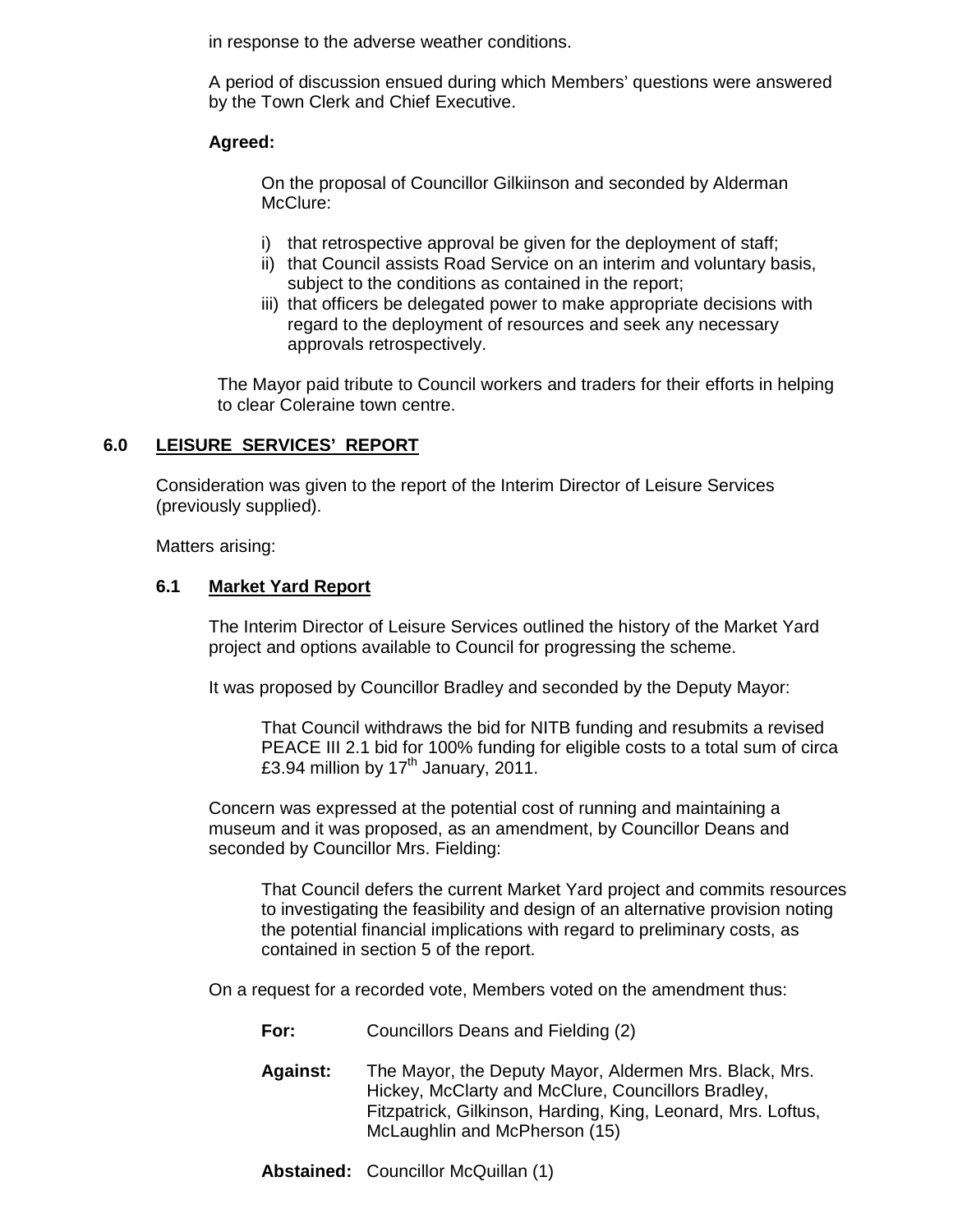The amendment was, therefore, lost with two votes in favour and fifteen against.

# **Agreed:**

 With sixteen votes in favour and two against, that the substantive proposal be carried viz:

**For:** The Mayor, the Deputy Mayor, Aldermen Mrs. Black, Mrs. Hickey, McClarty and McClure, Councillors Bradley, Fitzpatrick, Gilkinson, Harding, King, Leonard, Mrs. Loftus, McLaughlin, McPherson and McQuillan (16)

**Against:** Councillors Deans and Fielding (2)

# **6.2 Proposed Caravan Park Charges 2011**

Consideration was given to proposals for caravan park charges as detailed in the report (circulated).

It was proposed by Councillor Harding and seconded by Councillor Deans:

 That Council increases all charges by 5% and does not subsidise any VAT increase.

A period of debate ensued during which Members' queries in relation to comparison of charges with private caravan park operators were answered by the Interim Director of Leisure Services. It was then proposed, as an amendment by Councillor McPherson and seconded by Councillor King:

 That this issue be deferred to the Leisure and Environment Committee meeting in January to allow available figures on caravan parks to be provided.

## **Agreed:**

 With eleven votes in favour and three against, that the amendment be carried and that full Council powers be delegated to the Leisure and Environment Committee to make decision on this issue.

# **7.0 ADMINISTRATIVE SERVICES**

## **7.1 Leisure and Environment Committee Meeting in January**

 Members were advised that, due to the cancellation of the December meeting of Leisure and Environment, a meeting would be held on  $4<sup>th</sup>$  January, 2011 commencing at 6.30 pm.

# **7.2 Visit by the Minister**

Members were invited to meet with the Minister for Social Development in Coleraine Town Hall on  $5<sup>th</sup>$  January, 2011 at 11.15 am.

## **8.0 REVIEW OF PUBLIC ADMINISTRATION**

# **8.1 Local Government Reform – Consultation on Policy Proposals**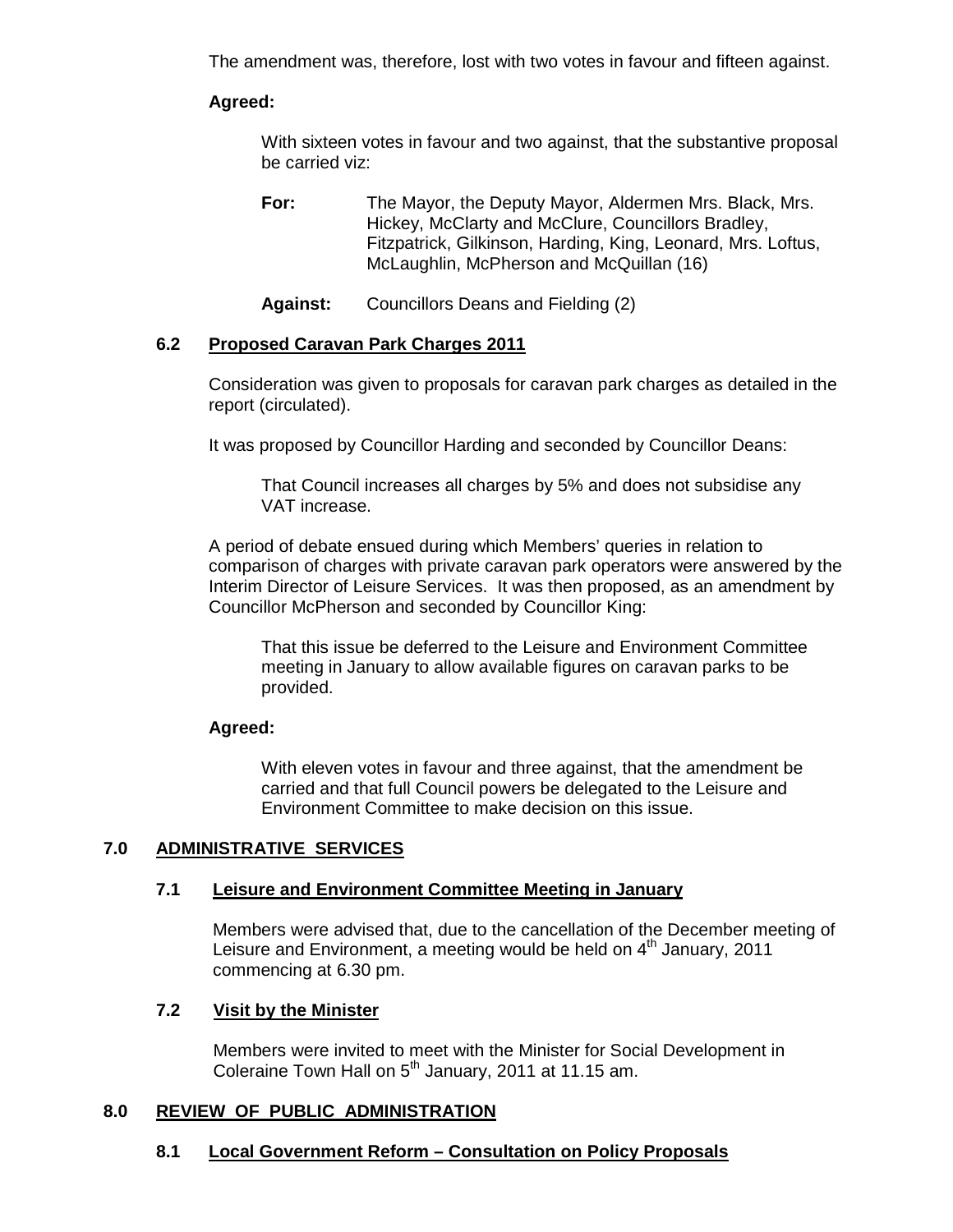Consideration was given to this Consultation document (previously supplied). A draft response to the document would be brought to a meeting of Policy and Development before the 11<sup>th</sup> March, 2011 deadline for response.

# **9.0 CONSULTATION LIST**

Details of consultation documents received were noted (previously supplied).

 Any Member who wished to make a response was asked to contact the Head of Performance, Policy and Governance before the due date for comments as detailed in the report.

### **10.0 DOCUMENTS TABLED**

 Members noted the list of documents which had been made available in the Members' Library (previously supplied).

### **11.0 DOCUMENTS FOR SEALING**

Resolved:

That the following documents be sealed:

- 1. Bye-Laws To Control the Consumption of Intoxicating Liquor in Designated Places
- 2. Cemetery Titles Grant of Right of Burial – Deeds Register Nos. 3689 - 3700 inclusive

| Agherton           | 1 |
|--------------------|---|
| <b>Ballywillan</b> | 3 |
| Coleraine          | 1 |
| Kilrea             | 1 |
| Portstewart        | 6 |

Advanced Deeds Register Nos 0262 – 0263 inclusive

| Coleraine   | 1 |
|-------------|---|
| Portstewart | 1 |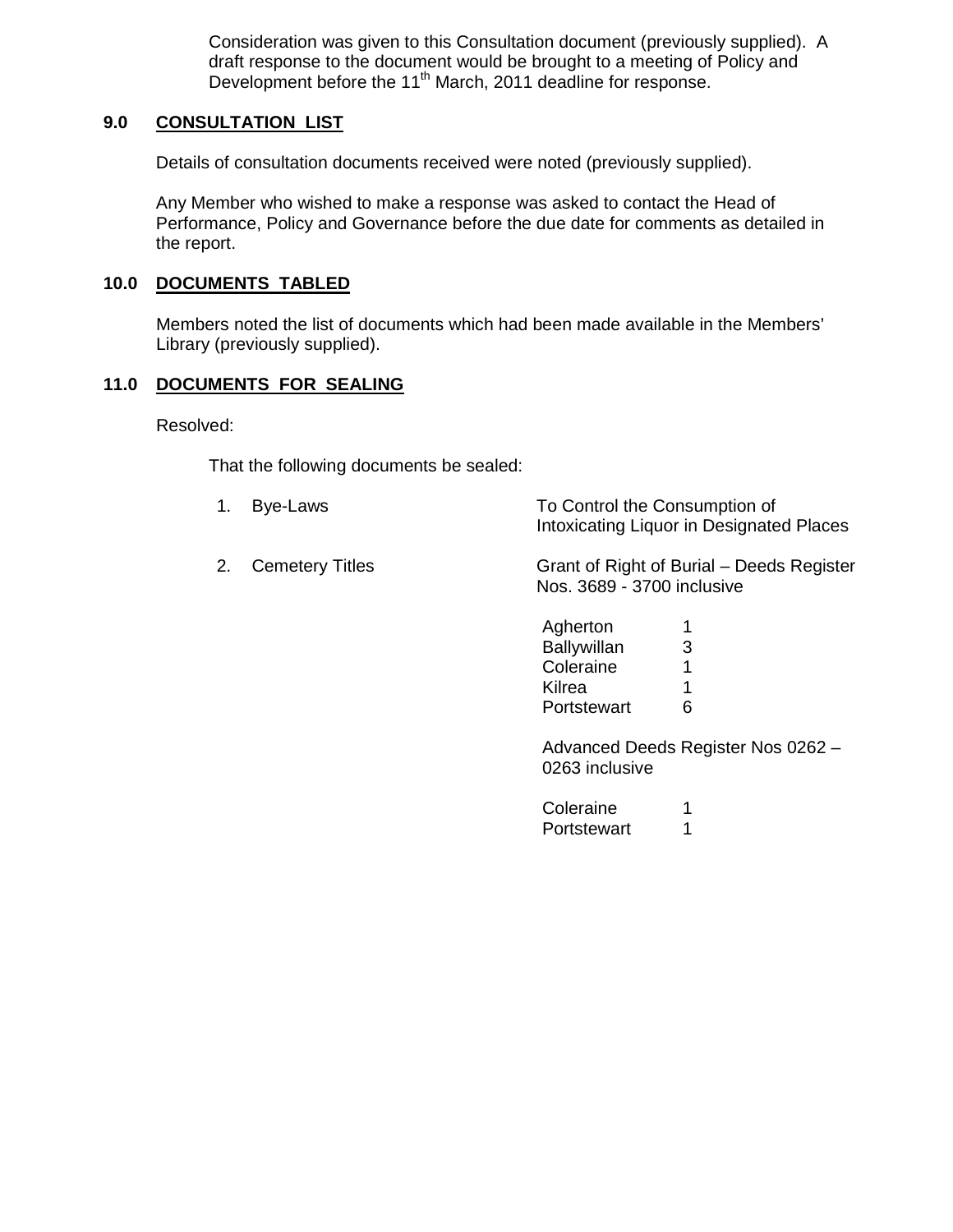# **LEISURE AND ENVIRONMENT COMMITTEE**

# **th January, 2011.**

|                                   |                                                                                                                                                                    | 4 <sup>th</sup> Janu                                                                                                                         |  |  |
|-----------------------------------|--------------------------------------------------------------------------------------------------------------------------------------------------------------------|----------------------------------------------------------------------------------------------------------------------------------------------|--|--|
| <b>Present:</b>                   | Councillor J. M. Bradley, in the Chair                                                                                                                             |                                                                                                                                              |  |  |
|                                   | The Mayor, Councillor N. F. Hillis                                                                                                                                 |                                                                                                                                              |  |  |
|                                   | The Deputy Mayor, Councillor A. S. Cole                                                                                                                            |                                                                                                                                              |  |  |
|                                   | <b>Aldermen</b>                                                                                                                                                    |                                                                                                                                              |  |  |
|                                   | E. T. Black (Mrs.)<br>W. T. Creelman<br>M. T. Hickey (Mrs.)                                                                                                        | D. McClarty<br>(Items $1.0 - 2.5$ )<br>W. J. McClure                                                                                         |  |  |
|                                   | <b>Councillors</b>                                                                                                                                                 |                                                                                                                                              |  |  |
|                                   | C. S. Alexander (Ms.)<br>(Items $1.0 - 3.3$ )<br>O. M. Church (Mrs.)<br>E. P. Fielding (Mrs.)<br><b>B.</b> Fitzpatrick<br>S. Gilkinson<br>D. Harding<br>W. A. King | <b>B.</b> Leonard<br>(Items $1.0 - 3.3$ )<br>R. Loftus (Mrs.)<br>G. L. McLaughlin<br>R. A. McPherson<br>A. McQuillan<br>(Items $2.1 - 2.5$ ) |  |  |
| Officers in<br><b>Attendance:</b> | Director of Technical Services, Director of<br>Administrative Assistant.                                                                                           | Environmental Health, Interim Director of Leisure<br>Services, Senior Environmental Health Officer and                                       |  |  |
| <u>Apology:</u>                   | <b>Councillor Barbour</b>                                                                                                                                          |                                                                                                                                              |  |  |

## **1.0 WELCOME**

The Chairman welcomed everyone to the meeting and it was agreed to discuss the Leisure Services' Report first.

#### **2.0 LEISURE SERVICES' REPORT**

 The Report of the Interim Director of Leisure Services was considered (previously supplied).

Matters arising:

# **2.1 Rugby Avenue Community Stadium and Leisure Facilities Preliminary Technical Feasibility Study – Update**

Roger Perrott of Ostick & Williams and Brian Conway of Sammon Construction Consultants were in attendance to present a report to members. They updated members on the Feasibility Study and elaborated on various issues including:

- Consultation
- Site Analysis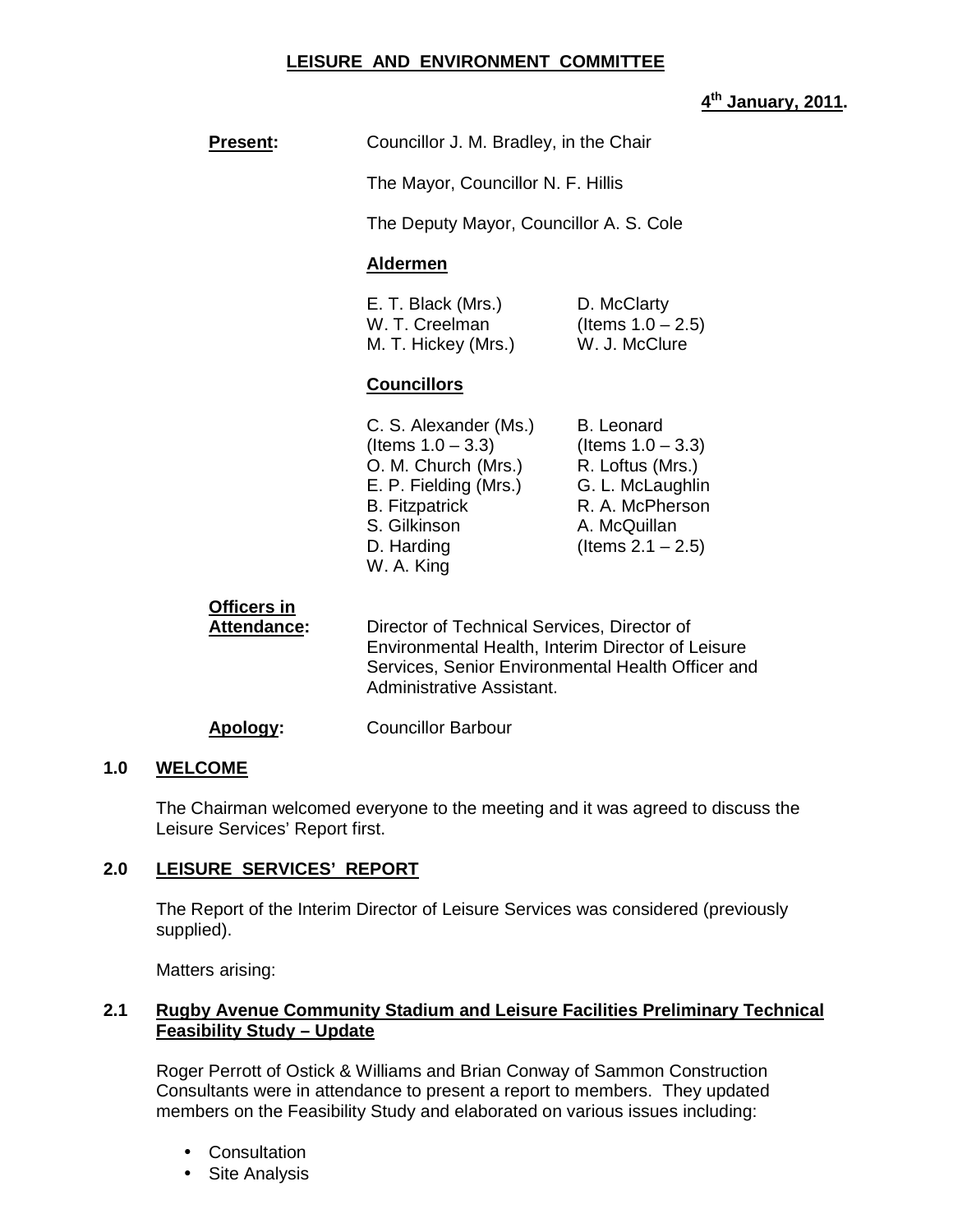- Site capacity study
- Cost
- Conclusion

The representatives answered members' various questions.

Members noted that a copy of the report would be available in the Members' Library.

# **Recommended:**

That Council proceed with Stage 2 of this project as detailed in the report and allow Officers a leeway of 10% either way of the estimated costs of £69,603.50.

# **2.2 Northern Ireland Special Festival of Pool**

A request had been received from the Northern Ireland Special Festival of Pool for financial assistance towards the costs of staging the Northern Ireland Special Festival of Pool at the Lodge Hotel, Coleraine from  $15^{th} - 18^{th}$  November, 2010.

Members noted that the request had not been received in time for the November Leisure and Environment meeting.

## **Recommended:**

 That Council contribute £1,000 retrospectively to the Northern Ireland Special Festival and advise them that due to the financial position of the public sector following the Comprehensive Spending Review, and the review of contributions currently being carried out by Internal Audit, the future of this grant may be subject to further review.

## **2.3 Local Government and 2012 – Request for Council Representatives**

Consideration was given to information on this request, as detailed in the report.

## **Recommended:**

- (a) On the proposal of Councillor McPherson and seconded by Alderman Mrs. Black, that Councillor King, in addition to the current Chair of Northern Ireland's Local Government 2012 Olympic Committee (Councillor Bradley), represents Coleraine on the 2012 Committee.
- (b) That Alex Carmichael, Leisure Service Officer be the Lead Officer on behalf of Council.

# **2.4 Coleraine Twinning Association**

## **Recommended:**

That Council approve a grant of £7,500 for Coleraine Twinning Association to assist them with their work and advise them that due to the financial position of the public sector following the Comprehensive Spending Review, and the review of contributions currently being carried out by Internal Audit, the future of this grant may be subject to further review.

# **2.5 Proposed Fees and Charges 2011-2012**

Consideration was given to these proposed fees and charges, as detailed in the report.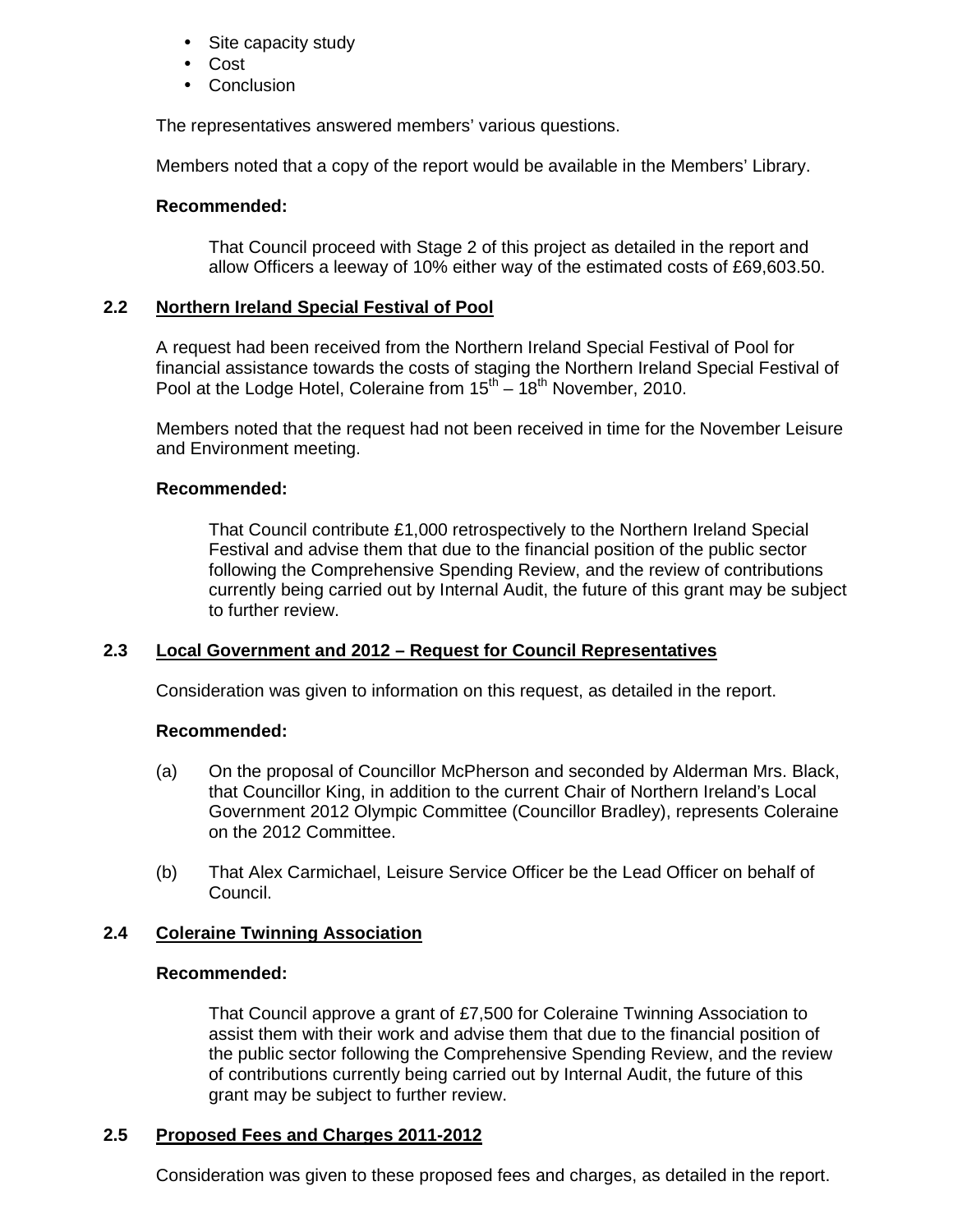### **Recommended:**

- (a) On the proposal of Councillor Harding and seconded by Councillor Ms. Alexander, that Council increase the charge for touring caravans by 50p rather than Council absorb the VAT increase of 2.5%.
- (b) That Council absorb the VAT increase of 2.5% until the new prices are implemented in April 2011, with the exception of Touring Caravans (as detailed above), noting the estimated cost to Council of c. £5k
- (c) That Council adopt the schedule of Fees & Charges for 2011-2012 as detailed below.
- (d) That Council consider a review of the Access to Leisure scheme.

Members noted the estimated under achievement of income of c. £75k.

It was suggested that the new Council could discuss caravan park charges and the Director of Technical Services advised he would bring this topic to the Town Clerk & Chief Executive's attention.

| <b>Service</b>                         | <b>Current</b><br>£ | <b>Proposed</b><br>£ | <b>Comments</b> |
|----------------------------------------|---------------------|----------------------|-----------------|
| Yearly Ticket - Adult                  | 118.00              | 130.00               |                 |
| Yearly Ticket - Juv/S.Citizen          | 70.00               | 77.00                |                 |
| Weekday Par 3 - Adult                  | 6.00                | 6.60                 |                 |
| Weekday Par 3 - Adult<br>Juv/S.Citizen | 4.50                | 5.00                 |                 |
| Weekend Par 3 - Adult                  | 7.00                | 7.70                 |                 |
| Weekend Par 3 -<br>Juv/S.Citizen       | 6.00                | 6.60                 |                 |
| Pitch & Putt -Adult                    | 3.50                | 3.85                 |                 |
| Pitch & Putt -Juv/S.Citizen            | 2.50                | 2.75                 |                 |
| Putting                                | 0.80                | 1.00                 |                 |

## **Service Area: Ballyreagh Golf Course**

#### **Service Area: Caravan Parks**

| <b>Service</b>                | <b>Current</b> | <b>Proposed</b> | <b>Comments</b>                      |
|-------------------------------|----------------|-----------------|--------------------------------------|
|                               | Ł              |                 |                                      |
| <b>Static Caravan Rentals</b> | 1954.00        | 2035.00         | Basic rent increase of £30 to £1,560 |
|                               |                |                 | plus VAT. Small rate increase of     |
|                               |                |                 | £6.75 to £163.00 = total cost        |
|                               |                |                 | £2035.00 (inc VAT)                   |
| Serviced Touring Sites - Off  | 17.50          | 18.00           | VAT impact rounded up by 7p          |
| Peak                          |                |                 |                                      |
| Serviced Touring Sites -      | 20.00          | 20.50           | Increase by 50p rather than VAT      |
| Peak                          |                |                 | increase absorbed above/below        |
| Non serviced Touring sites    | 15.00          | 15.50           | Increase by 50p rather than VAT      |
| - Off Peak                    |                |                 | increase absorbed above/below        |
| Non Serviced Touring sites    | 17.50          | 18.00           | VAT impact rounded up by 7p          |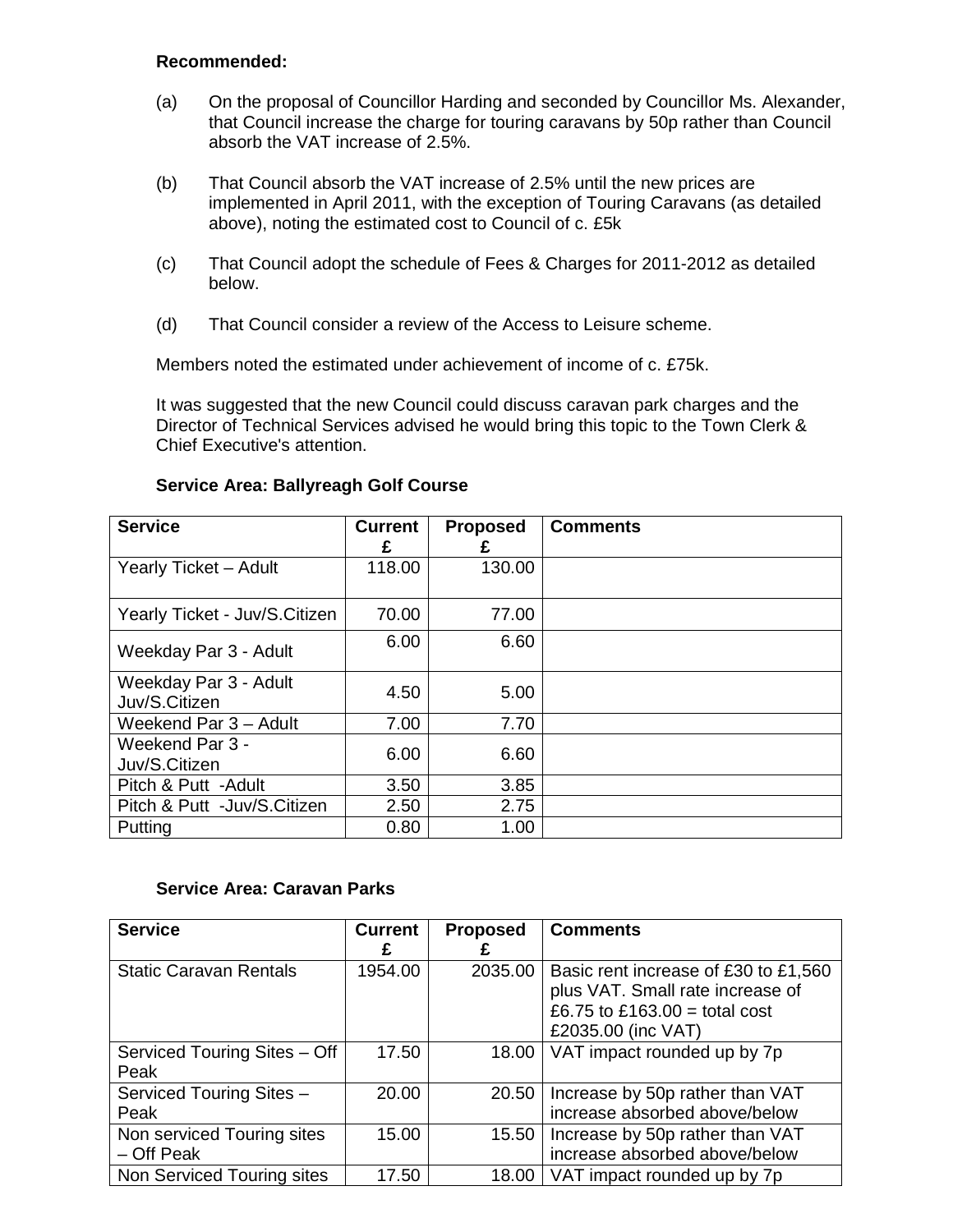| ، ا ڪ<br>--<br>.<br>____ |  |  |
|--------------------------|--|--|
|                          |  |  |

# **Service Area: Coleraine Leisure Centre**

 $\overline{\phantom{a}}$ 

| <b>Service</b>                  | <b>Current</b><br>£ | <b>Proposed</b><br>£ | <b>Comments</b>                        |
|---------------------------------|---------------------|----------------------|----------------------------------------|
| <b>Fitness Suite</b>            |                     |                      |                                        |
| Club Level Membership           |                     |                      |                                        |
| Monthly charge (single)         | n/a                 | 22.50                |                                        |
| Monthly (Joint)                 | n/a                 | 35.00                |                                        |
| Monthly (Concessions)           | n/a                 | 11.50                | Club Level Membership applicable       |
| Daily Charge (adult)            | n/a                 | 4.50                 | to JWSC only.                          |
| Daily Charge (Concessions)      | n/a                 | 2.50                 |                                        |
|                                 |                     |                      |                                        |
| Silver Level Membership         |                     |                      |                                        |
| Monthly charge (single)         | 29.50               | 30.50                | Silver Membership provides access      |
| Monthly (Joint)                 | 45.50               | 47.00                | to the fitness suites at JWSC and      |
| Monthly (Concessions)           | 14.75               | 15.15                | CLC.                                   |
|                                 |                     |                      |                                        |
|                                 |                     |                      |                                        |
|                                 |                     |                      |                                        |
| <b>Premier Level Membership</b> |                     |                      |                                        |
| Monthly charge (single)         | 33.50               | 34.50                | <b>Premier Membership provides</b>     |
| Monthly (Joint)                 | 53.00               | 54.50                | access to the fitness suites at        |
| Monthly (Concessions)           | 16.75               | 17.25                | JWSC and CLC; health suite and         |
|                                 |                     |                      | swimming at CLC.                       |
|                                 |                     |                      | Current prices are applicable to       |
|                                 |                     |                      | CLC and shown for comparison           |
|                                 |                     |                      | purposes only.                         |
|                                 |                     |                      |                                        |
| <b>Main Hall</b>                | 50.00               | 53.00                | All other activity charges are derived |
|                                 |                     |                      | from main hall rates.                  |
|                                 |                     |                      |                                        |
| <b>Team Games</b>               | 35.00               | 37.00                |                                        |
| Court games                     | 6.00                | 6.40                 |                                        |
| <b>Minor Hall</b>               | 20.00               | 21.00                |                                        |
| Clubroom                        | 15.00               | 15.50                |                                        |
| Main Pool                       | 45.00               | 47.00                |                                        |
| <b>Minor Pool</b>               | 30.00               | 31.00                |                                        |
| Membership:                     |                     |                      |                                        |
| Adult                           | 10.00               | n/a                  | As part of the modernisation and       |
| Juvenile                        | 6.00                | n/a                  | improvement programme it is            |
| Family                          | 16.00               | n/a                  | proposed to phase these charges        |
|                                 |                     |                      | out, providing the user with a single  |
|                                 |                     |                      | activity charge.                       |
| <b>Entrance Fees</b>            | 0.50                | n/a                  | As above                               |
| Swimming:                       |                     |                      |                                        |
| Adult                           | 3.00                | 3.40                 | School swimming includes               |
| Juvenile                        | 2.20                | 2.40                 | contribution to swimming instructor    |
| School                          | 1.50                | 1.60                 | and new rates would apply from         |
| Concession<br>Club              | 1.50<br>1.50        | 1.60<br>1.60         | start of school year,                  |
|                                 |                     |                      |                                        |
| <b>Health Suite:</b>            |                     |                      |                                        |
| Adult                           | 5.00                | 5.50                 |                                        |
|                                 |                     |                      |                                        |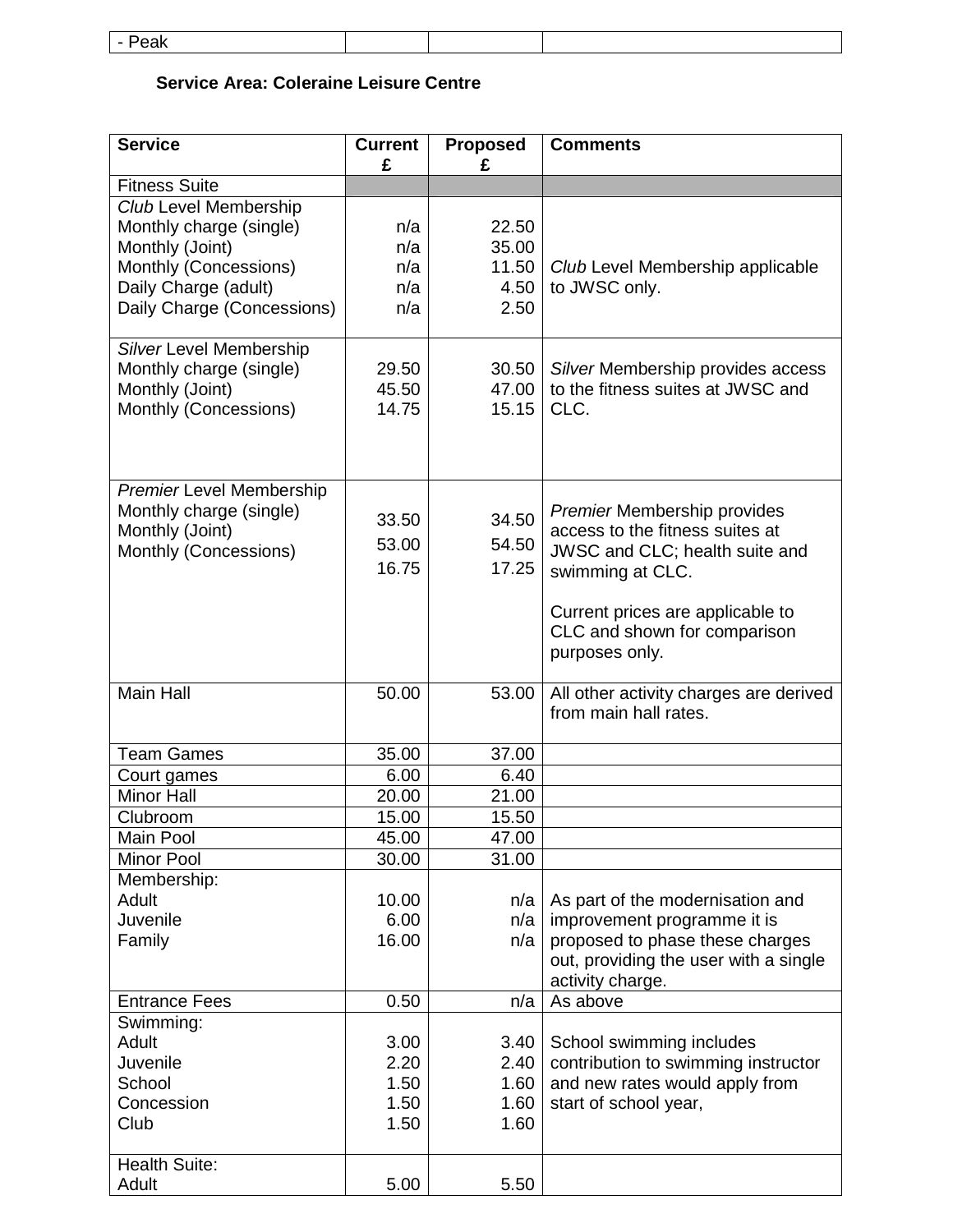| Concession     | 2.50 | 2.80 |
|----------------|------|------|
| <b>Student</b> | 3.50 | 3.80 |
|                |      |      |

# **Service Area: Community Centres**

| <b>Service</b>                                  | <b>Current</b><br>£ | <b>Proposed</b><br>£ | <b>Comments</b>                         |
|-------------------------------------------------|---------------------|----------------------|-----------------------------------------|
| Ballysally (Hourly)*                            |                     |                      |                                         |
| <b>General Purpose Area:</b>                    |                     |                      |                                         |
| <b>Community Group</b>                          | 7.00                | 7.20                 |                                         |
| <b>Statutory Agency</b>                         | 12.00               | 12.30                |                                         |
| Commercial                                      | 12.00               | 13.00                |                                         |
| Social Area/Coffee Bar:                         |                     |                      |                                         |
| <b>Community Group</b>                          | 7.00                | 7.20                 |                                         |
| <b>Statutory Agency</b>                         | 12.00               | 12.30                |                                         |
| Commercial                                      | 12.00               | 13.00                |                                         |
| Training Room:                                  |                     |                      |                                         |
| <b>Community Group</b>                          | 7.00                | 7.20                 |                                         |
| <b>Statutory Agency</b>                         | 12.00               | 12.30                |                                         |
| Commercial                                      | 12.00               | 13.00                |                                         |
| Art/Kiln Room:                                  |                     |                      |                                         |
| <b>Community Group</b>                          | 7.00                | 7.20                 |                                         |
| <b>Statutory Agency</b>                         | 12.00               | 12.30                |                                         |
| Commercial                                      | 12.00               | 13.00                |                                         |
| Main Hall:                                      |                     |                      |                                         |
| <b>Community Group</b>                          | 12.00               | 12.30                |                                         |
| <b>Statutory Agency</b>                         | 17.00               | 18.00                |                                         |
| Commercial                                      | 20.00               | 21.10                |                                         |
| <b>Computer Suite:</b>                          |                     |                      |                                         |
| <b>Community Group</b>                          | 7.00                | 7.20                 | Plus tutor fees where applicable.       |
| <b>Statutory Agency</b>                         | 12.00               | 12.70                | Commercial rate undervalued.            |
| Commercial                                      | 12.00               | 16.00                |                                         |
| Kitchen:                                        |                     |                      |                                         |
|                                                 | 5.00                | 5.20                 |                                         |
| <b>Community Group</b>                          | 10.00               | 10.60                | These charges are per session rather    |
| <b>Statutory Agency</b><br>Commercial           | 10.00               | 10.60                | per hour.                               |
|                                                 |                     |                      |                                         |
| Outdoor Multi Play Area:<br><b>Adult Rates:</b> |                     |                      |                                         |
| <b>Community Group</b>                          | 15.00               | 15.50                |                                         |
| <b>Statutory Agency</b>                         | 24.00               | 25.30                |                                         |
| Commercial                                      | 24.00               | 26.00                |                                         |
|                                                 |                     |                      |                                         |
| Junior Rates:                                   |                     |                      |                                         |
| <b>Community Group</b>                          | 10.00               | 10.30                |                                         |
| <b>Statutory Agency</b>                         | 16.00               | 17.00                |                                         |
| Commercial                                      | 18.00               | 19.00                |                                         |
| Coleraine West - New                            |                     |                      |                                         |
| Facility (Hourly)                               |                     |                      |                                         |
|                                                 |                     |                      | The proposed Community Rate of          |
| Main Hall                                       |                     |                      | £7.00 is £0.50p less than other more    |
| <b>Community Rate</b>                           |                     |                      | comparable facilities (Peter Thompson   |
| 1/2 Main Hall - Community                       | n/a                 | 7.00                 | Hall and Portballintrae) as it better   |
| Rate                                            | n/a                 | 4.00                 | accommodates the transition from old    |
| <b>Commercial Rate</b>                          | n/a                 | 21.20                | building to the new and larger building |
|                                                 |                     |                      | new. It is recommended that subject to  |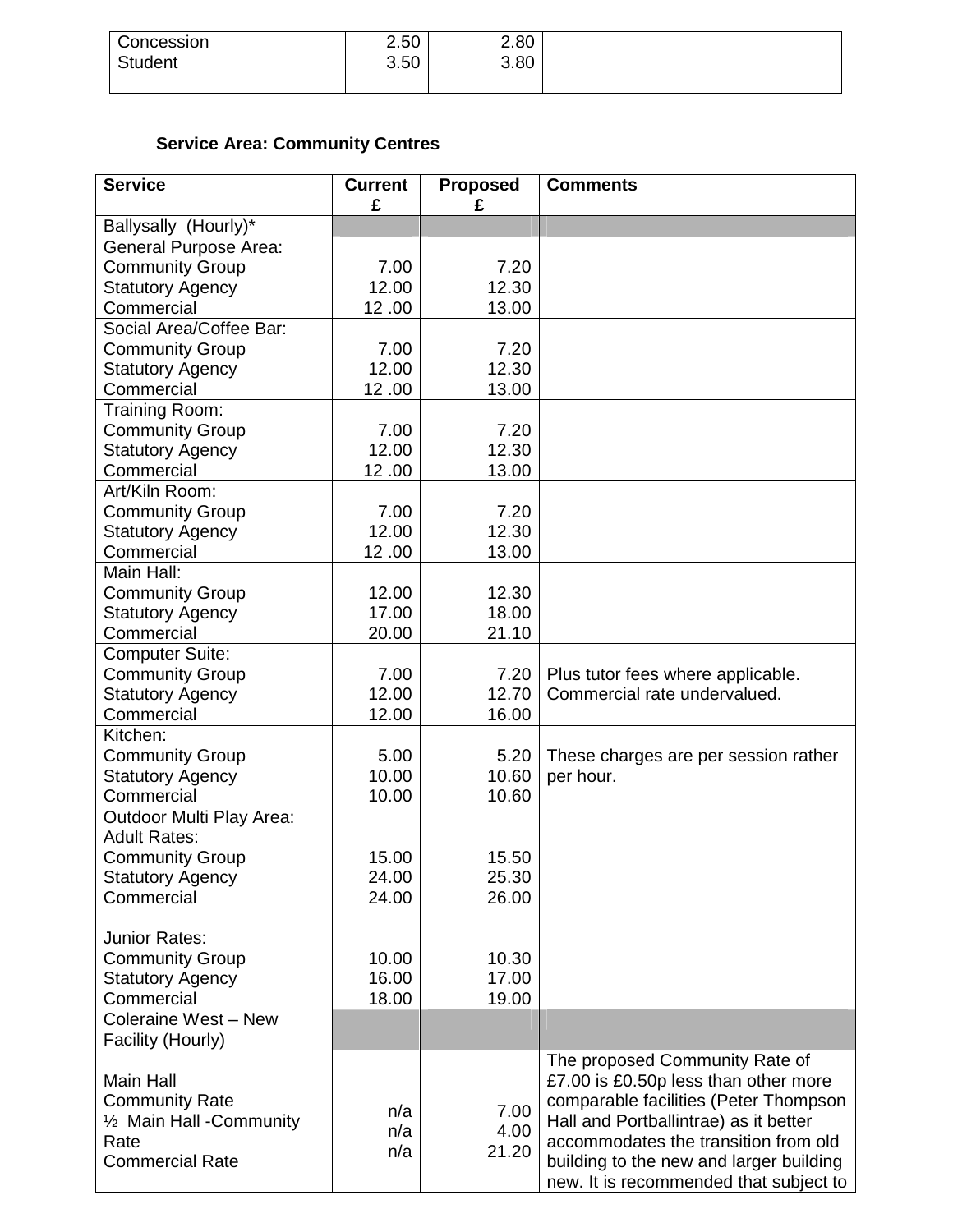|                                                 |               |               | review the charges should be aligned    |
|-------------------------------------------------|---------------|---------------|-----------------------------------------|
| Hall 2                                          |               |               | with comparable facilities by 2012.     |
| <b>Community Rate</b>                           |               | 6.00          |                                         |
| <b>Commercial Rate</b>                          |               | 12.00         |                                         |
| <b>Committee/Meeting Room</b>                   |               | 3.00          |                                         |
| <b>Boxing Club Room</b>                         |               | 6.00          |                                         |
| Harpur's Hill                                   |               |               |                                         |
| <b>Main Hall</b>                                |               |               | Charges reflective of the offer.        |
| <b>Community Rate</b>                           | 3.00          | 3.50          |                                         |
| <b>Commercial Rate</b>                          | 6.00          | 6.50          |                                         |
| <b>Millburn Community</b>                       |               |               |                                         |
| (Hourly)                                        |               |               |                                         |
| <b>Main Hall</b>                                |               |               | Some rationalisation of pricing is      |
| Before 6.00 pm                                  | 4.00          | n/a           | proposed.                               |
| After 6.00 pm                                   | 5.00          | n/a           |                                         |
| <b>Special Functions</b>                        | 11.00         | n/a           |                                         |
| Juvenile Discos                                 | 8.50          | n/a           |                                         |
| 9am -11am                                       | n/a           | 5.00          |                                         |
| Special<br><b>Functions/Discos/Parties</b>      |               |               |                                         |
| etc                                             | 11.50         | 11.50         |                                         |
|                                                 |               |               |                                         |
| <b>Committee Room</b>                           | 3.00          | 3.20          |                                         |
| Peter Thompson Hall -                           |               |               |                                         |
| Castlerock (Hourly)                             |               |               |                                         |
| Main Hall                                       |               |               |                                         |
| <b>Community Rate</b>                           | 7.00          | 7.50          |                                         |
| <b>Commercial Rate</b>                          | 20.00         | 21.10         |                                         |
| Fee Paying Sport Activity                       | 10.00         | 10.50         |                                         |
|                                                 |               |               |                                         |
| <b>Minor Hall</b>                               |               |               |                                         |
| <b>Community Rate</b>                           | 4.00          | 4.50          |                                         |
| <b>Commercial Rate</b>                          | 8.00          | 8.50          |                                         |
|                                                 |               |               |                                         |
| <b>Pavilion Area</b>                            |               |               |                                         |
| <b>Community Rate</b><br><b>Commercial Rate</b> | 5.00<br>10.00 | 5.50<br>10.50 |                                         |
|                                                 |               |               |                                         |
|                                                 | 1.50          | 3.00          | Unrealistically low rate currently.     |
| <b>Committee Room</b>                           |               |               |                                         |
| Sleepovers - per head per                       |               |               | Proposed change in charging             |
| day                                             |               |               | methodology.                            |
| (Brownie/Scout Groups)                          | 2.50          | n/a           |                                         |
|                                                 |               |               |                                         |
|                                                 | n/a           | 26.00         |                                         |
| Groups up to 10 people                          | n/a           | 40.00         |                                         |
| Groups 11-20<br>Groups 21 or more               | n/a           | 60.00         |                                         |
|                                                 |               |               |                                         |
| Portballintrae (Hourly)                         |               |               |                                         |
| <b>Main Hall</b>                                |               |               | Current charges are unrealistically low |
| <b>Community Rate</b>                           | 5.00          | 7.50          | and significantly lower than other      |
| <b>Commercial Rate</b>                          | 10.00         | 21.10         | community facilities                    |
|                                                 |               |               |                                         |
| <b>Committee Room</b>                           | 1.50          | 3.00          | Unrealistically low rate currently.     |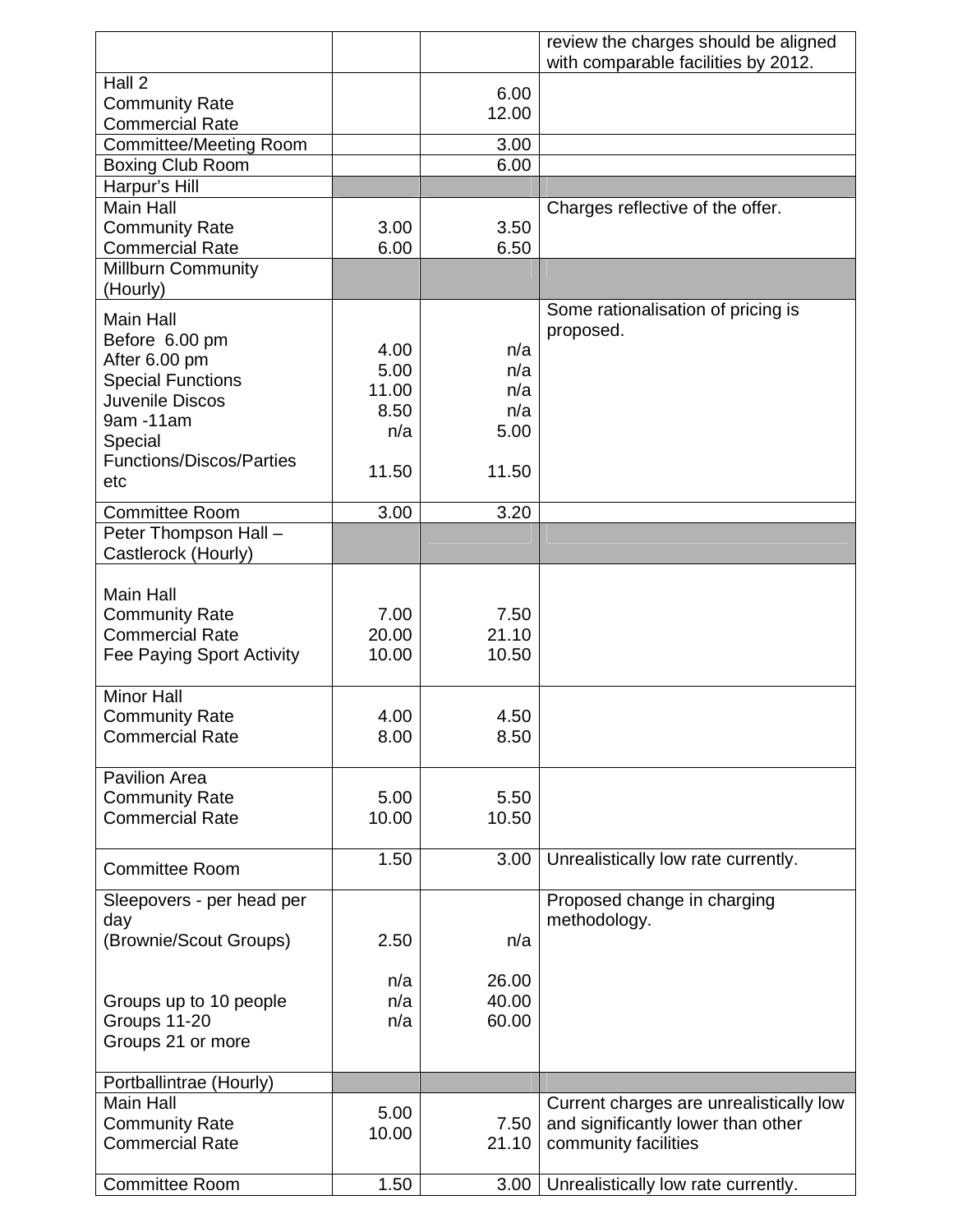| Windyhall – (Hourly)                                         |               |      |                                                                                                               |
|--------------------------------------------------------------|---------------|------|---------------------------------------------------------------------------------------------------------------|
| Main Hall<br><b>Community Rate</b><br><b>Commercial Rate</b> | 5.00<br>10.00 | 7.50 | Current charges are unrealistically low<br>and significantly lower than other<br>21.10   community facilities |
| <b>Committee Room</b>                                        | 1.50          | 3.00 | Unrealistically low rate currently.                                                                           |

\*Excludes charges applied to the Ballysally Youth Club as these would need to be set and approved by NEELB. Given the centre is operated jointly with NEELB, the proposed charges should also be presented to the BYCC Joint Management Committee.

### **Service Area: Dunluce Centre**

| <b>Service</b>           | <b>Current</b><br>£ | <b>Proposed</b><br>£ | <b>Comments</b>                      |
|--------------------------|---------------------|----------------------|--------------------------------------|
| Turbo Tours:             |                     |                      | Utilisation of this attraction is in |
| Individual               | 4.50                | 4.60                 | decline, therefore only the VAT      |
| Family                   | n/a                 | n/a                  | increase is proposed                 |
| Groups                   | 4.00                | 4.10                 |                                      |
| <b>Schools</b>           | 4.00                | 4.10                 |                                      |
| Laser Tag:               |                     |                      |                                      |
| Individual               | 4.50                | 4.75                 |                                      |
| Family                   | n/a                 | n/a                  |                                      |
| Groups                   | 4.00                | 4.50                 |                                      |
| <b>Schools</b>           | 4.00                | 4.50                 |                                      |
| Finn McCool:             |                     |                      |                                      |
| Individual               | 4.50                | 4.60                 |                                      |
|                          | n/a                 | n/a                  |                                      |
| Family                   |                     |                      |                                      |
| Groups<br><b>Schools</b> | 4.00                | 4.25<br>4.25         |                                      |
|                          | 4.00                |                      |                                      |
| 2 Attractions:           |                     |                      |                                      |
| Individual               | 7.50                | 7.75                 |                                      |
| Family                   | 7.50                | 7.75                 |                                      |
| Groups                   | 6.00                | 6.50                 |                                      |
| Schools                  | 5.50                | 5.65                 |                                      |
| 3 Attractions:           |                     |                      |                                      |
| Individual               | 9.00                | 9.25                 |                                      |
| Family                   | 7.65                | 7.90                 |                                      |
| Groups                   | 7.50                | 7.70                 |                                      |
| Schools                  | 6.00                | 6.20                 |                                      |
| Laser Hire:              |                     |                      | Proposed increases reflect market    |
| Individual               | n/a                 | n/a                  | capacity and wear and tear costs.    |
| Family                   | n/a                 | n/a                  |                                      |
| Groups                   | 200                 | 250                  |                                      |
| Schools                  | 200                 | 250                  |                                      |

# **Service Area: Flowerfield Arts Centre**

| <b>Service</b>                      | <b>Current</b> | <b>Proposed</b> | <b>Comments</b>                                                                                                                                  |
|-------------------------------------|----------------|-----------------|--------------------------------------------------------------------------------------------------------------------------------------------------|
| Room Hire<br>Arts & Voluntary Rates |                |                 | All rooms now changed to reflect<br>hourly rate and increases proposed<br>reflect the growing demand and no<br>pricing review for several years. |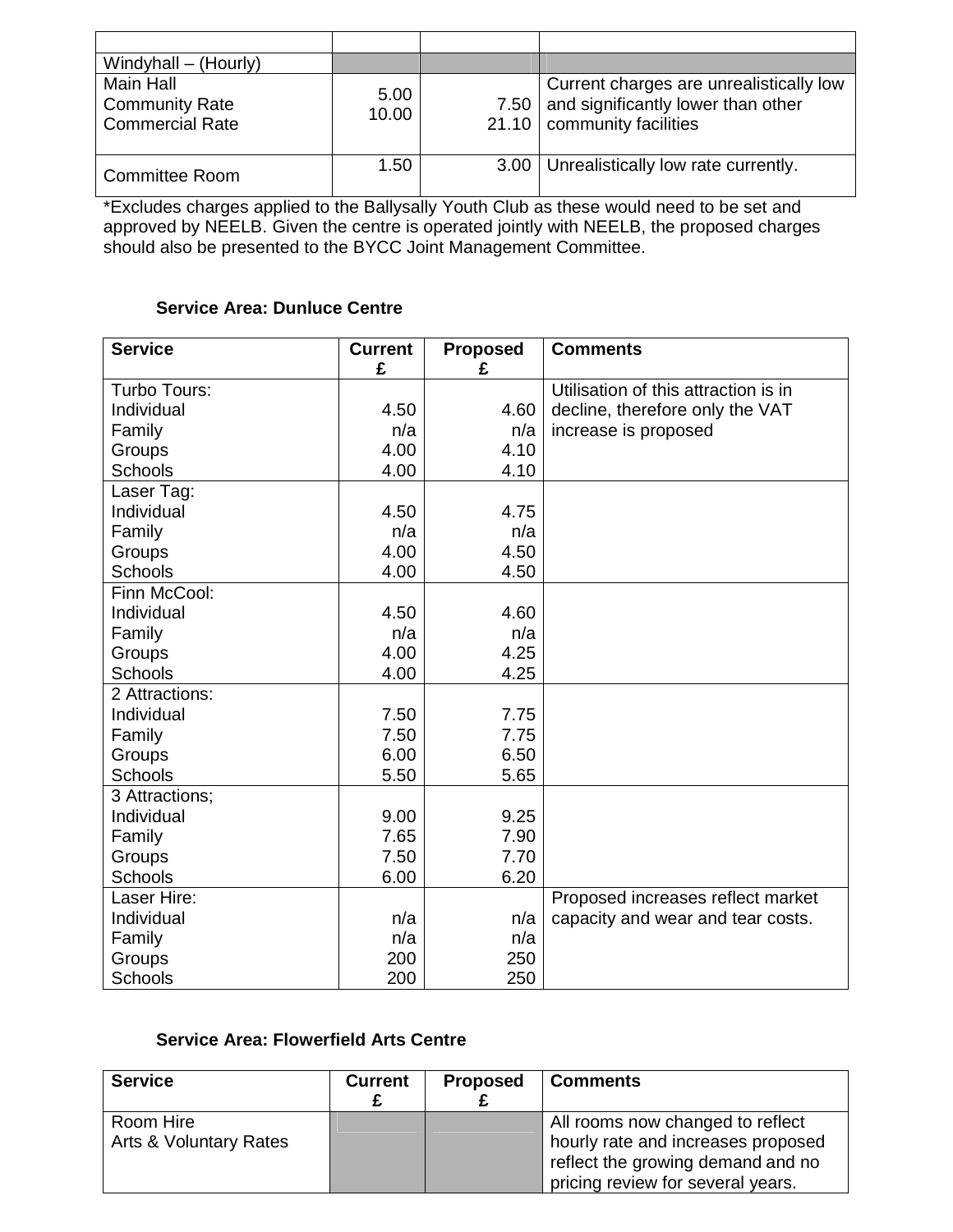| <b>Conference Room</b>     |        |        |                                    |
|----------------------------|--------|--------|------------------------------------|
|                            |        |        |                                    |
| 1 Hour                     | 20.00  | 25.00  |                                    |
| 3 Hours                    | 50.00  | 60.00  |                                    |
| Auditorium - Hall Only     |        |        |                                    |
| 1 Hour                     | n/a    | 35.00  |                                    |
| 3 Hours                    | 70.00  | 85.00  |                                    |
| <b>Auditorium Seated</b>   |        |        |                                    |
|                            |        |        |                                    |
| 1 Hour                     | n/a    | 40.00  |                                    |
| 3 Hours                    | 90.00  | 105.00 |                                    |
|                            |        |        |                                    |
| <b>Media Training Room</b> | n/a    | 40.00  |                                    |
| 1 Hour                     | 90.00  | 105.00 |                                    |
| 3 Hours                    |        |        |                                    |
| Darkroom & Auditorium      |        |        |                                    |
| W/shop                     |        |        |                                    |
| 1 Hour                     | n/a    | 20.00  |                                    |
| 3 Hours                    | 40.00  | 50.00  |                                    |
|                            |        |        |                                    |
|                            |        |        |                                    |
|                            |        |        |                                    |
| Pottery Studio             | n/a    | 25.00  |                                    |
| 1 Hour                     | 50.00  | 60.00  |                                    |
| 3 Hours                    |        |        |                                    |
| Classrooms 1.2.3           |        |        |                                    |
| 1 Hour                     | 20.00  | 25.00  |                                    |
| 3 Hours                    | 50.00  | 60.00  |                                    |
| Media Workshop             |        |        |                                    |
| 1 Hour                     | 20.00  | 25.00  |                                    |
| 3 Hours                    | 50.00  | 60.00  |                                    |
| Foyer (3 Hours)            | 50.00  | 85.00  |                                    |
| Kitchen (3 Hours)          | 30.00  | 45.00  |                                    |
| Room Hire                  |        |        | All rooms now changed to reflect   |
| <b>Commercial Rates</b>    |        |        | hourly rate and increases proposed |
|                            |        |        | reflect the growing demand and no  |
|                            |        |        | pricing review for several years.  |
| Conference Room            |        |        |                                    |
| 1 Hour                     | 36.00  | 40.00  |                                    |
|                            | 100.00 | 110.00 |                                    |
| 3 Hours                    |        |        |                                    |
| Auditorium - Hall Only     | n/a    | 60.00  |                                    |
| 1 Hour                     | 150.00 | 160.00 |                                    |
| 3 Hours                    |        |        |                                    |
| <b>Auditorium Seated</b>   |        |        |                                    |
| 1 Hour                     | n/a    | 75.00  |                                    |
| 3 Hours                    | 200.00 | 210.00 |                                    |
| Media Training Room        | n/a    | 70.00  |                                    |
| 1 Hour                     | 180.00 | 190.00 |                                    |
| 3 Hours                    |        |        |                                    |
| Darkroom & Auditorium      |        |        |                                    |
| W/shop                     | n/a    | 25.00  |                                    |
| 1 Hour                     | 50.00  | 60.00  |                                    |
| 3 Hours                    |        |        |                                    |
| <b>Pottery Studio</b>      |        |        |                                    |
| 1 Hour                     | n/a    | 40.00  |                                    |
| 3 Hours                    | 100.00 | 110.00 |                                    |
| Classrooms 1.2.3           | 30.00  | 35.00  |                                    |
| 1 Hour                     | 80.00  | 90.00  |                                    |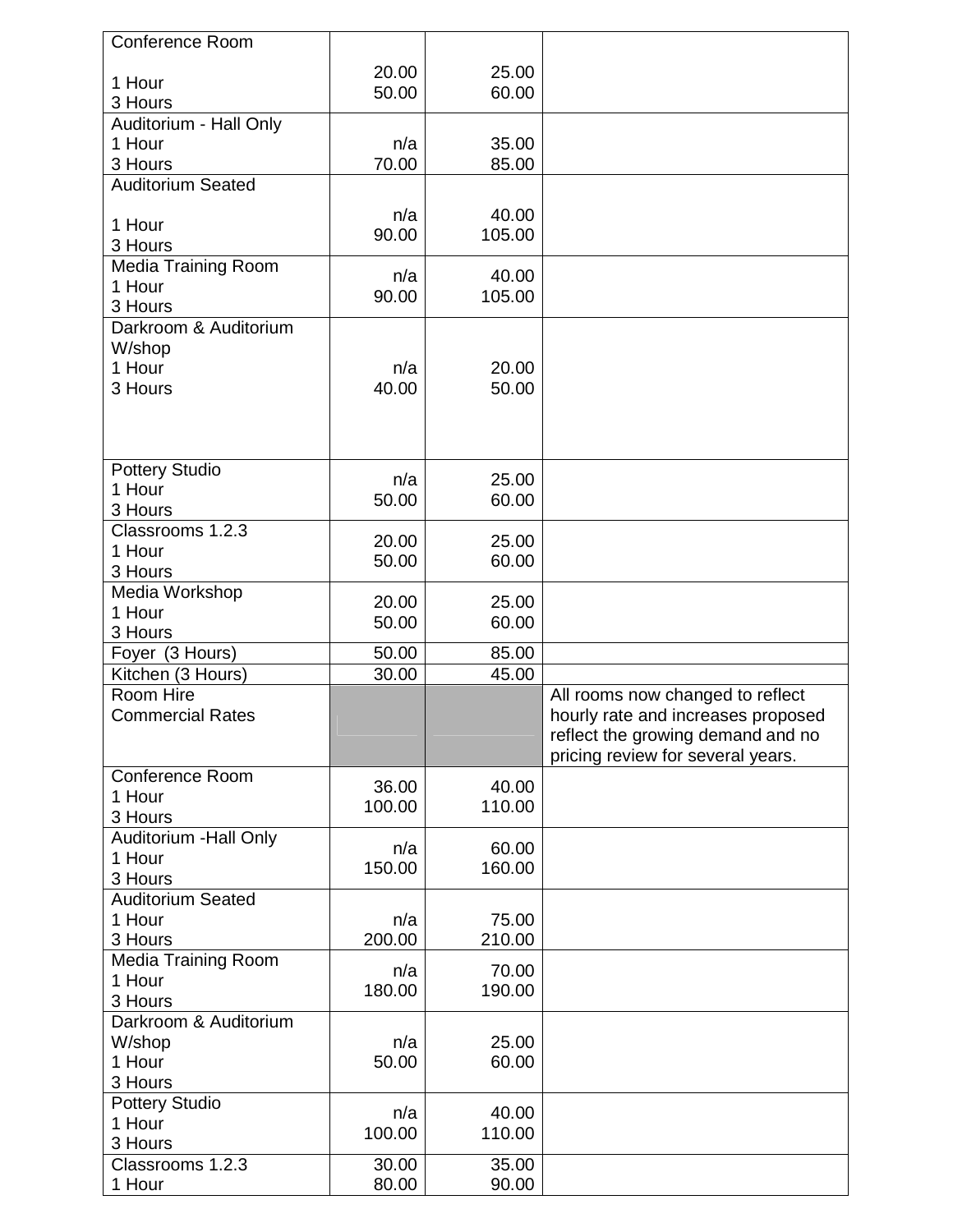| 3 Hours                          |          |         |                                      |
|----------------------------------|----------|---------|--------------------------------------|
| Media Workshop                   | 30.00    | 35.00   |                                      |
| 1 Hour                           | 80.00    | 90.00   |                                      |
| 3 Hours                          |          |         |                                      |
| Foyer (3 Hours)                  | 100.00   | £110    |                                      |
| Kitchen (3 Hours)                | 50.00    | 60.00   |                                      |
| "Friends of Flowerfield"         |          |         |                                      |
| Scheme                           |          |         |                                      |
| <b>Concession Rate</b>           | 8.00     | 10.00   |                                      |
| Individual                       | 10.00    | 12.00   |                                      |
| Family                           | 16.00    | 18.00   |                                      |
| "Friends" Room Hire              | 5.00     | 7.00    |                                      |
| <b>Sessions</b>                  |          |         |                                      |
| Kiln Hire                        |          |         |                                      |
| Ceramics Large Kiln              | n/a      | 20.00   | Charge applied to operational and    |
| <b>Ceramics Small Kiln</b>       | n/a      | 15.00   | maintenance costs.                   |
| <b>Glass Kilns</b>               | n/a      | 15.00   |                                      |
| <b>Gallery Sales Commission</b>  | 25%      | 25%     | Commission rate increased to 25%     |
| Rate                             |          |         | within the past year.                |
| Coffee Dock:                     |          |         | *A minimum 15% increase is           |
| A selection of drinks and        | Range    | $\star$ | recommended in line with market      |
| snacks are offered i.e. Tea      | per      |         | values                               |
| @ 60p; Canned Drinks @           | product  |         |                                      |
| 50p etc.                         |          |         |                                      |
| <b>Technical Support</b>         |          |         | Introduction of new charges for      |
| <b>Services</b>                  |          |         | technical support to auditorium      |
| Per £4 hour session              | n/a      | £80.00  | events.                              |
| Per additional hour              | n/a      | £15.00  |                                      |
| <b>Performance Ticket Prices</b> | 8.00     | 9.00    | Ticket prices linked to performance  |
| (minimum charge)                 |          |         | factors.                             |
| All Workshops & Course           | 5.00     | 6.00    | Prices remain competitive and set as |
| Fees (minimum charge)            |          |         | per costing factors.                 |
| <b>Artist / Makers Studio</b>    |          |         |                                      |
| Rental                           | 80.00    | 90.00   |                                      |
| 1 Month                          |          |         |                                      |
| Reprographic Charges             |          |         | Charges remain fixed and             |
| Photocopy                        | 20-75p   |         | determined by paper size etc.        |
| Laminating                       | $1.00 -$ |         |                                      |
|                                  | 2.00     |         |                                      |

# **Service Area: Harbours & Marinas**

| <b>Service</b>           | <b>Current £</b> | Proposed £ | <b>Comments</b>  |
|--------------------------|------------------|------------|------------------|
| <b>Coleraine Marina</b>  |                  |            |                  |
| Summer (April -          |                  |            |                  |
| September)               |                  |            |                  |
| Boats up to 7m           | 84.00            | 89.00      | Prices per metre |
| Boats over 7m            | 96.00            | 102.00     |                  |
|                          |                  |            |                  |
| Winter (October – March) |                  |            |                  |
| Boats up to 7m           | 58.00            | 61.50      |                  |
| Boats over 7m            | 64.00            | 68.00      |                  |
| Monthly                  | 180.00           | 200.00     |                  |
| Weekly                   | 70.00            | 77.00      |                  |
| Daily                    | 17.00            | 20.00      |                  |
| Rowing Boats up to 5m    |                  |            |                  |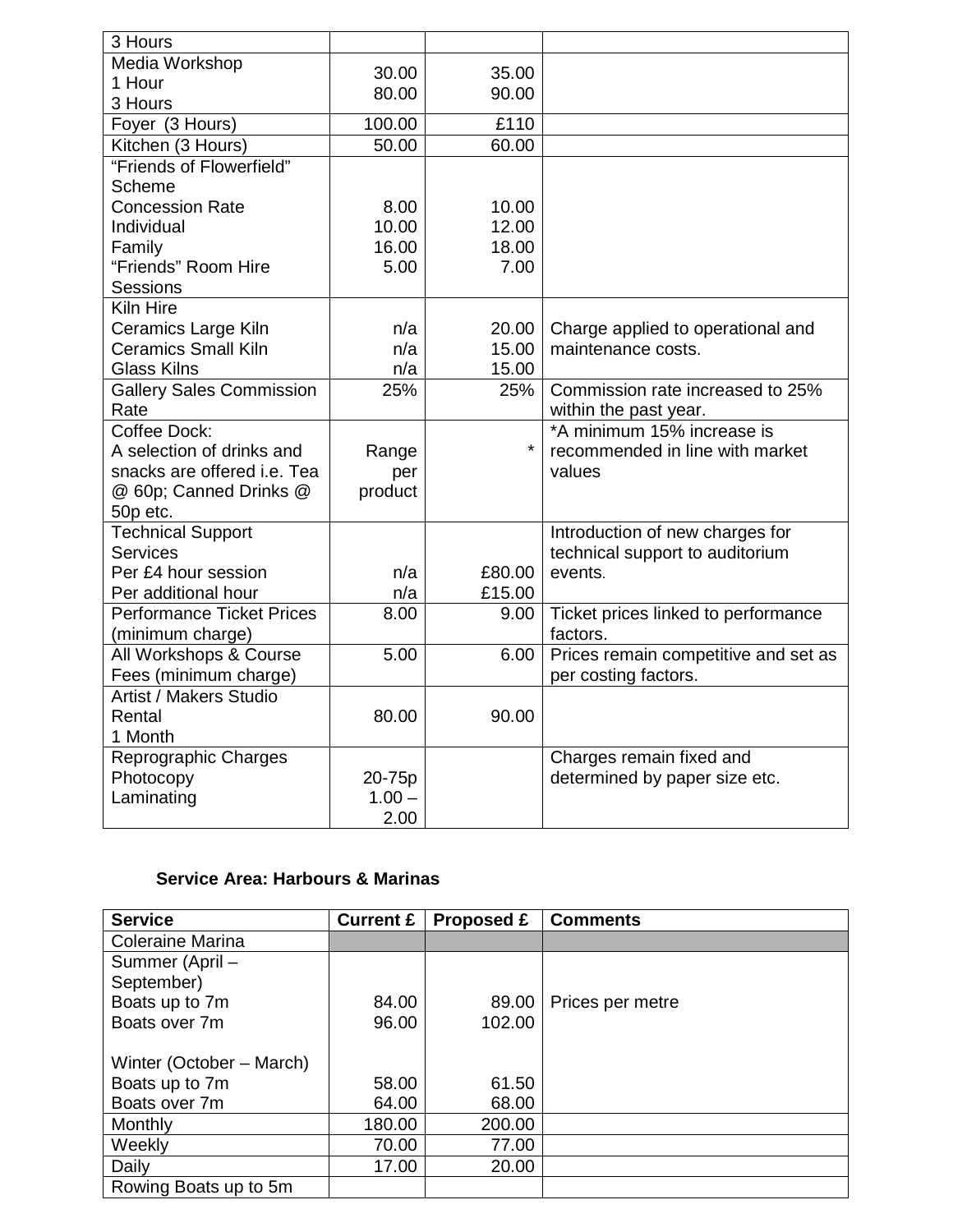| Summer (April-                   |        |        |                                         |
|----------------------------------|--------|--------|-----------------------------------------|
| September)                       | 85.00  | 89.00  |                                         |
| Winter (October - March)         | 53.00  | 56.00  |                                         |
| Use of Crane                     | 10.00  | 11.00  | Prices per metre                        |
| <b>Sailing Dinghies</b>          | 55.00  | 58.00  | Per annum                               |
| <b>Electric Meter Hire</b>       | 20.00  | 20.50  | Per annum - plus consumption            |
|                                  |        |        | charges                                 |
| Slipping & Changing              | 6.00   | 6.50   |                                         |
| <b>Annual Slipping</b>           | 44.00  | 46.50  |                                         |
| <b>Mast Hoist with Boat Lift</b> | 30.00  | 32.00  |                                         |
| Mast Hoist - Boats               | 40.00  | 42.50  |                                         |
| <b>Moored Elsewhere</b>          |        |        |                                         |
| <b>Short Stay Charge</b>         | 5.00   | 5.50   |                                         |
| Jet Wash                         | 10.00  | 11.00  |                                         |
| Diesel*                          | 0.80   | 0.85   | Per litre                               |
| Petrol*                          | 1.30   | 1.25   | Per litre - price reduction to reflect  |
|                                  |        |        | current market                          |
| Portballintrae Harbour           |        |        |                                         |
| No charges applied               | n/a    | n/a    | It is recommended that during 2011      |
|                                  |        |        | consultation takes place with boat      |
|                                  |        |        | owner with a view to determining the    |
|                                  |        |        | feasibility of introducing charges for  |
|                                  |        |        | 2012-13                                 |
| Portrush Harbour                 |        |        |                                         |
| <b>Season Ticket</b>             |        |        |                                         |
| Boats up to 7m                   | 66.00  | 70.00  | Prices per metre                        |
| Boats over 7m                    | 85.00  | 90.00  |                                         |
| Minimum Charge                   | 330.00 | 350.00 |                                         |
| <b>Monthly Ticket</b>            |        |        |                                         |
| Boats up to 7m                   | 170.00 | 180.00 | Introduction of differential charging   |
| Boats over 7m                    | 170.00 | 200.00 | for size of boats consistent with the   |
|                                  |        |        | approach at Portstewart Harbour         |
| <b>Weekly Ticket</b>             |        |        |                                         |
| Boats up to 7m                   | 60.00  | 63.50  | Introduction of differential charging   |
| Boats over 7m                    | 60.00  | 73.00  | for size of boats consistent with the   |
|                                  |        |        | approach at Portstewart Harbour         |
| Daily Ticket                     |        |        |                                         |
| Boats up to 7m                   | 15.00  | 16.00  | Introduction of differential charging   |
| Boats over 7m                    | 15.00  | 17.50  | for size of boats consistent with the   |
|                                  |        |        | approach at Portstewart Harbour         |
| Rowing Boats (season)            | 60.00  | 63.30  |                                         |
| <b>Tenders</b>                   | 6.00   | 6.30   |                                         |
| <b>Covered Winter Storage</b>    | 100.00 | n/a    | Not offered for 2011-12 dues to         |
|                                  | 120.00 | n/a    | facility repairs and review of options. |
| Slipping & Changing              | 6.00   | 6.50   |                                         |
| <b>Annual Slipping</b>           | 44.00  | 46.50  |                                         |
| Diesel*                          | 0.80   | 0.85   | Per litre                               |
| <b>Portstewart Harbour</b>       |        |        |                                         |
| <b>Season Ticket</b>             |        |        |                                         |
| Boats up to 7m                   | 60.00  | 64.00  |                                         |
| Boats over 7m                    | 80.00  | 85.00  |                                         |
|                                  |        |        |                                         |
| All Boats - Outer Harbour        | 34.00  | 36.00  |                                         |
| <b>Monthly Ticket</b>            |        |        |                                         |
| Boats up to 7m                   | 120.00 | 127.00 |                                         |
| Boats over 7m                    | 140.00 | 148.00 |                                         |
| All Boats - Outer Harbour        | n/a    | n/a    |                                         |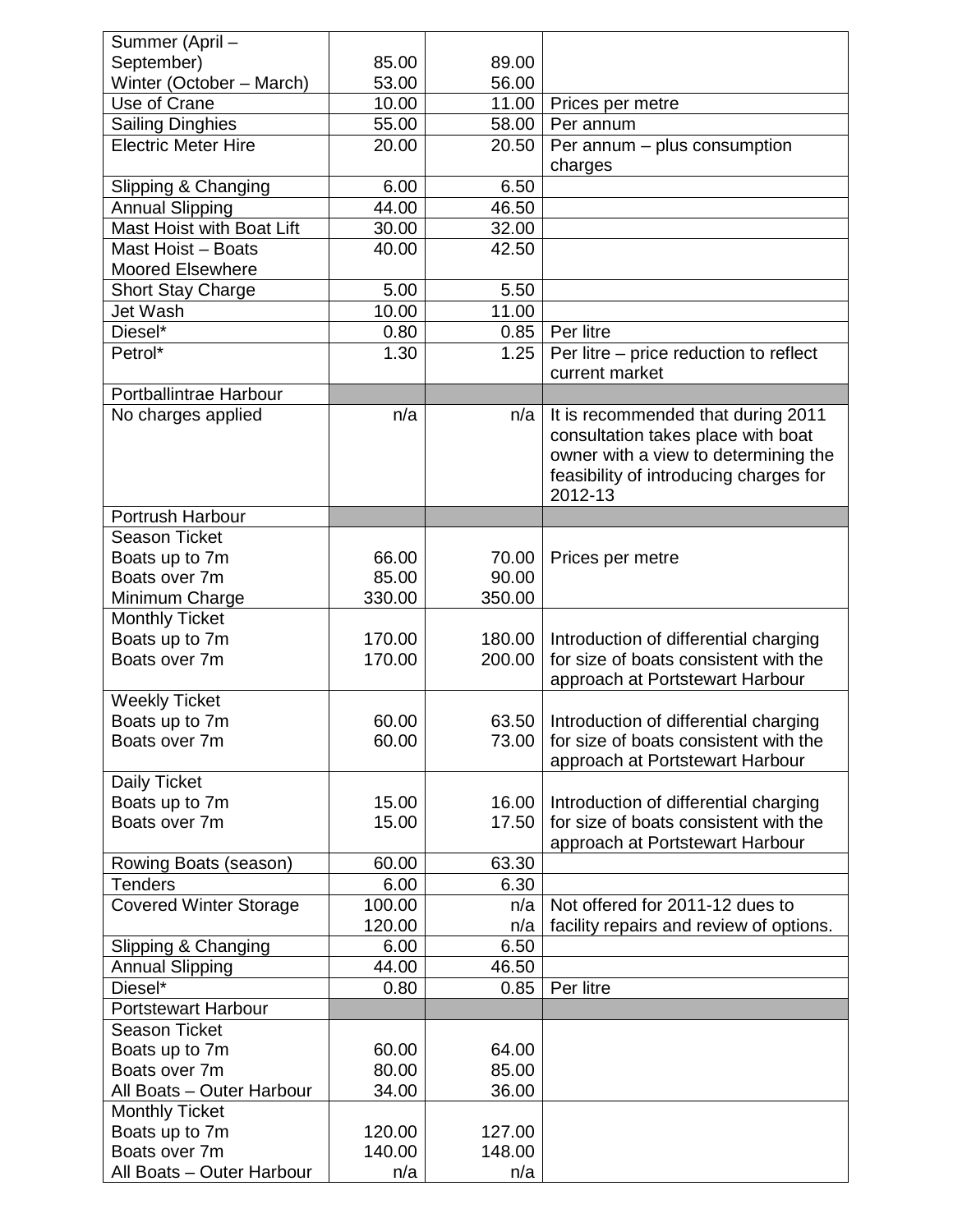| <b>Weekly Ticket</b>      |       |       |  |
|---------------------------|-------|-------|--|
| Boats up to 7m            | 45.00 | 48.00 |  |
| Boats over 7m             | 55.00 | 58.00 |  |
| All Boats - Outer Harbour | n/a   | n/a   |  |
| Daily Ticket              |       |       |  |
| Boats up to 7m            | 15.00 | 16.00 |  |
| Boats over 7m             | 15.00 | 16.00 |  |
| All Boats - Outer Harbour | n/a   | n/a   |  |

\* Local management pricing flexibility required to reflect and respond to fuel price changes.

# **Service Area: Jim Watt Sports Centre**

| <b>Service</b>                  | <b>Current £</b> | <b>Proposed £</b> | <b>Comments</b>                                                      |
|---------------------------------|------------------|-------------------|----------------------------------------------------------------------|
| <b>Fitness Suite</b>            |                  |                   |                                                                      |
| <b>Club Level Membership</b>    |                  |                   | Club Level Membership applicable to                                  |
|                                 |                  |                   | JWSC only.                                                           |
| Monthly charge (single)         | n/a              | 22.50             |                                                                      |
| Monthly (Joint)                 | n/a              | 35.00             | Charges aligned to opening hours                                     |
| Monthly (Concessions)           | n/a              | 11.50             | and with CLC charges. If JWSC                                        |
| Daily Charge (adult)            | n/a              | 4.50              | opening hours are extended in the                                    |
| Daily Charge                    | n/a              | 2.50              | future, Club Membership should be                                    |
| (Concessions)                   |                  |                   | withdrawn.                                                           |
| Silver Level Membership         |                  |                   | Silver Membership provides access                                    |
| Monthly charge (single)         | 29.50            | 30.50             | to the fitness suites at JWSC and                                    |
| Monthly (Joint)                 | 14.75            | 15.15             | CLC.                                                                 |
| Monthly (Concessions)           | 45.50            | 47.00             |                                                                      |
|                                 |                  |                   | As CLC's opening hours are greater<br>than JWSC price is reflective. |
|                                 |                  |                   |                                                                      |
|                                 |                  |                   | Current prices are applicable to CLC                                 |
|                                 |                  |                   | and shown for comparison purposes                                    |
|                                 |                  |                   | only.                                                                |
| <b>Premier Level Membership</b> |                  |                   | Premier Membership provides                                          |
| Monthly charge (single)         | 33.50            | 34.50             | access to the fitness suites at JWSC                                 |
| Monthly (Joint)                 |                  |                   | and CLC; health suite and swimming                                   |
| Monthly (Concessions)           | 53.00            | 54.50             | at CLC.                                                              |
|                                 | 16.75            | 17.25             |                                                                      |
|                                 |                  |                   | Current prices are applicable to CLC                                 |
|                                 |                  |                   | and shown for comparison purposes                                    |
|                                 |                  |                   | only.                                                                |
| <b>Sports Hall</b>              |                  |                   | Increases reflect VAT Rate change                                    |
| Full Hall (per hour)            | 28.00            | 28.70             | and as with other facilities the                                     |
| 1/2 Hall (per hour)             | 14.00            | 14.35             | proposal is not to implement until                                   |
|                                 |                  |                   | April 2011.                                                          |
|                                 |                  |                   | All other charges are derived from                                   |
|                                 |                  |                   | main hall rates.                                                     |
| Club Room (per hour)            |                  |                   | As above                                                             |
|                                 | 12.00            | 12.30             |                                                                      |

# **Service Area: Kilrea Sports Complex**

| <b>Service</b>   | <b>Current</b> | <b>Proposed</b> | <b>Comments</b>                           |
|------------------|----------------|-----------------|-------------------------------------------|
| Hall Hire (peak) | 10.00          |                 | 12.00   Only a small number of groups are |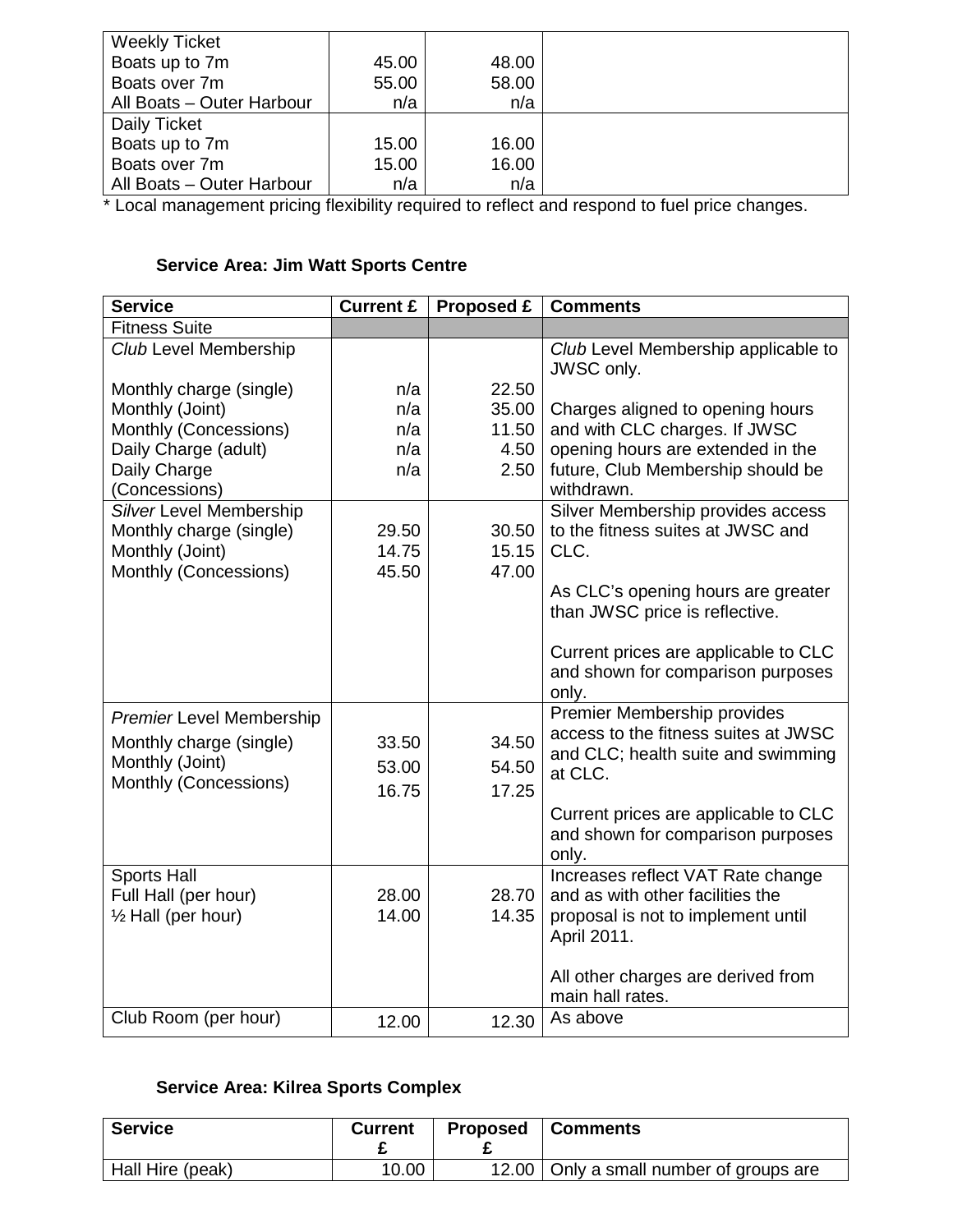|                           |       |                   | charged basic hall hire rates.                                                                                                                                                                                                                   |
|---------------------------|-------|-------------------|--------------------------------------------------------------------------------------------------------------------------------------------------------------------------------------------------------------------------------------------------|
| Hall Hire (off peak)      | 5.00  | 6.00              | As above                                                                                                                                                                                                                                         |
| Indoor Football (peak)    | 10.00 | 16.00             | The demand for indoor football is<br>high. Individuals can expect to pay<br>£3 per head at CLC & JWSC. The<br>cost per head at Kilrea for 4-a-side is<br>currently £1.25, increasing to £2 per<br>head aligns pricing and remains<br>affordable. |
| Indoor football(off peak) | 5.00  | 8.00 <sub>1</sub> | See above                                                                                                                                                                                                                                        |
| <b>Birthday Parties</b>   | 30.00 | 35.00             | Remains competitive.                                                                                                                                                                                                                             |
| Individual                | 2.50  | 3.00              |                                                                                                                                                                                                                                                  |
| MUGA (adult)              | 12.00 | 16.00             | Increasing Adult MUGA charges<br>(£1.60 per head) can offset free<br>access for u18s.                                                                                                                                                            |

# **Service Area: Museums**

| <b>Service</b>                    | <b>Current</b> | <b>Proposed</b> | <b>Comments</b>                                                                                         |
|-----------------------------------|----------------|-----------------|---------------------------------------------------------------------------------------------------------|
| Mountsandel                       | 10.00          | 15.00           | Plus £10 refundable deposit                                                                             |
| Age concern/50s<br>Coleraine/WWII | 10.00          | 15.00           | Plus £10 refundable deposit                                                                             |
| Victorian Coleraine (new)         | n/a            | 15.00           | New service. Plus £20 refundable<br>deposit reflecting higher collections<br>value & maintenance costs. |

# **Service Area: Outdoor Recreation**

| <b>Service</b>                                                                    | <b>Current</b><br>£ | <b>Proposed</b><br>£ | <b>Comments</b>               |
|-----------------------------------------------------------------------------------|---------------------|----------------------|-------------------------------|
| Bowls (1Hour)                                                                     | 2.50                | 2.60                 |                               |
| Bowls (3 Hours)                                                                   | 5.00                | 5.20                 |                               |
| Season Bowling                                                                    | 43.00               | 45.00                |                               |
| Season Bowling (Retired)                                                          | 25.00               | 26.00                |                               |
| Green Fees (Clubs)                                                                | 20.00               | 21.00                |                               |
| Hire of Bowls                                                                     | 1.00                | 1.00                 |                               |
| Shoe Hire                                                                         | 1.00                | 1.00                 |                               |
| <b>Tennis Singles</b><br>(per individual)                                         | 2.00                | 2.50                 |                               |
| <b>Tennis Doubles (Court)</b>                                                     | 5.00                | 6.00                 |                               |
| <b>Season Tennis</b>                                                              | 43.00               | 45.00                |                               |
| Season Tennis (Under 18)                                                          | 25.00               | 26.00                |                               |
| Family Tennis<br>Season<br>Ticket $-10\%$<br>discount<br>(Min.1 adult 2 children) | 38.70               | 40.50                |                               |
| <b>Weekly Tennis</b>                                                              | 13.00               | 13.00                |                               |
| <b>Racquets Hire</b>                                                              | 1.00                | 1.00                 |                               |
| Ball Hire (Set of Three)                                                          | 0.70                | 1.00                 |                               |
| Putting                                                                           | 0.80                | 1.00                 |                               |
| <b>Crazy Golf</b>                                                                 | 0.80                | 1.00                 |                               |
| Crazy Golf                                                                        | 0.80                | 1.00                 |                               |
| <b>Outdoor Pitch</b>                                                              |                     |                      | New charges applied from 2011 |
| <b>Senior Match</b>                                                               | 31.00               | 33.00                | season                        |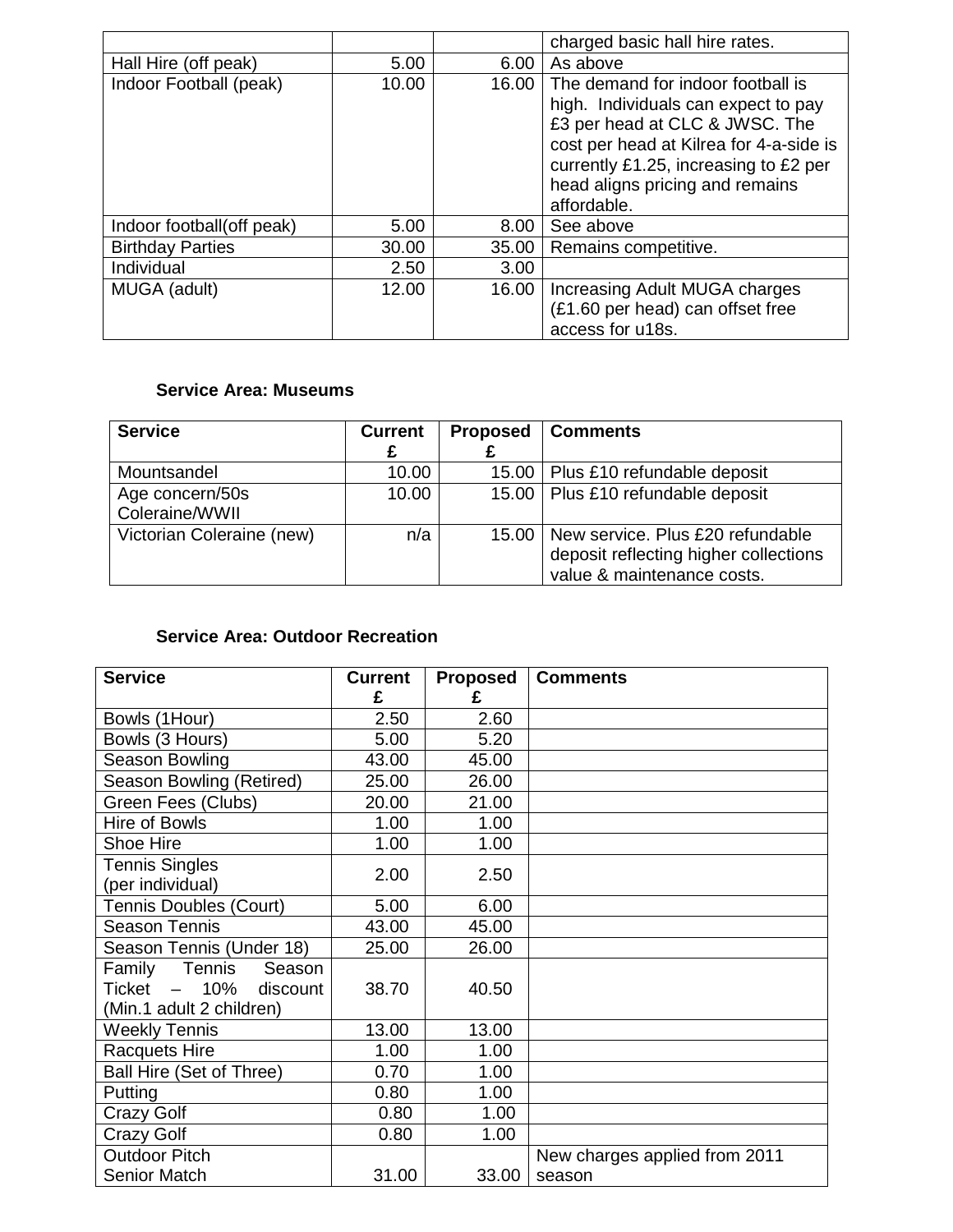| Junior Match                  | 19.00 | 20.00 |                               |
|-------------------------------|-------|-------|-------------------------------|
| Outdoor Pitch (no facilities) |       |       | New charges applied from 2011 |
| <b>Senior Match</b>           | 22.00 | 23.00 | season                        |
| Junior Match                  | 14.00 | 15.00 |                               |
| <b>Training Pitch</b>         | 24.00 | 25.50 | New charges applied from 2011 |
| <b>Senior Match</b>           | 16.00 | 17.00 | season                        |
| Junior Match                  |       |       |                               |
| <b>Athletics Competition</b>  | 60.00 | 63.00 |                               |
| <b>Athletics Training</b>     | 17.00 | 18.00 |                               |

# **Service Area: Sports Development**

| <b>Service</b>             | <b>Current</b> | <b>Proposed</b> | <b>Comments</b>                      |
|----------------------------|----------------|-----------------|--------------------------------------|
|                            | £              |                 |                                      |
| Wildcats/cubs & Bambinos   | 2.50           | 2.60            |                                      |
| <b>NRGIZE</b>              | 3.00           | 3.10            |                                      |
| <b>Actively Aging Well</b> | 3.00           | 3.10            |                                      |
| <b>Summer Recreation</b>   | 27.50          | 29.00           |                                      |
| Programme                  |                |                 |                                      |
| Easter                     | 15.00          | 15.80           |                                      |
| Seaside & Rural            | 10.00          | 10.50           |                                      |
| <b>Teenie Tumblers</b>     | n/a            | 4.50            | New programme commences January      |
|                            |                |                 | 2011 - proposed charges applied from |
|                            |                |                 | January 2011.                        |
| Just Dance Club            | n/a            | 2.60            | As above                             |

# **Service Area: Town Halls**

| <b>Service</b>             | <b>Current</b> | <b>Proposed</b> | <b>Comments</b> |
|----------------------------|----------------|-----------------|-----------------|
|                            | £              | £               |                 |
| <b>Coleraine Town Hall</b> |                |                 |                 |
| Main Hall:                 |                |                 |                 |
|                            |                |                 |                 |
| Daily (9am - 5pm)          | 75.00          | 80.00           |                 |
| Evening (6pm -11.00pm)     | 75.00          | 80.00           |                 |
| All Day $(10am - 10pm)$    | 130.00         | 140.00          |                 |
| Full Day $(9am - 11pm)$    | n/a            | 160.00          |                 |
|                            |                |                 |                 |
| <b>Council Chamber:</b>    |                |                 |                 |
| Daily<br>$(9am - 5pm)$     | 35.00          | 37.00           |                 |
| Evening $(6pm - 11pm)$     | 35.00          | 37.00           |                 |
| Small Room:                |                |                 |                 |
| $(9am - 5pm)$<br>Daily     | 15.00          | 16.00           |                 |
| Evening $(6pm - 11pm)$     | 15.00          | 16.00           |                 |
| <b>Kitchen Facilities</b>  |                |                 |                 |
| Stage Lighting             | 7.00           | 7.50            |                 |
| Piano                      | 15.00          | 16.00           |                 |
| Additional hours - per     | 5.00           | 5.00            |                 |
| hour outside above         |                |                 |                 |
| periods (inc.              | 15.00          | 16.00           |                 |
| Sundays/Bank Holidays)     |                |                 |                 |
| Portrush Town Hall         |                |                 |                 |
| Main Hall:                 |                |                 |                 |
| $(9am - 5pm)$<br>Daily     | 70.00          |                 |                 |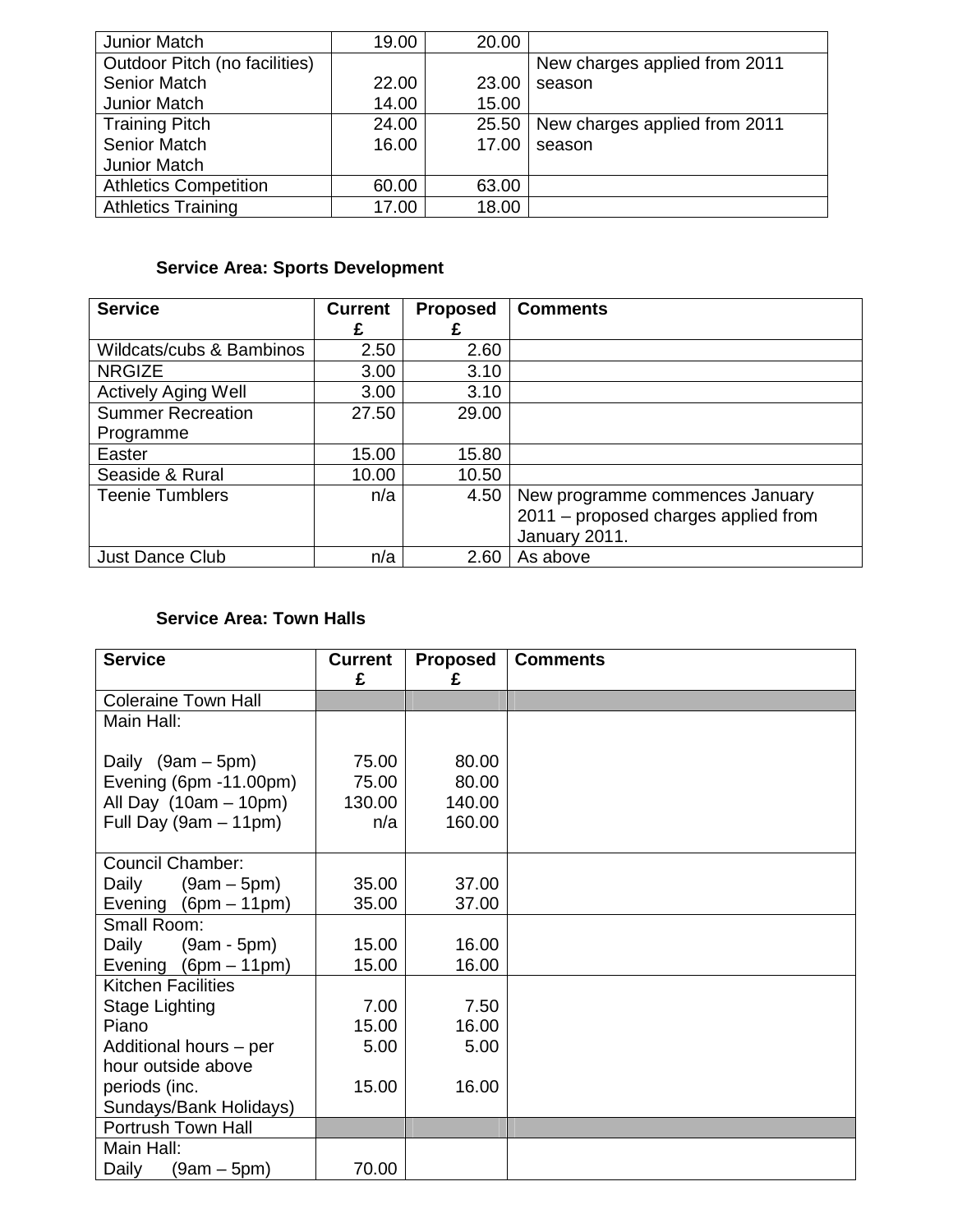| Evening (6pm - 11pm)                             | 70.00           | 74.00          |  |
|--------------------------------------------------|-----------------|----------------|--|
| All Day $(10am - 10pm)$                          | 120.00          | 74.00          |  |
| Full Day (9am - 11pm)                            | n/a             | 130.00         |  |
|                                                  |                 | 148.00         |  |
|                                                  |                 |                |  |
| Meeting Room:                                    |                 |                |  |
| Daily<br>$(9am - 5pm)$<br>Evening (6pm - 11pm)   | 30.00<br>30.00  | 31.50<br>31.50 |  |
| Girvan Room:                                     |                 |                |  |
| Daily<br>$(9am - 5pm)$                           | 30.00           | 31.50          |  |
| Evening (6pm - 11pm)                             | 30.00           | 31.50          |  |
| <b>Wedding Ceremony (2)</b>                      |                 | 50.00          |  |
| hours)                                           | n/a             |                |  |
| <b>Wedding Reception</b>                         | n/a             | 148.00         |  |
| <b>Kitchen Facilities</b>                        |                 |                |  |
| <b>Stage Lighting</b>                            | 7.00            | 7.50           |  |
| Piano                                            | 10.00           | 10.50          |  |
| Additional hours - per                           | 5.00            | 5.00           |  |
| hour outside above                               |                 |                |  |
| periods (inc.                                    | 15.00           | 16.00          |  |
| Sundays/Bank Holidays)                           |                 |                |  |
| <b>Portstewart Town Hall</b>                     |                 |                |  |
|                                                  |                 |                |  |
| Main Hall:                                       |                 |                |  |
| Daily<br>$(9am - 5pm)$                           | 70.00           | 74.00<br>74.00 |  |
| Evening ( $6pm - 11pm$ )                         | 70.00<br>120.00 | 130.00         |  |
| All Day $(10am - 10pm)$<br>Full Day (9am - 11pm) | n/a             | 140.00         |  |
|                                                  |                 |                |  |
| Minor Hall:                                      |                 |                |  |
| Daily<br>$(9am - 5pm)$                           | 30.00           | 31.50          |  |
| Evening<br>$(6pm - 11pm)$                        | 30.00           | 31.50          |  |
|                                                  |                 |                |  |
| <b>Kitchen Facilities</b>                        |                 |                |  |
| Piano                                            | 7.00            | 7.50           |  |
| Additional hours - per                           | 5.00            | 5.00           |  |
| hour outside above                               |                 |                |  |
| periods (inc.<br>Sundays/Bank Holidays)          | 15.00           | 16.00          |  |
| Kilrea Town Hall -                               |                 |                |  |
| (Hourly)                                         |                 |                |  |
| Rooms 1 & 2 (Upstairs)                           |                 |                |  |
| <b>Community Rate</b>                            | 7.00            | 7.50           |  |
| <b>Commercial Rate</b>                           | 12.00           | 13.00          |  |
| Room 3 - Small                                   |                 | 5.00           |  |
| (Downstairs)                                     | 5.00            |                |  |
| Double Room (Rooms 1                             |                 |                |  |
| & 2 opened up)                                   |                 |                |  |
| <b>Community Rate</b>                            | 12.00           | 12.50          |  |
| <b>Commercial Rate</b>                           | 20.00           | 21.50          |  |
|                                                  |                 |                |  |
| Kitchen                                          | 3.00            | 3.50           |  |

# **Service Area: Watersports Centre**

| ≏     |
|-------|
| ervic |
|       |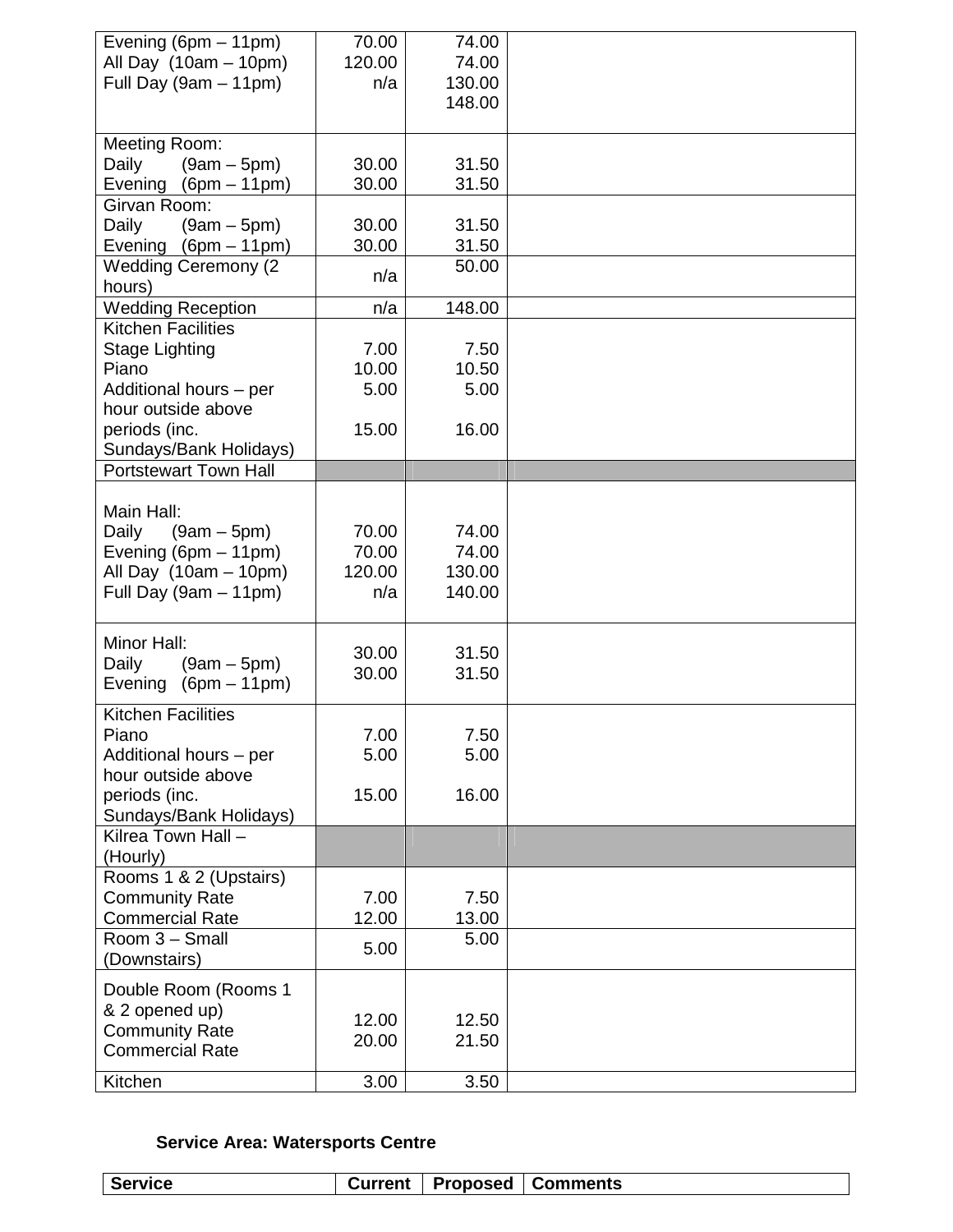|                                                                                                                                       | £              | £               |                                                                                                                         |
|---------------------------------------------------------------------------------------------------------------------------------------|----------------|-----------------|-------------------------------------------------------------------------------------------------------------------------|
| Committee/Meeting Room -<br>Hourly charge:                                                                                            |                |                 | The current Full Day is excessively<br>discounted, the proposed charges still<br>offer a considerable discount from the |
| <b>Community/Sports Clubs</b><br>Rate<br><b>Commercial Rate</b><br>Full Day Hire (9am – 5pm)<br><b>Community/Sports Clubs</b><br>Rate | 10.00<br>15.00 | 10.60<br>16.00  | hourly rate.                                                                                                            |
| <b>Commercial Rate</b>                                                                                                                | 50.00<br>50.00 | 65.00<br>100.00 |                                                                                                                         |
| Showers & Changing -                                                                                                                  |                |                 | * No maximum charge is proposed as                                                                                      |
| Hourly charge                                                                                                                         |                |                 | this allows scope for commercial                                                                                        |
| (Up to a maximum)                                                                                                                     | 10.00          | 10.60           | negotiation.                                                                                                            |
| (Minimum charge)                                                                                                                      | 40.00          | $\star$         |                                                                                                                         |
|                                                                                                                                       | 20.00          | 21.20           |                                                                                                                         |
| <b>Sporting Event Maximum</b><br>charge                                                                                               | 40.00          |                 |                                                                                                                         |
| Kitchen                                                                                                                               | 5.00           | 5.50            |                                                                                                                         |

# **Service Area: Waterworld**

| <b>Service</b>        | <b>Current</b> | <b>Proposed</b> | <b>Comments</b>                             |
|-----------------------|----------------|-----------------|---------------------------------------------|
|                       | £              | £               |                                             |
| Age 1-3 Year Olds     | n/a            | 1.00            | Reflects the rationale for the facility and |
|                       |                |                 | remains at accessible rate.                 |
| Under 8's             | 2.75           | 2.85            |                                             |
| Adult                 | 4.75           | 4.90            |                                             |
| Family of 3           | 12.50          | 12.80           |                                             |
| Family of 4           | 16.50          | 16.90           |                                             |
| Family of 5           | 20.50          |                 |                                             |
| Group Rate (per head) |                | 21.00           |                                             |
| Group Rate 20+ (per   | 3.75           |                 |                                             |
| head)                 |                |                 |                                             |
| Bowling 2 per lane    | 8.00           | 8.50            |                                             |
| Bowling 3 per lane    | 12.00          | 12.50           |                                             |
| Bowling 4 per lane    |                |                 |                                             |
| Bowling 4-6 per lane  | 15.00          | 15.50           |                                             |

# **Service Area: Cemeteries**

| <b>Service</b>                                                                    | <b>Current £</b> |        | Proposed £ |        | <b>Other Councils 10/11</b> |
|-----------------------------------------------------------------------------------|------------------|--------|------------|--------|-----------------------------|
|                                                                                   | Resident         | Non-   | Resident   | Non-   | figures – residents         |
|                                                                                   |                  | res    |            | res    |                             |
| Purchase of a plot                                                                | 140.00           | 280.00 | 150.00     | 300.00 | Ballymoney £150             |
| Up to 3 openings (per<br>opening)                                                 | 140.00           | 280.00 | 150.00     | 300.00 | Ballymoney £160             |
| Burials on Saturday,<br>Sunday, Monday (am)<br>and Bank Holidays<br>(per opening) | 140.00           | 280.00 | 150.00     | 300.00 | Ballymoney £160             |
| Ashes                                                                             | 30.00            | 60.00  | 50.00      | 100.00 | Limavady £80                |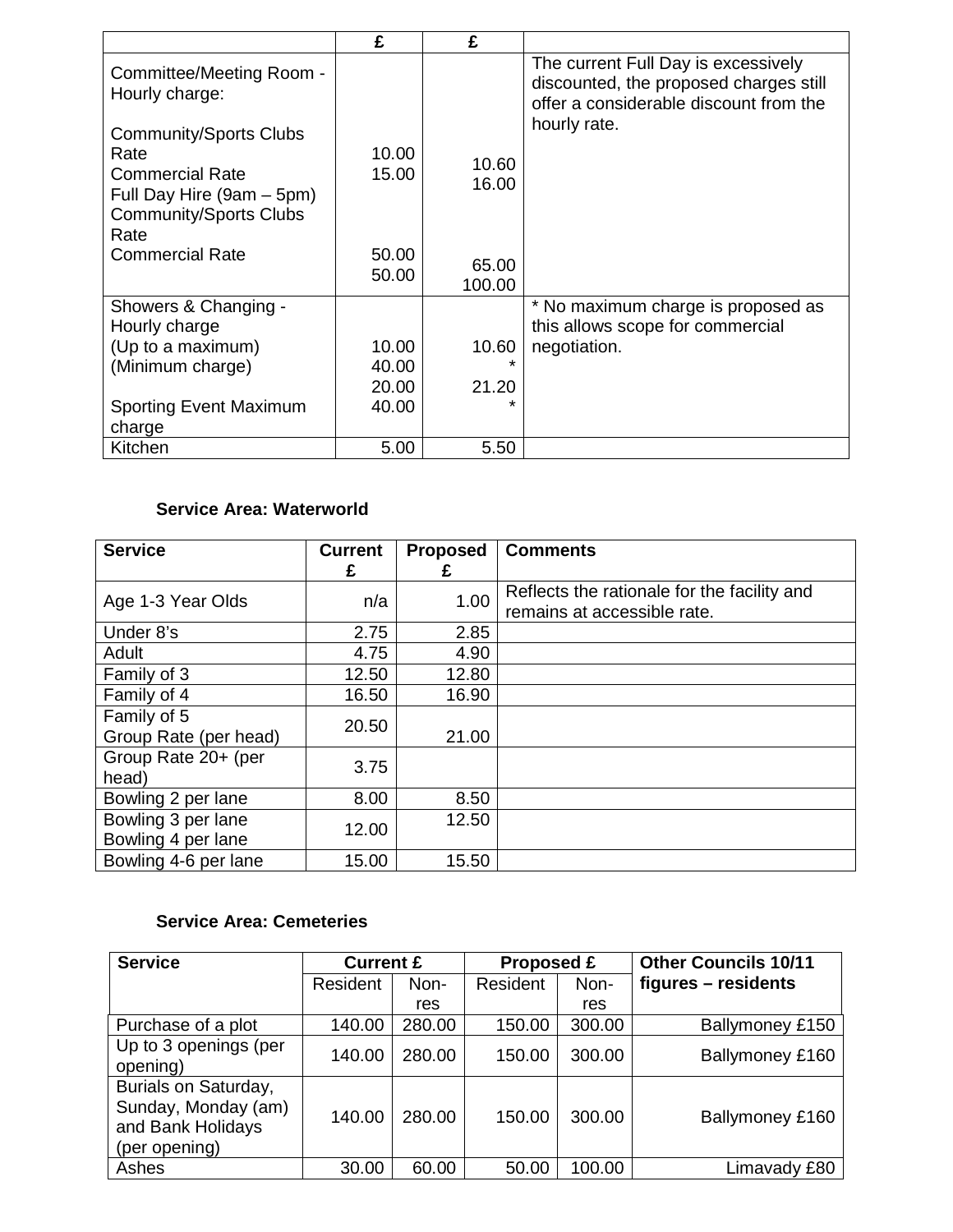| Stillborn / Children<br>under 2 years | 30.00 | 60.00 | 30.00 | 60.00 | Ballymoney £46                                   |
|---------------------------------------|-------|-------|-------|-------|--------------------------------------------------|
| Permission to erect<br>memorial       | 40.00 | 40.00 | 50.00 | 60.00 | Limavady £50                                     |
| Duplicate certificate                 | 5.00  | 10.00 | 10.00 | 20.00 | Limavady £25                                     |
| Tree for Garden of<br>Remembrance     | 70.00 | 70.00 | 75.00 | 80.00 | N/A                                              |
| Plaque for Garden of<br>Remembrance   | 70.00 | 70.00 | 75.00 | 80.00 | <b>Ballymoney £45</b><br>(£90 for non-residents) |

# **2.6 For Information**

Members noted information on the following topics, as detailed in the report:

- Coleraine West Community Centre
- Lodge Burn Scheme Phase 1 Rivers Agency

# **3.0 TECHNICAL SERVICES' REPORT**

The Report of the Director of Technical Services was considered (previously supplied).

Matters arising:

# **3.1 Tender for Replacement Play Areas**

It was agreed to discuss this item "In Committee" at the end of the meeting.

# **3.2 Building Control**

## **3.2.1 Approvals**

Members noted that approval had been granted for 42 applications.

# **3.2.2 Plans for Rejection under Building Regulations**

## **Recommended:**

 That the application, as detailed in the report, be rejected under Schedule 2 of the Building Regulations (NI) 2000 due to insufficient information submitted.

# **3.3 For Information**

# **3.3.1 North West Regional Waste Management Group (NWRWMG)**

# **(a) NWRWMG Joint Committee**

Members noted the minutes of the NWRWMG Joint Committee Meeting held on 13<sup>th</sup> October, 2010 and 3<sup>rd</sup> November, 2010 (previously supplied).

# **(b) Competitive Dialogue Tendering Process**

Members noted information on this topic, as detailed in the report.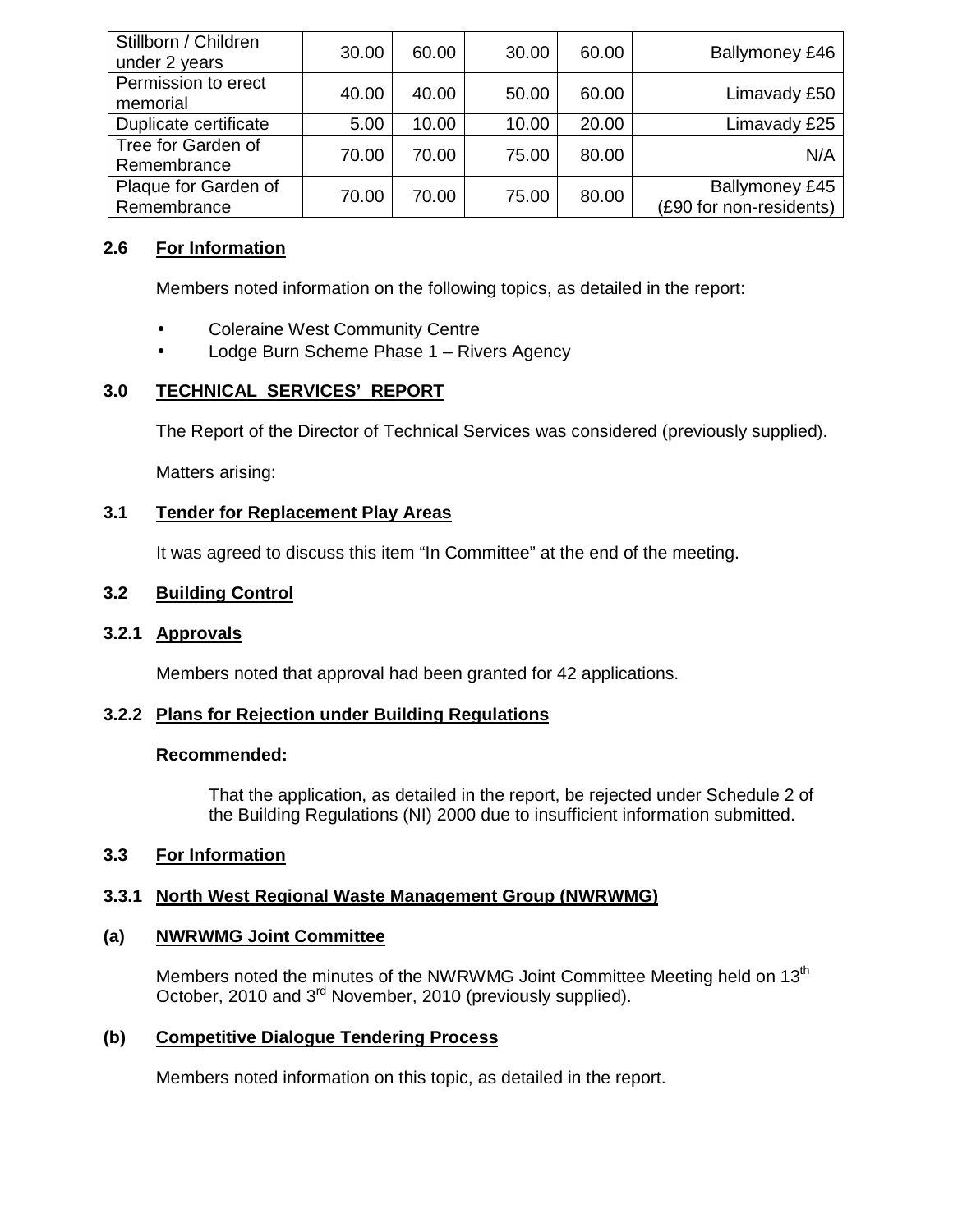# **4.0 ENVIRONMENTAL HEALTH REPORT**

 The Report of the Director of Environmental Health was considered (previously supplied).

Matters arising:

## **4.1 Legal Proceedings**

It was agreed to discuss this item "In Committee" at the end of the meeting.

### **4.2 National Food Hygiene Rating Scheme**

 The Senior Environmental Health Officer gave a brief presentation regarding this scheme and elaborated on various issues including:

- Rating levels
- Inspections
- **Funding**
- **Benefits**

The Senior Environmental Health Officer answered members' various questions.

#### **4.3 Application for Financial Assistance – Fuel Stamp Saving Scheme**

Consideration was given to information on this application, as detailed in the report.

#### **Recommended:**

 On the proposal of Councillor McPherson and seconded by Councillor Fitzpatrick, that Council contribute £1,600 to St. Vincent de Paul, St. John's Conference in Coleraine to enable them to continue with the administration of the fuel stamp saving scheme.

## **4.4 Consultations**

### **4.4.1 Review of Financial Assistance for Domestic Properties not served by Water Mains – Consultation November 2010**

Consideration was given to information on this review, as detailed in the report.

#### **Recommended:**

On the proposal of Councillor McPherson and seconded by Councillor Cole, that Council support options 3 and 4 in principle, as detailed in the report, with discussion on the maximum level of grant available and that any grant aid be means tested and matched with the householders' ability to pay.

### **4.4.2 A Fit Future for All, Cross Department, Cross Sectoral, Obesity Prevention Framework for all Northern Ireland 2011 – 2021 – Consultation**

Members with comments to be added to the response were asked to forward them to the Director of Environmental Health as soon as possible.

# **4.4.3 Consultation on the Pollution Prevention and Control (District Councils) Charging Scheme (Northern Ireland) 2011**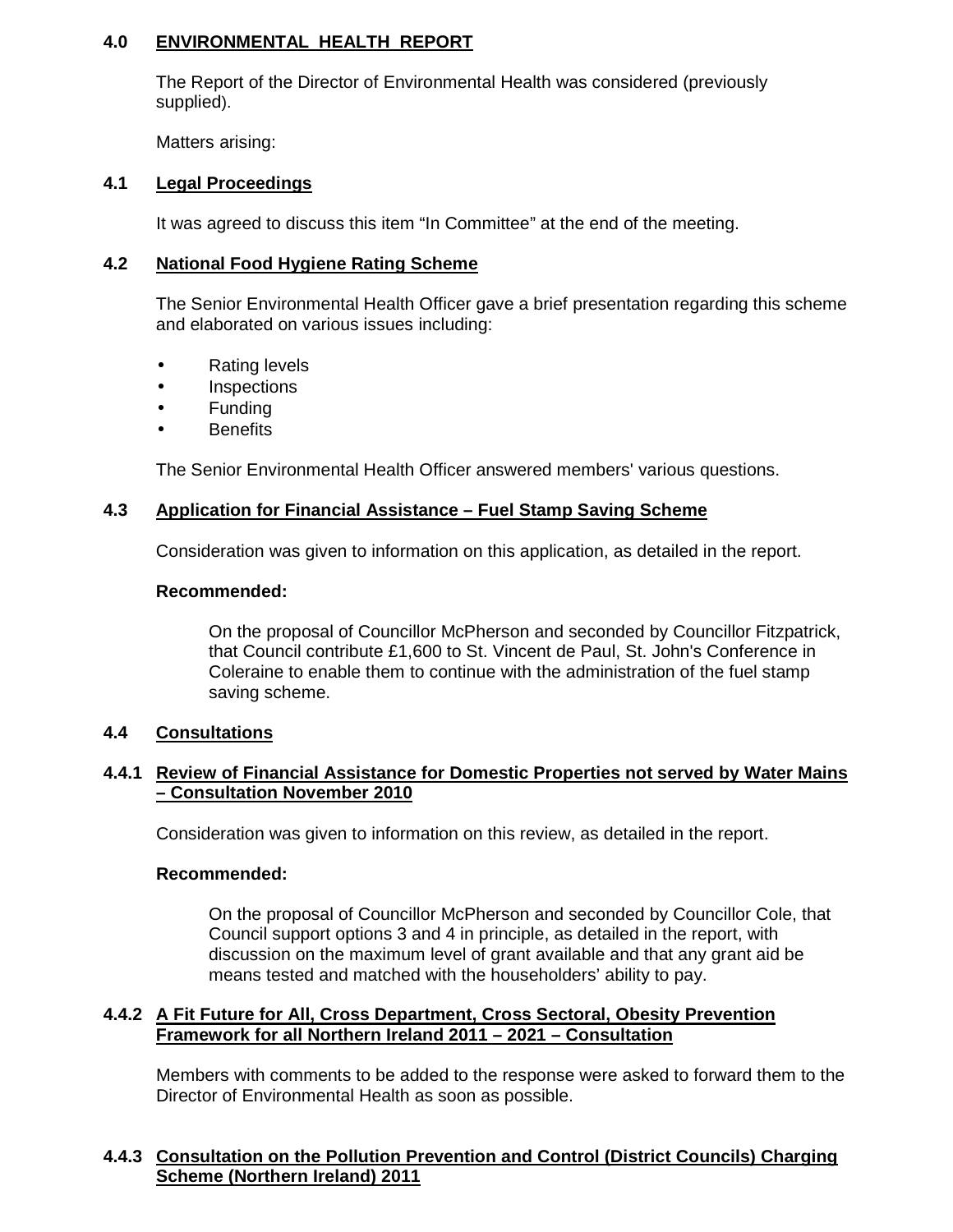Members with comments to be added to the response were asked to forward them to the Director of Environmental Health as soon as possible.

### **4.5 For Information**

Members noted information on the following topics, as detailed in the report:

- Electric Blanket Testing
- Outcome of Legal Proceedings:

| Defendant: | Ms Paula Tohill<br>8 Lever Park<br>Portstewart |                                                                                                                       |
|------------|------------------------------------------------|-----------------------------------------------------------------------------------------------------------------------|
| Offence:   | Order 1991                                     | Dog attack on a person contrary to Article 29(i) of The Dogs<br>(NI) Order 1983 as amended by The Dangerous Dogs (NI) |
| Result:    | Fine<br>Legal Costs<br><b>Court Costs</b>      | £300 compensation to be paid to Mr. Farell<br>£250<br>£28                                                             |

## **5.0 PLANNING BILL CONSULTATION EVENT FOR LOCAL GOVERNMENT**

#### **Recommended:**

That the Chair and Vice Chair of the Planning Committee attend this consultation event on Tuesday, 18<sup>th</sup> January, 2011 in the Glenavon Hotel, Cookstown.

## **6.0 WATER CRISIS**

 Members congratulated Officers from various departments for their proactive approach during the recent water crisis.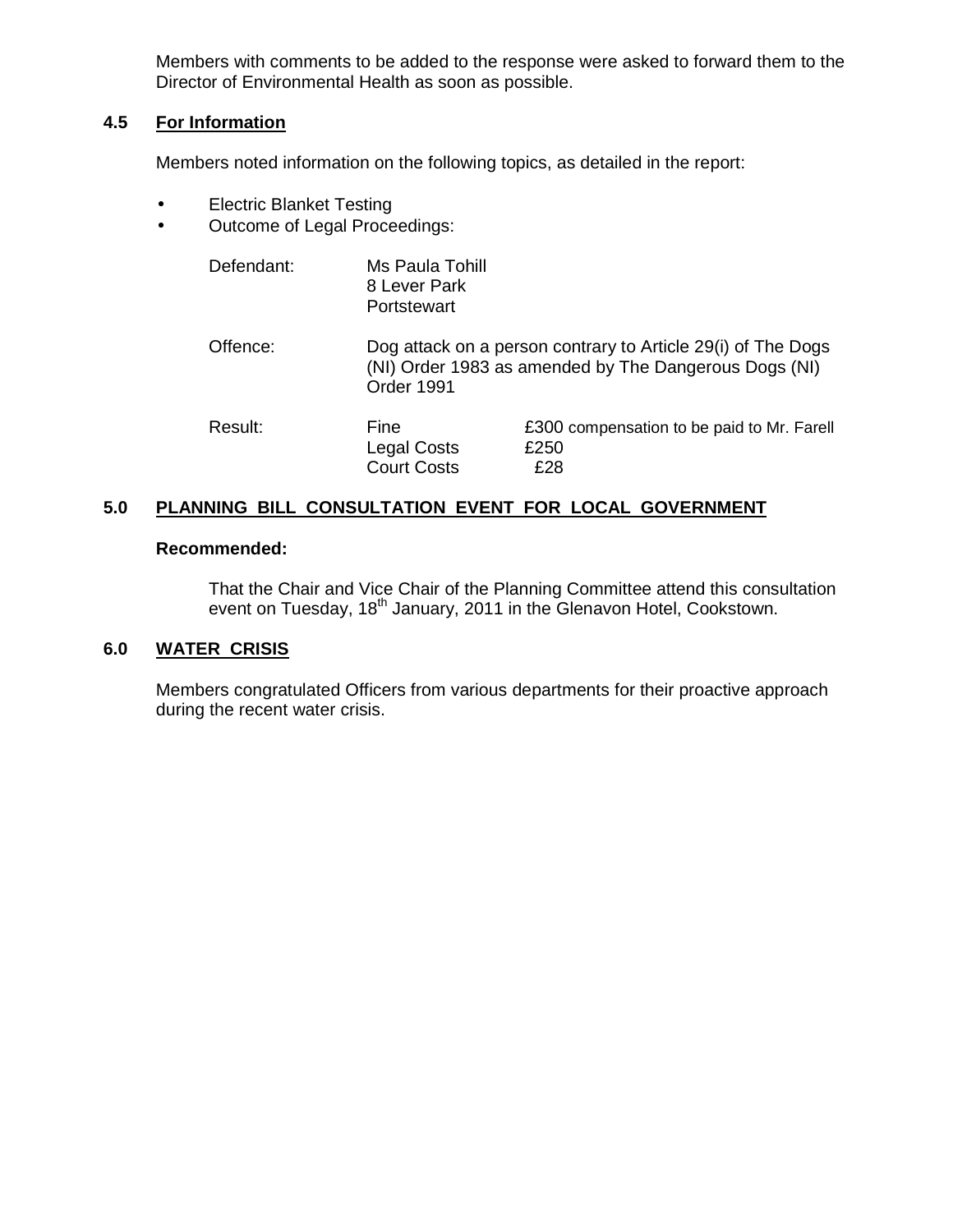# **PLANNING COMMITTEE**

# **11 January, 2011.**

| <b>Present:</b>                          | Alderman W. J. McClure in the Chair<br>The Mayor, Councillor N. F. Hillis<br><b>Aldermen</b>                                        |                                                                                                               |  |
|------------------------------------------|-------------------------------------------------------------------------------------------------------------------------------------|---------------------------------------------------------------------------------------------------------------|--|
|                                          |                                                                                                                                     |                                                                                                               |  |
|                                          |                                                                                                                                     |                                                                                                               |  |
|                                          | E. T. Black (Mrs.)<br>M. T. Hickey (Mrs.)<br>W. T. Creelman                                                                         |                                                                                                               |  |
|                                          | <b>Councillors</b>                                                                                                                  |                                                                                                               |  |
|                                          | C. S. Alexander (Ms.)<br>J. M. Bradley<br>O. M. Church (Mrs.)<br>T. J. Deans<br><b>B.</b> Fitzpatrick<br>S. Gilkinson<br>D. Harding | W. A. King<br><b>B.</b> Leonard<br>R. A. Loftus (Mrs.)<br>G. L. McLaughlin<br>R. A. McPherson<br>A. McQuillan |  |
| Also in<br><b>Attendance:</b>            | Representative from the Planning Service -<br>Mr. P. Duffy                                                                          |                                                                                                               |  |
| <b>Officers in</b><br><b>Attendance:</b> | Principal Administrative Officer, Senior Environmental<br><b>Health Officer and Administrative Assistant</b>                        |                                                                                                               |  |
| <b>Apologies:</b>                        | The Deputy Mayor, Alderman McClarty, Councillors Barbour,<br>and Mrs. Fielding                                                      |                                                                                                               |  |

## **1.0 WELCOME**

The Chairman welcomed everyone to the Meeting.

# **2.0 PLANNING APPLICATIONS**

A list of eighteen applications was presented for consideration (previously supplied).

# **Applications Deferred from Previous Meeting**

2.1 Application No. D1 C/2009/0159/F Proposed 8 no. semi-detached dwellings, new access on to Ballycairn Road and retention of existing access at Nos. 4, 6, 8 and 10 Ballycairn Road, Coleraine for Gillen Developments Ltd.

The opinion of the Planning Service was to approve.

Consideration was given to letter of objection from Mr. Clive Miller (circulated to each member).

Following discussion it was proposed by Councillor Bradley, seconded by Councillor Deans and unanimously agreed: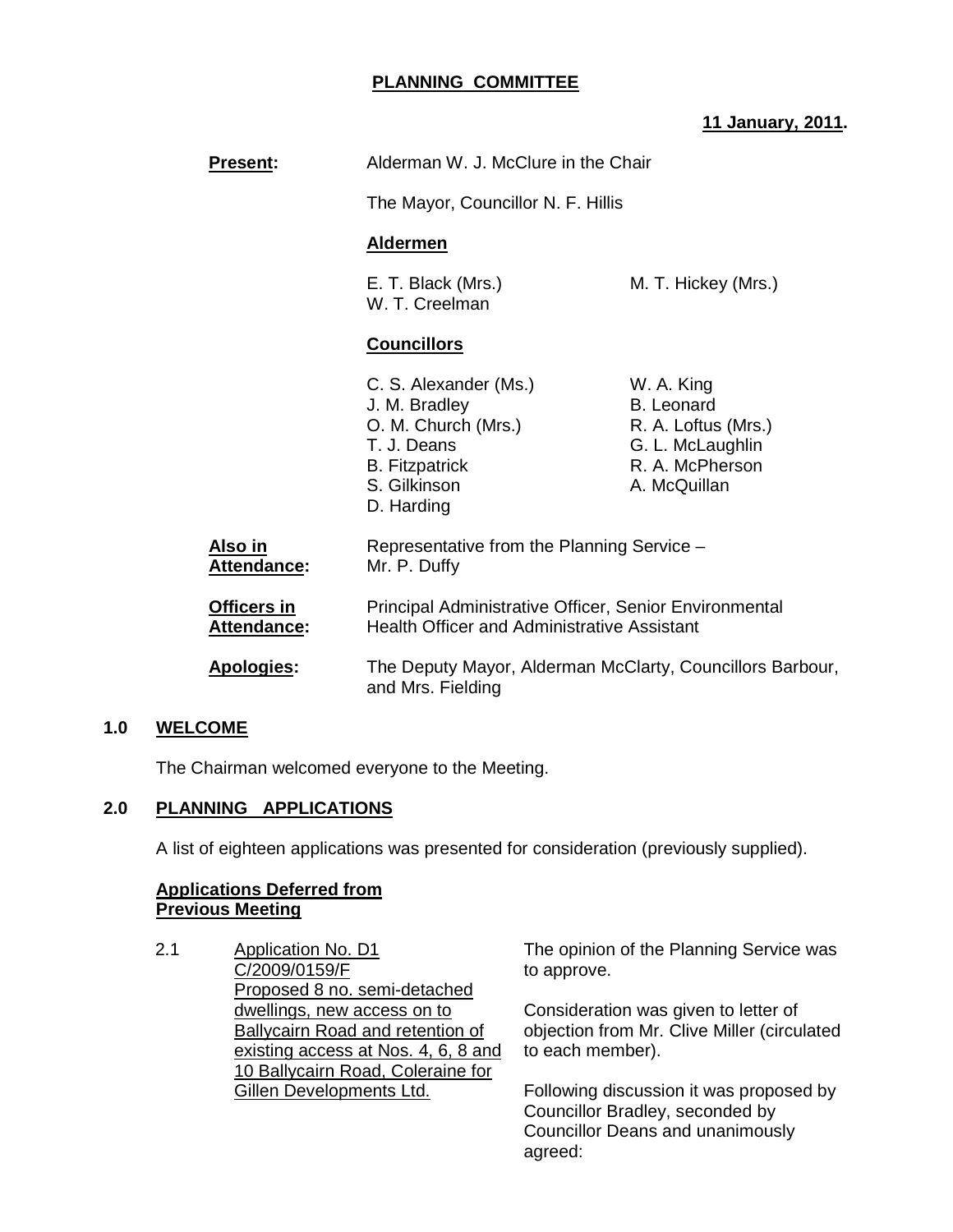That Council write to the Divisional Planning Manager and the Minister for the Environment requesting a deferral on this application.

2.2 Application No. D2 C/2009/0409/LB Alterations and extension to dwelling at 14 School Lane, Castlerock for Mr. and Mrs. H. **McLean** 

> Application No. D3 C/2009/0413/F Proposed refurbishment of existing dwelling and single storey rear extension at 14 School Lane, Castlerock for Mr. and Mrs. H. McLean

- 2.3 Application No. D4 C/2009/0565/F Site for housing development adjacent to 15 Strandview Avenue, Portstewart for Messrs. O'Neill Associates Ltd.
- 2.4 Application No. D5 C/2010/0029/F Proposed dwelling and garage 540m north of 91 Killyvalley Road, Garvagh for Mr. M. Clyde
- 2.5 Application No. D6 C/2010/0083/O Site for dwelling beside 24 Creamery Road, Coleraine for Mr. I. Carson
- 2.6 Application No. D7 C/2010/0095/O Proposed development for residential use at 18-20 Ballynameen Avenue, Garvagh for Mr. R. McFaul
- 2.7 Application No. D8 C/2010/0163/F Proposed re-orientation of previously approved dwelling (C/2008/0503/RM) and new access drive on to existing lane adjacent to 51 Boleran Road, Garvagh for Mr. M. McKay

The opinion of the Planning Service was to approve both applications.

It was agreed that the applications be approved.

The opinion of the Planning Service was to approve.

It was agreed that the application be approved.

The opinion of the Planning Service was to approve.

It was agreed that the application be approved.

The opinion of the Planning Service was to approve.

It was agreed that the application be approved.

The opinion of the Planning Service was to approve.

It was agreed that the application be approved.

The opinion of the Planning Service was to approve.

It was agreed that the application be approved.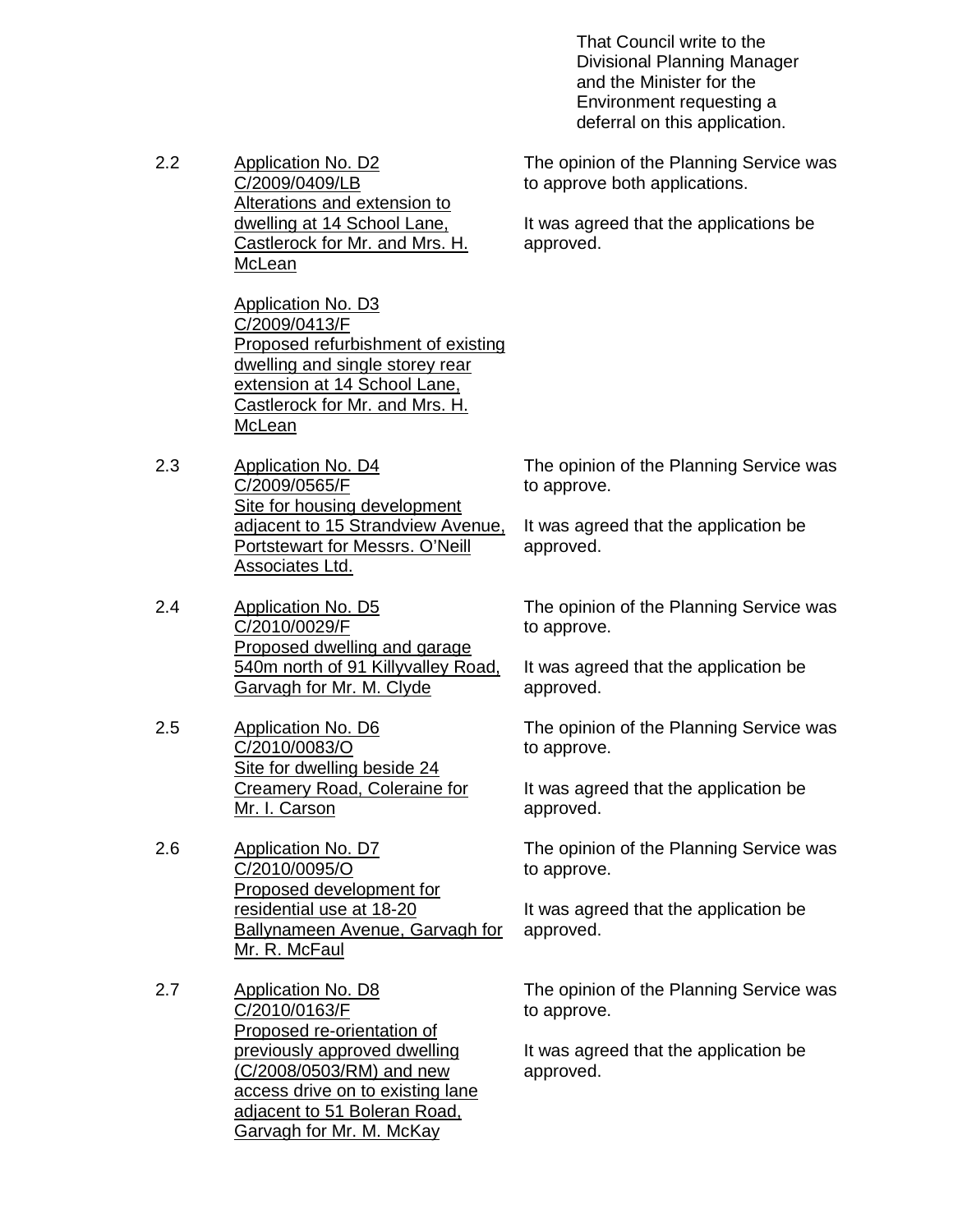- 2.8 Application No. D9 C/2010/0398/O Replacement of old dwelling with a bungalow 80m south of No. 125 Carhill Road, Swatragh, Maghera for Mr. J. O'Kane
- 2.9 Application No. D10 C/2010/0444/F Three prefabricated units forming an office/reception area, a dog rescue unit and an isolation unit, together with associated parking facilities and entrance alteration 100m east of 34 Ballymadigan Road, Castlerock for The Causeway Coast Dog Rescue **Centre**
- 2.10 Application No. D11 C/2010/0468/F Proposed variation of condition No. 5 of outline planning approval Ref. C/2008/0515/O for increase in ridge height of approved dwelling at 100 Ballyreagh Road, Portstewart from 6.5m to 7m for Mr. R. Mitchell
- 2.11 Application No. D12 C/2010/0487/F Proposed alterations to existing approved dwelling opposite No. 18 Ballyhome Road, Coleraine for Gormley Construction
- 2.12 Application No. D13 C/2010/0490/F Proposed single storey dwelling on farm with detached double garage 30m south of No. 51 Moneygran Road, Kilrea for Mr. J. Gillen

#### **New Applications**

2.13 Application No. 1 C/2009/0073/F Re-development of caravan park with 4 detached dwellings, 28 semi-detached dwellings, 21 apartments, 6 terraced dwellings, 1 townhouse, access roads, open space and landscaping at 80 Mill Road, Portstewart and construction of a right hand turning lane on Mill Road for Bonalston

The opinion of the Planning Service was to refuse.

It was agreed that the application be withdrawn from the schedule to facilitate consultation with the Department of Agriculture and Rural Development.

The opinion of the Planning Service was to refuse.

It was agreed that the decision be held for two weeks to facilitate the submission of further information or the option to withdraw.

The opinion of the Planning Service was to approve.

It was agreed that the application be approved.

The opinion of the Planning Service was to approve.

It was agreed that the application be approved.

The opinion of the Planning Service was to refuse.

It was agreed that the decision be held for one week to facilitate further discussion with the applicant.

The opinion of the Planning Service was to approve.

It was proposed by Councillor Bradley, seconded by Alderman Mrs. Hickey and agreed:

> That the application be deferred for one month to facilitate an office meeting on the grounds that all material planning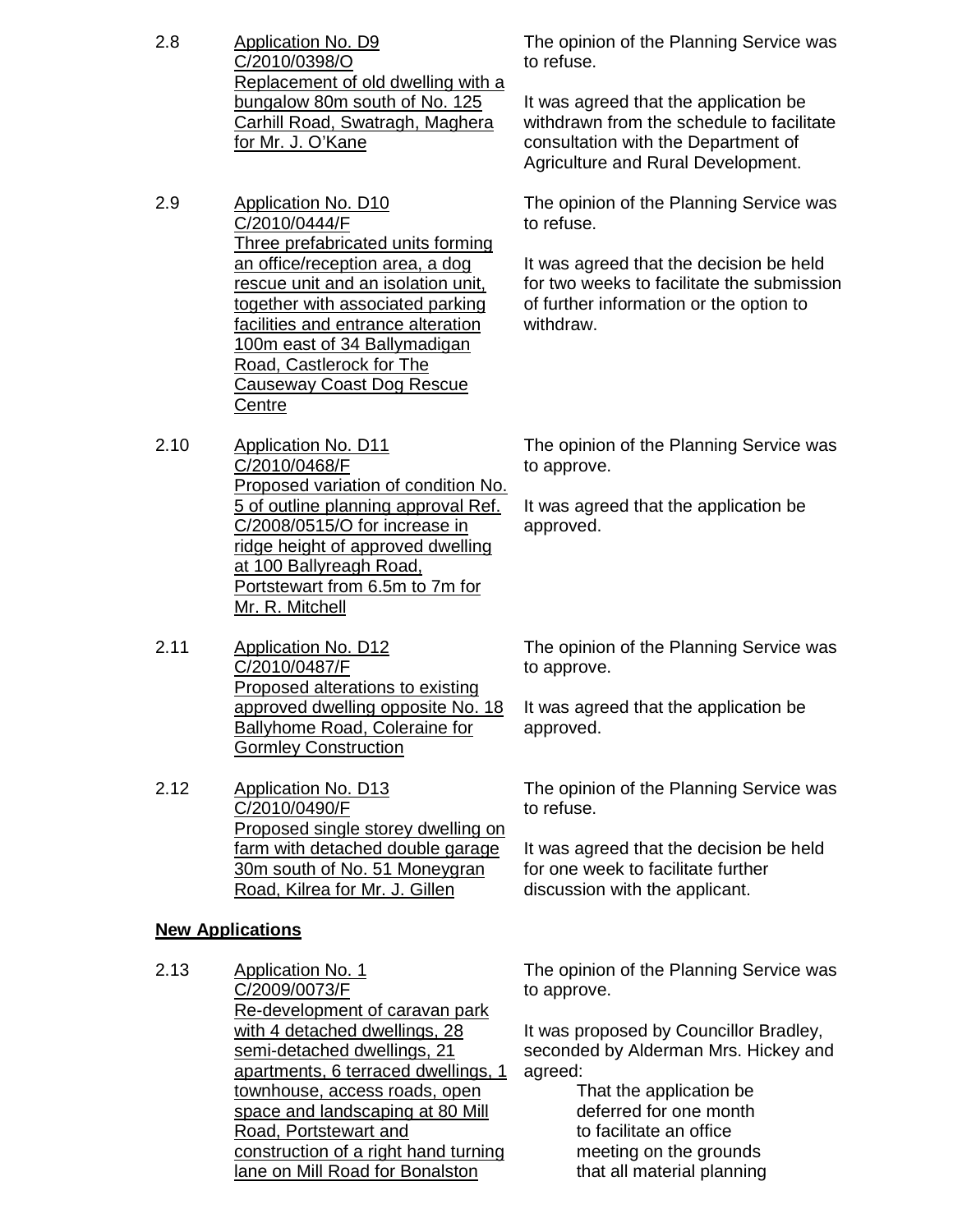|      | <b>Caravans Ltd.</b>                                                                                                                            | considerations had not<br>been assessed.                                                                                                                                         |  |
|------|-------------------------------------------------------------------------------------------------------------------------------------------------|----------------------------------------------------------------------------------------------------------------------------------------------------------------------------------|--|
|      |                                                                                                                                                 | Comparative figures on apartment<br>development across the twenty-six<br>Council areas was requested for the<br>office meeting.                                                  |  |
| 2.14 | <b>Application No. 2</b><br>C/2010/0299/F                                                                                                       | The opinion of the Planning Service was<br>to refuse.                                                                                                                            |  |
|      | Erection of a 250Kw wind turbine<br>(40m to hub, 56.5 to blade tip, 30m<br>blade diameter). Grid Ref. 286321<br>413562 approximately 110m north | It was proposed by Councillor Mrs.<br>Church, seconded by Councillor<br>Gilkinson and agreed:                                                                                    |  |
|      | east of 72 Kurin Road, Garvagh for<br><b>Brian Scott Engineering Ltd.</b>                                                                       | That the application be<br>deferred for one month<br>to facilitate an office<br>meeting on the grounds<br>that all material planning<br>considerations had not<br>been assessed. |  |
|      |                                                                                                                                                 | It was further agreed that a<br>representative from Natural Heritage be<br>requested to attend.                                                                                  |  |
| 2.15 | <b>Application No. 3</b><br>C/2010/0587/O                                                                                                       | The opinion of the Planning Service was<br>to refuse.                                                                                                                            |  |
|      | Proposed one-and-a-half storey<br>retirement dwelling and domestic<br>garage adjacent to 12 Ballindreen<br>Road, Coleraine for Mr. N. King      | It was proposed by Councillor<br>McPherson, seconded by Councillor<br>Bradley and agreed:                                                                                        |  |
|      |                                                                                                                                                 | That the application be<br>deferred for one month<br>to facilitate an office<br>meeting on the grounds<br>that all material planning<br>considerations had not<br>been assessed. |  |
| 2.16 | Application No. 4<br>C/2010/0588/O                                                                                                              | The opinion of the Planning Service was<br>to refuse.                                                                                                                            |  |
|      | Site for 2 dwellings (amended site<br>address) between 142 and 144<br><b>Agivey Road, Coleraine for</b><br>Mr. D. McAleese                      | It was proposed by Councillor Mrs.<br>Loftus, seconded by Alderman Mrs.<br>Hickey and agreed:                                                                                    |  |
|      |                                                                                                                                                 | That the application be<br>deferred for one month<br>to facilitate an office<br>meeting on the grounds<br>that all material planning<br>considerations had not                   |  |

been assessed.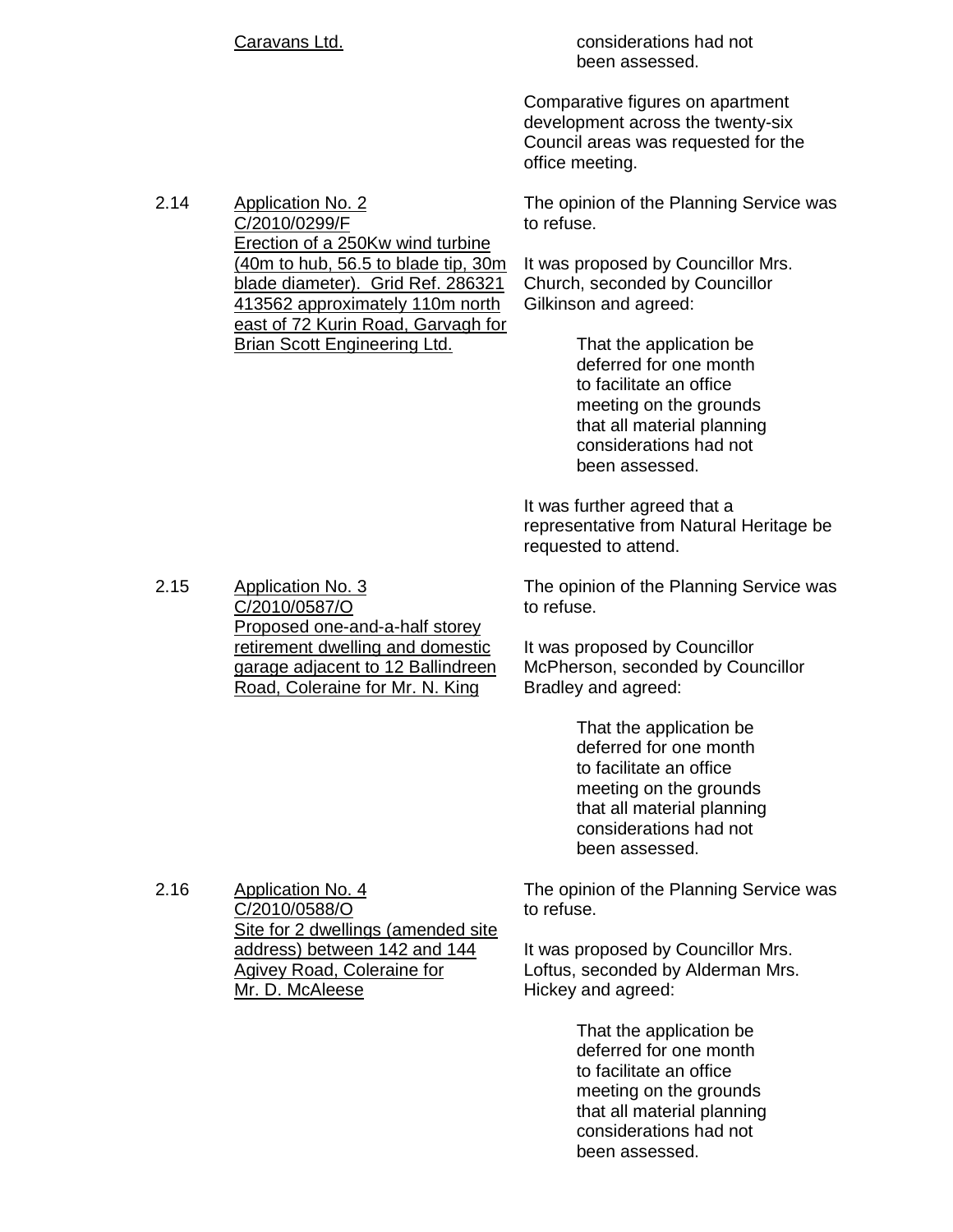# **3.0 OFFICE MEETINGS**

It was noted that the office meetings would be held on Friday 4 February 2011.

# **4.0 PLANNING APPEALS INFORMATION**

 Consideration was given to the Planning Appeals Report detailing the following (previously supplied):

## **4.1 Appeals Against Enforcement Notices**

### **4.1.1 Alleged unauthorised use of land for a siting of a unit of residential accommodation making a material change in the use of the said lands – land at 14 Willan Drive, Portrush for Mrs. Yvonne Mulligan**

 It was noted that the above appeal had been heard on 8 December 2010 and had been successful.

# **4.1.2 Alleged unauthorised use of land for a stationing of a mobile home/ timber cabin, making a material change in the use of the said lands – land at No. 35 Dunboe Road, Castlerock, Coleraine for Mr. Robert Graham**

 Reported that an appeal had been received against the above enforcement notice.

 It was noted that at the November Planning Committee meeting Council had agreed to support the appellant should an appeal be lodged.

# **5.0 PLANNING ISSUES RAISED BY MEMBERS**

## **5.1 Ice House, Portballintrae**

 Reference was made to the work being carried out in the vicinity of the Ice House, Portballintrae and in particular at the Salmon Green. Mr. Duffy was asked if the conditions attached to the scheduled monument been adhered to.

 Mr. Duffy advised that the work did not constitute development, therefore, no breach had been caused.

## **5.2 Corrstown House, Portstewart**

 Reference was again made to the state of Corrstown House, Portstewart and the fact that no reply had been received to correspondence sent to the NI Environment Agency.

 It was proposed by Councillor Ms. Alexander, seconded by Councillor Fitzpatrick and agreed:

 That Council write to the Minister for the Environment expressing concern regarding this building not being protected.

## **5.3 Construction Industry**

Reference was made to the reduction in the workload with regard to the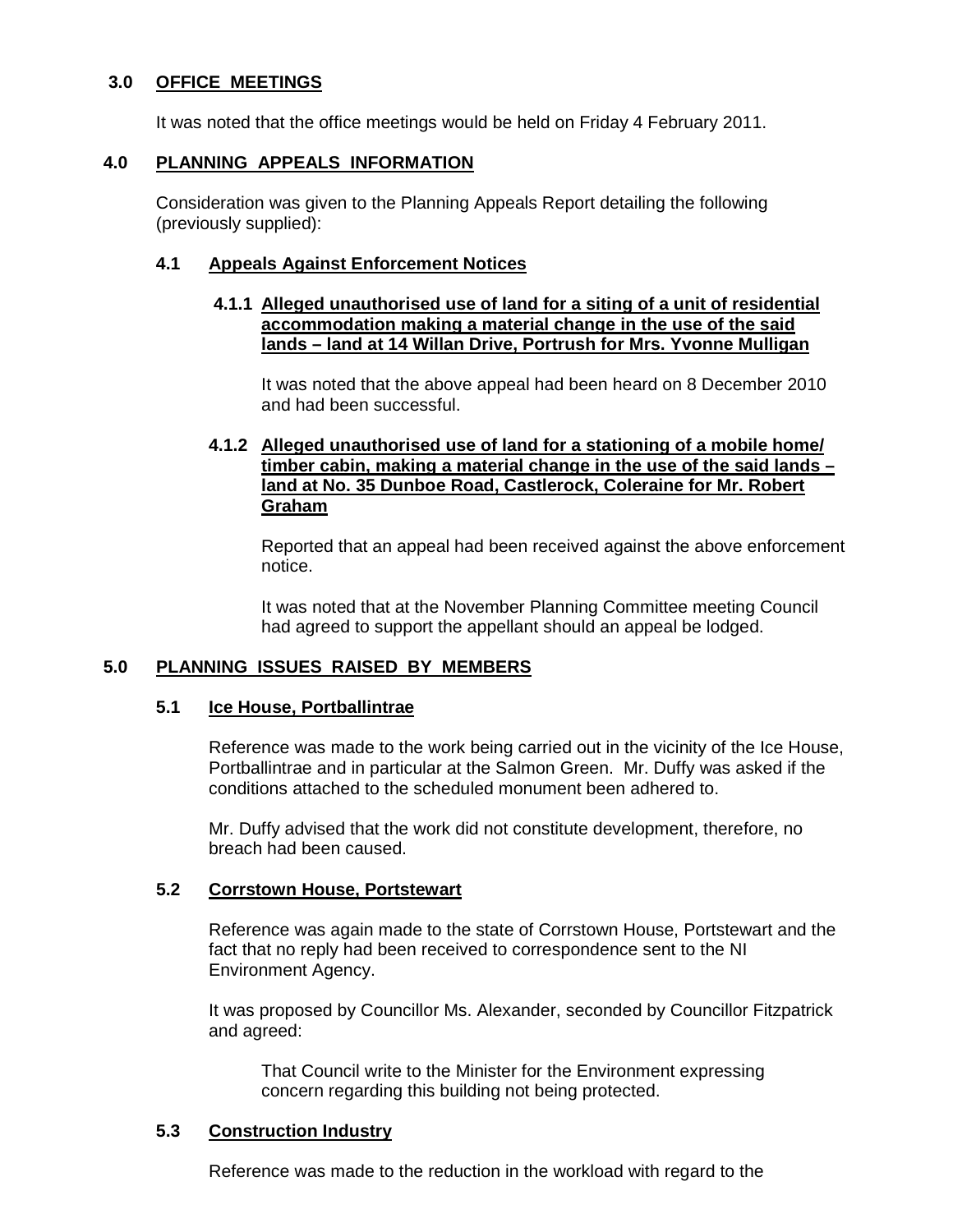construction industry and the small number of planning applications presented on the schedule.

 Mr. Duffy advised that applications were being processed through the streamline system and, therefore, did not appear on the schedule.

# **6.0 OPERATIONAL PLANNING PROCEDURES**

Consideration was given to letter dated 14 December 2011 from the Chief Executive of the Planning and Local Government Group advising Council of the recent change in operational planning procedures which would help the handling of planning applications and improve overall efficiency (previously supplied).

 The economic downturn had accentuated the difficulties in progressing backlogged major applications primarily because applicants were not providing the key additional information needed to progress these to a decision. The consequence was that Planning Service could only progress these applications to a decision through refusals based on the absence of key information.

 In order for this initiative to be successful it was important for planning officials to work closely with Council on any issues which may arise in order to avoid unnecessary deferrals, office meetings and referrals which were extremely resource intensive.

Noted.

# **7.0 PLANNING BILL**

 Read letter from the Committee for the Environment advising members that Committee Stage of the Planning Bill had commenced. Submissions were invited before the closing date of Friday 21 January 2011.

 It was agreed that BDF Planning prepare a Brief Note on the key issues on behalf of Council.

## **8.0 DRAFT PLANNING POLICY STATEMENT 16 - TOURISM**

Reported that, following the Workshop held on 10 January 2010, BDF Planning was preparing a draft response and would welcome members' comments. The draft response would be considered at the February meeting of Committee.

## **9.0 PLANNING WORKING GROUP**

 Reported that the next meeting of the Planning Working Group would be held on Monday 17 January 2011.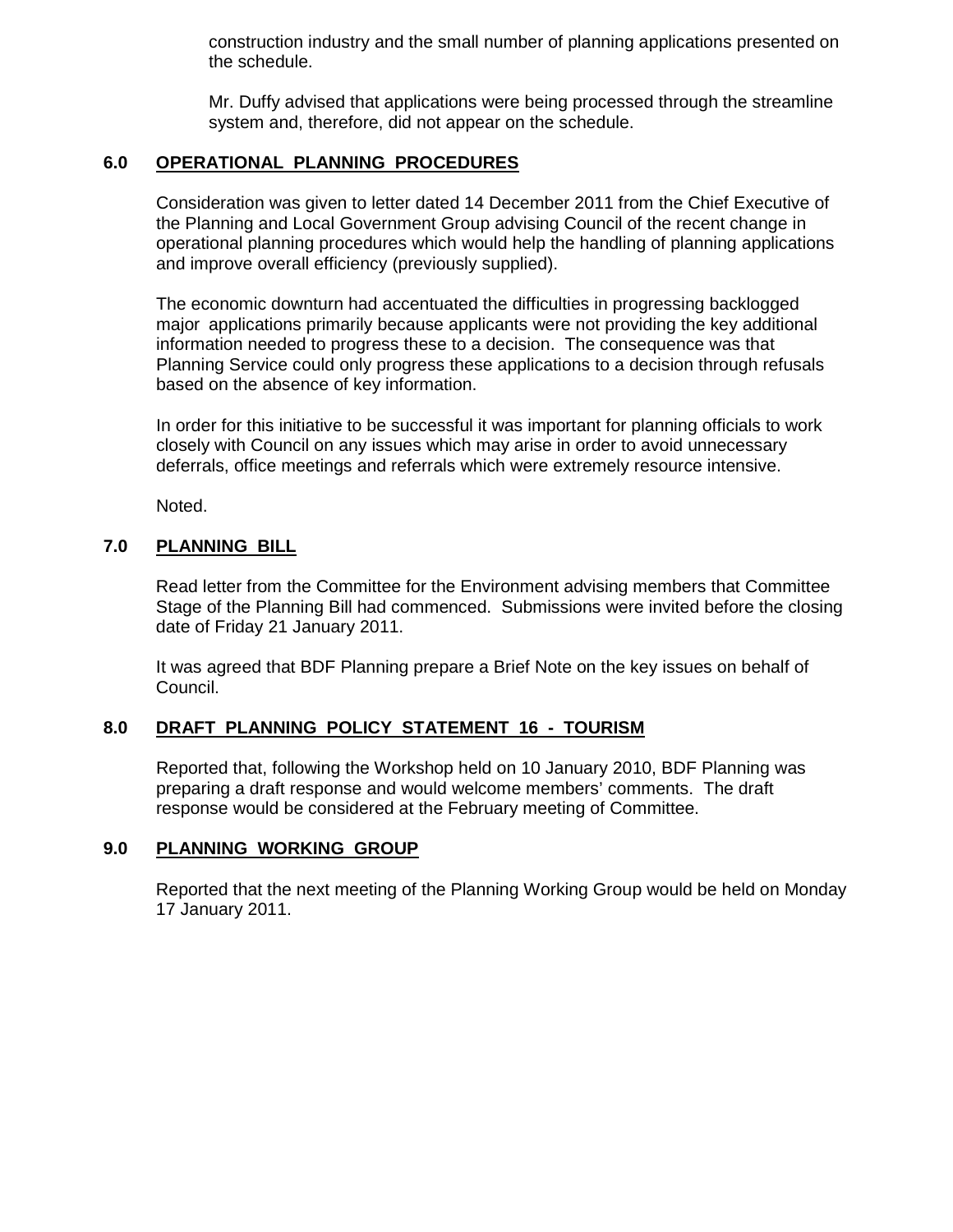# **NORTH WEST '200' COMMITTEE**

**13th January, 2011.** 

|              | <b>Present:</b>                   | The Mayor, Councillor N. F. Hillis                                                                                                                                                                                                                                        |                 |
|--------------|-----------------------------------|---------------------------------------------------------------------------------------------------------------------------------------------------------------------------------------------------------------------------------------------------------------------------|-----------------|
|              |                                   | <b>Alderman</b>                                                                                                                                                                                                                                                           |                 |
|              |                                   | W. T. Creelman                                                                                                                                                                                                                                                            |                 |
|              |                                   | <b>Councillors</b>                                                                                                                                                                                                                                                        |                 |
|              |                                   | <b>B.</b> Fitzpatrick                                                                                                                                                                                                                                                     | R. A. McPherson |
|              | Officers in<br><b>Attendance:</b> | Director of Environmental Health, Principal Environmental<br>Health Officer, Refuse and Cleansing Manager, Head of<br>Development Services, Public Relations Manager, Events<br>Officer, Events Assistant, Licensing/Enforcement Officer and<br>Administrative Assistant. |                 |
| <b>PSNI:</b> | <b>Represent-</b><br>ative from   | Inspector S. McCauley                                                                                                                                                                                                                                                     |                 |
| Also in      | Attendance:                       | Mr. M. Whyte, Race Director<br>Mr. G. McAuley, Operations Manager<br>Mr. C. Harris, DRD Roads Service                                                                                                                                                                     |                 |

## **1.0 WELCOME**

The Director of Environmental Health welcomed everyone to the meeting.

#### **2.0 ELECTION OF CHAIRMAN**

 It was proposed by Councillor McPherson, seconded by Alderman Creelman and agreed:

That Councillor Fitzpatrick be elected as Chairman for the ensuing year.

# **3.0 MANAGEMENT TEAM FOR 2011 EVENT**

 Mr. Whyte introduced the new Operations Manager, Mr. Gerard McAuley, who then gave a brief summary of his background. Mr. Whyte updated Committee on the Management Team members and advised they were working on roles and responsibilities. He reported that the Management Team would be finalised shortly.

## **4.0 ROAD CLOSURES**

 Mr. Whyte advised that the road closure arrangements would be the same as last year. The roads would be closed on race day  $-$  Saturday, 21<sup>st</sup> May, practice night  $-$  Tuesday, 17<sup>th</sup> May and practice during the day on Thursday, 19<sup>th</sup> May.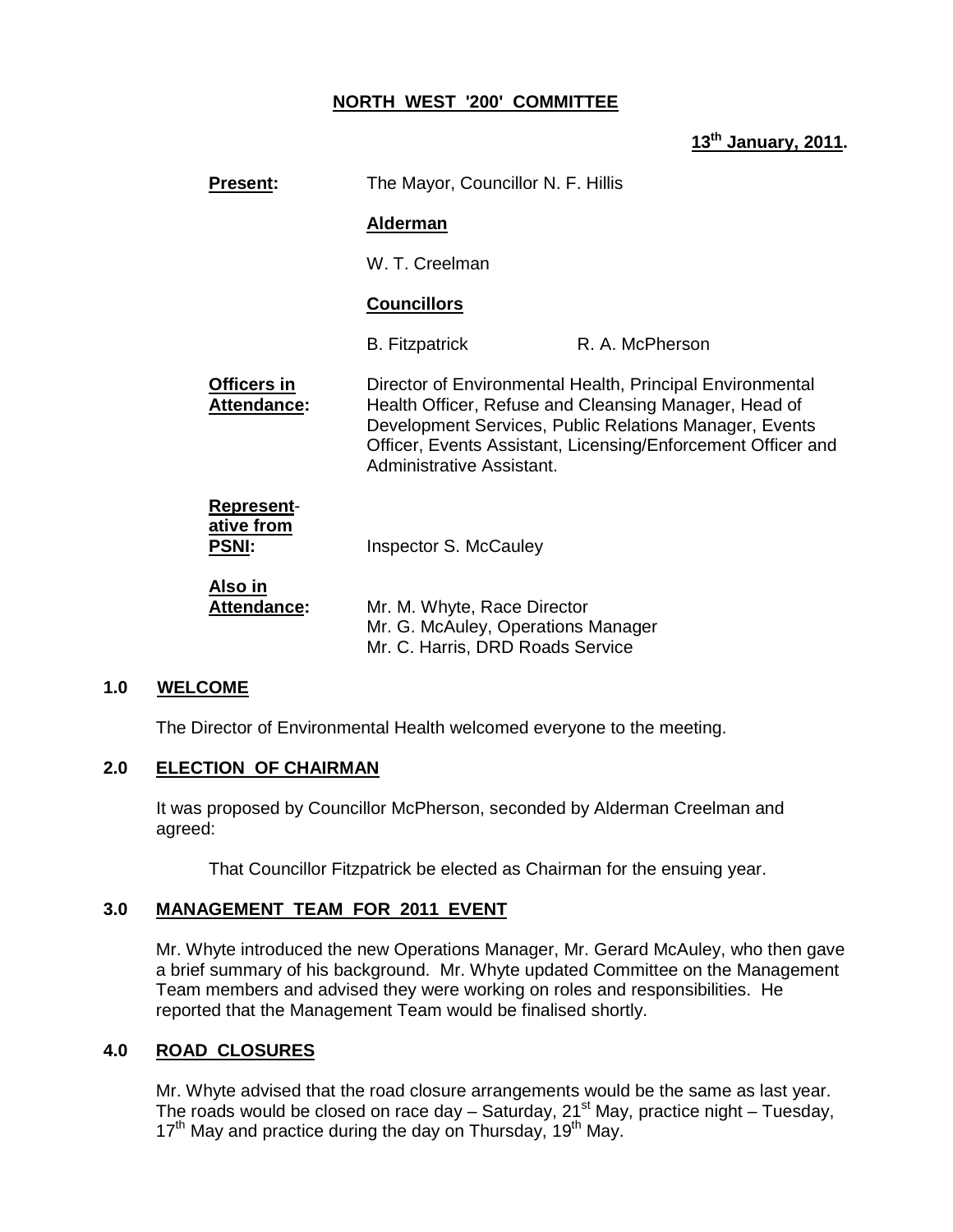The Refuse and Cleansing Manager advised that there would be a black bin refuse collection on Thursday, 19<sup>th</sup> May.

 Mr Whyte advised that the same arrangements would be in place as last year for residents who required access to their properties.

# **5.0 TRANSFER OF COUNCIL LANDS**

 The Director of Environmental Health advised he had received the formal request from the Club and there was ongoing discussion with Council. Committee suggested that arrangements should be the same as last year subject to a business case being provided for each parcel of land.

## **6.0 STREET TRADING ARRANGEMENTS**

 The Licensing/Enforcement Officer advised that the Street Trading Committee had recommended that the following sites be approved:

Glenvale Avenue, Portrush - 2 Mill Road, Portstewart - 2 Atlantic Road, Coleraine - 1 Ballysally Road Roundabout - 6

## **7.0 CONTINENTAL MARKET**

 The Mayor advised he had received complaints from local traders who claimed they lost trade due to the Market and its location. Some traders had complained of items being sold which weren't classed as 'continental'. The Mayor suggested moving the Market to Lansdowne which would bring people further into the town.

 The Licensing/Enforcement Officer advised she also had complaints about a trader at The Continental Market who was selling items which weren't classed as 'continental'. She also raised concern about alcohol being consumed outside the marquee when members of the public could be booked for on street drinking.

 The Head of Development Services advised she was asked to carry out a survey around the Market and suggested meeting with the organisers and reporting back to Council.

 Councillor McPherson suggested the Market be relocated and the topic discussed at a Council meeting. Mr. Whyte advised that the income from the Market helped to run the event and expressed disappointment that many local businesses made money out of the North West 200 event but they were not putting anything in.

 The Licensing/Enforcement Officer referred to the Licensing Order and said there was a query last year if the Market could count as a function to obtain a Liquor Licence for the Marquee. She would check this with Inspector Magee.

 The Chair advised that this issue would require further discussion to consider if other locations could be found or if a compromise could be found in terms of trading hours and the trading mix at the Metropole site before the next meeting.

## **8.0 CAMP SITES/CARAVAN PARKS/CAR PARKING**

Mr. Whyte advised that these facilities would be the same as last year.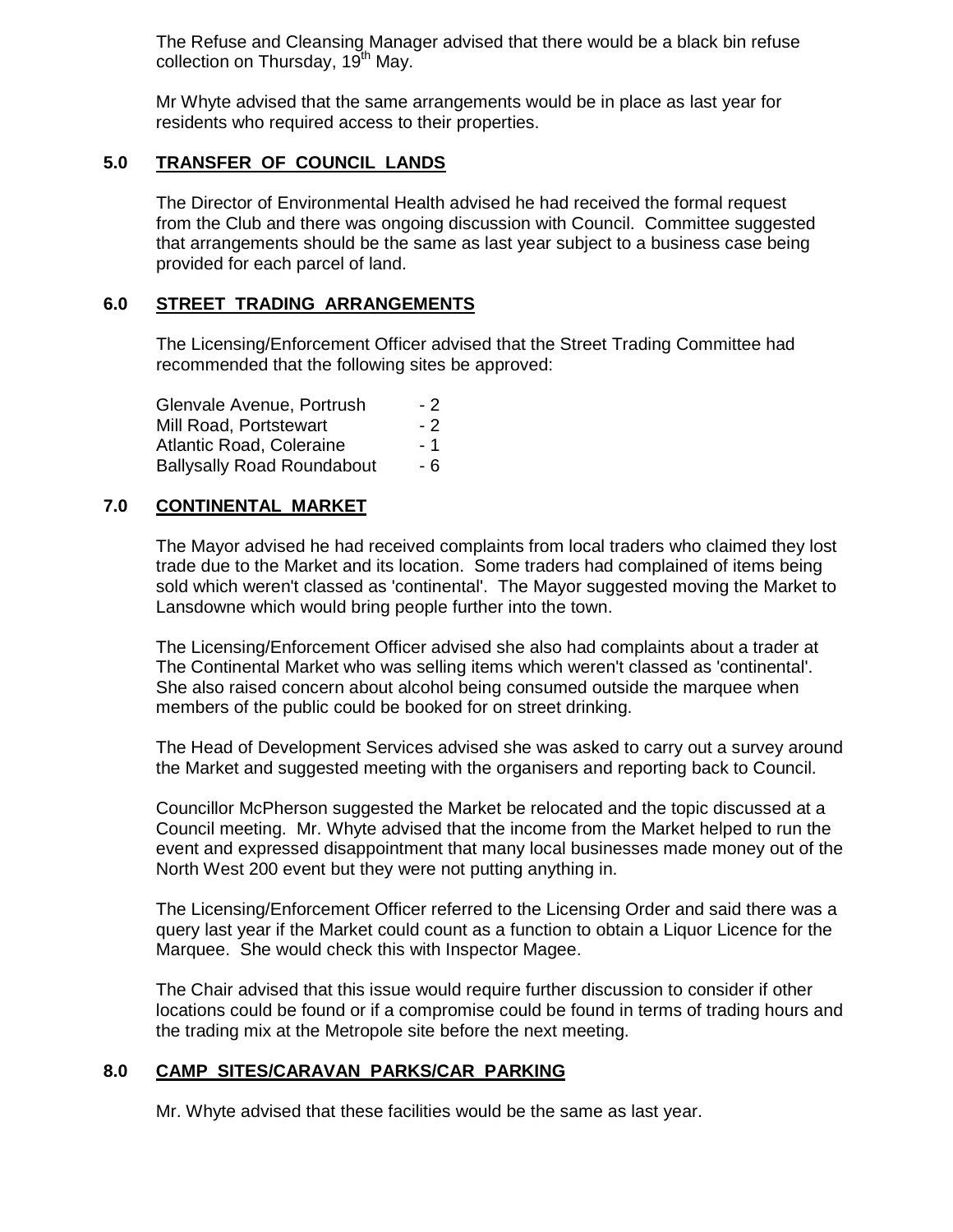# **9.0 HOSPITALITY**

 Mr. Whyte advised that no decision had been taken regarding hospitality. He explained there could be a change from last year but would report back with information at the next meeting. The Licensing/Enforcement Officer advised she would need plans, as soon as possible, if the marquee was going to be changed.

# **10.0 CHARITY PARTNER**

 Mr. Whyte advised that eighteen applications had been received for the Charity Partner and following the selection process, it was awarded to The Caring Caretaker, Davy Boyle. Details would be announced next week.

# **11.0 SPONSORSHIP, GRANTS AND TENDERS**

 Mr. Whyte advised that he was hopeful last year's main sponsor, Relentless, would sponsor the event for two years with an option for a further two years. Details would be announced on 25<sup>th</sup> January at the Merchant Hotel, Belfast.

The tender process for hot food would be discussed when agreement arranged.

# **12.0 HEALTH & SAFETY**

 Mr. Whyte advised that Risk Assessments would be carried out within the next few weeks.

 The Director of Environmental Health advised there would be a greater level of Health and Safety this year for both riders and spectators and other bodies would be involved in creating a safer environment for everyone.

# **13.0 RACE WEEK FESTIVAL**

The Events Officer advised there would be a change to the stunt shows and it would move from Wednesday night to Thursday night. She expressed concern about the budget which would have to be discussed.

 Mr. Whyte confirmed that the PSNI Road Policing Unit would be attending and the Bikesafe event would be held as in previous years.

 The Chair suggested that the various websites: PSNI, Council, NW 200 could be linked. This would be arranged.

# **14.0 INSPECTIONS AND MANAGEMENT OF COUNCIL LANDS**

 The Licensing/Enforcement Officer enquired if there would be inspections with PSNI, Fire Service and Council on the Friday night as in previous years.

The Director of Environmental Health advised that various work would be going on including the management of Council lands and this work would continue as in previous years.

## **The Chair wished every success for this year's event and awaits date for next meeting.**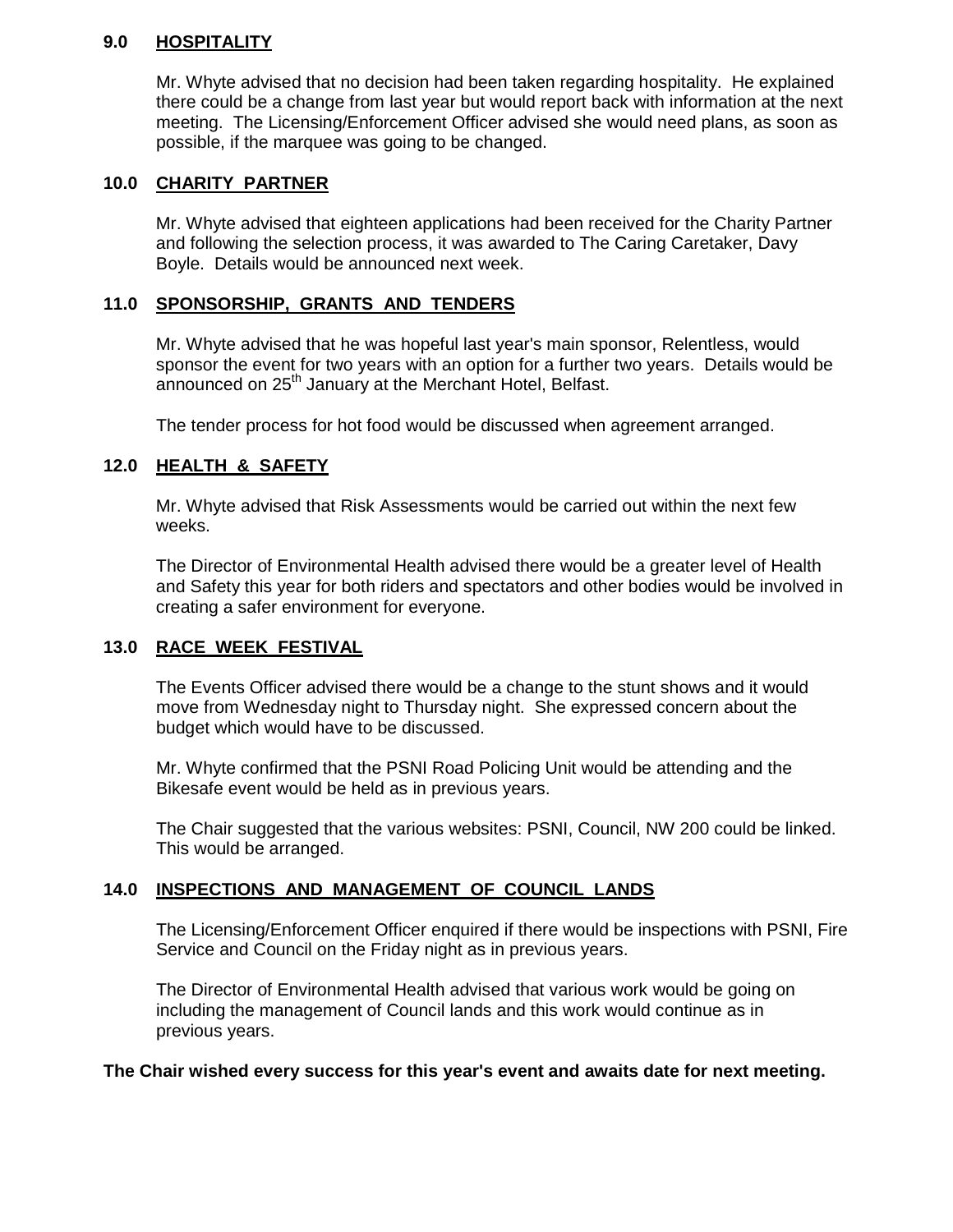# **POLICY AND DEVELOPMENT COMMITTEE**

# **18th January, 2011**

# **Present:** Councillor R. A. McPherson, in the Chair

The Mayor, Councillor N. F. Hillis

The Deputy Mayor, Councillor A. S. Cole

#### **Aldermen**

E. T. Black (Mrs.) D. McClarty  $($ ltems  $1.0 - 5.3.1)$  (Items  $1.0 - 3.1)$ W. T. Creelman W. J. McClure M. T. Hickey (Mrs.)

#### **Councillors**

| D. Harding             |
|------------------------|
| (Items $1.0 - 5.3.1$ ) |
| W. A. King             |
| (Items $1.0 - 5.3.1$ ) |
| <b>B.</b> Leonard      |
| (Items $1.0 - 5.3.1$ ) |
| R. A. Loftus (Mrs.)    |
| G. L. McLaughlin       |
|                        |

**Officers in Exercity Director of Corporate Services, Head of Development Attendance:** Services, Head of Performance, Policy and Governance, Head of Leisure Services (Items 1.0 – 5.4.1), Economic Development Manager (Items 1.0 – 5.1), Community Development Manager (Items  $1.0 - 2.1$ ) and Administrative **Assistant** 

#### **1.0 THE HONOURABLE THE IRISH SOCIETY - SUPPLEMENTAL CHARTER**

 The Mayor welcomed Mr. Edward Montgomery who was in attendance to address Council on The Honourable The Irish Society's plans to petition for a Supplemental Charter to the Society's 1662 Charter.

Mr. Montgomery outlined the work of the Society and highlighted the inadequacies of the current Charter in relation to its charitable role. He then requested the support of Council for the Society's petition.

#### **Recommended:**

On the proposal of the Mayor and seconded by Alderman McClure, that Council send a letter of support for the petition by The Honourable The Irish Society to the Privy Council.

**Also in** Mr. Edward Montgomery, The Honourable The Irish Society **Attendance:** (Item 1.0)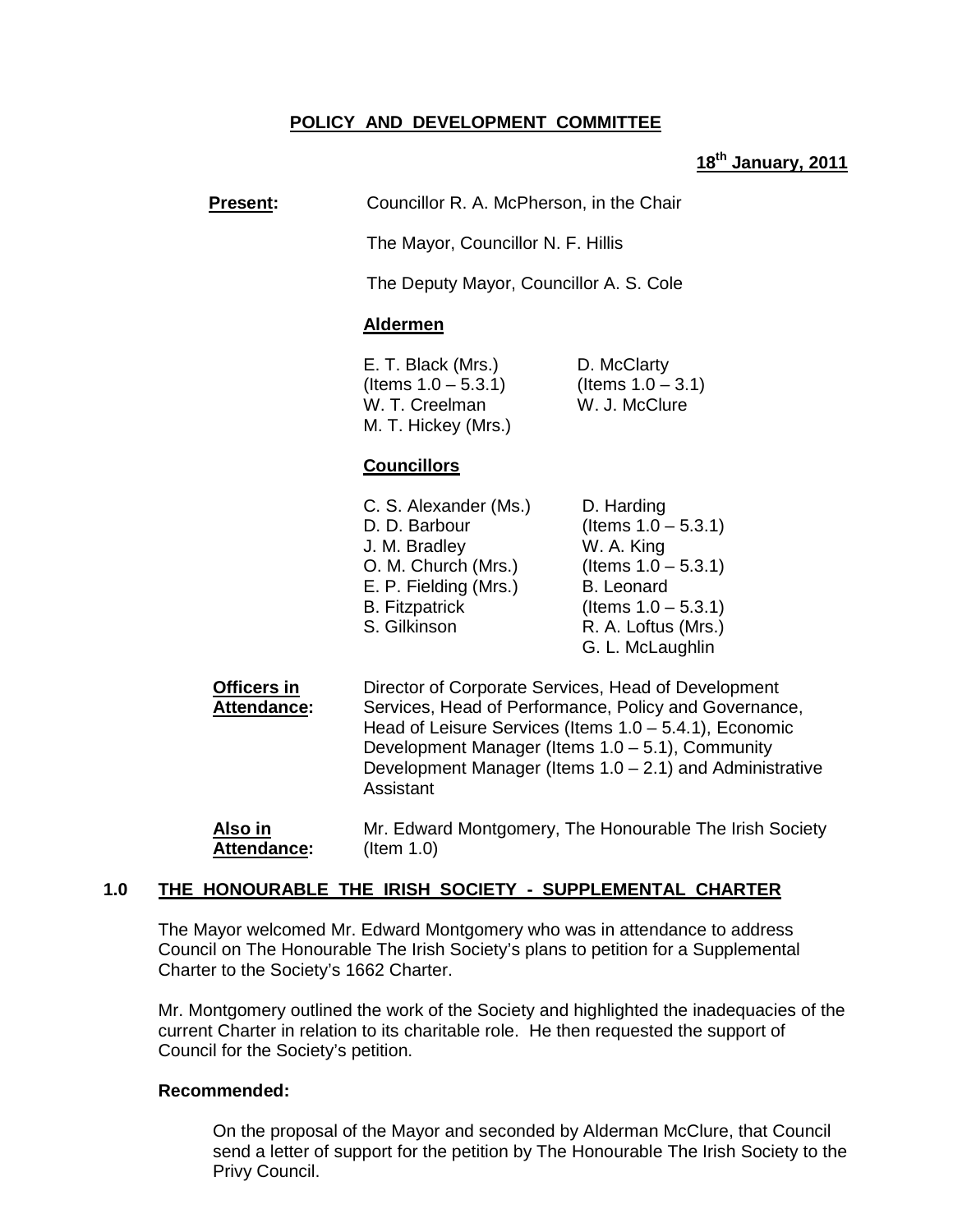Members thanked Mr. Montgomery for his presentation and paid tribute to the work of the Society in the County Londonderry area.

# **2.0 DEVELOPMENT SERVICES' REPORT**

The Report of the Head of Development Services was considered (previously supplied).

Matters arising:

# **2.1 Community Support Plan 2011-2012**

 Consideration was given to the Community Support Plan 2011-2012. Members noted that the total budget proposed for the Plan would be £244,340. It was hoped that funding of approximately £116,350 would be provided by the Department for Social Development, which would result in a net cost to Council of £227,943.

## **Recommended:**

That Council approves the delivery of the Community Support Action Plan subject to funding from the Department for Social Development as outlined and the final budget to be agreed in Council's estimates process.

## **2.2 North East Rural Development Programme: Village Renewal**

Preliminary applications for funding made for Garvagh and Castlerock under Measure 3.5 Village Renewal had been successful. Each area could now apply for funding up to a maximum of 75%, subject to match funding of 25% being secured. Funding to cover the 25% had been set aside within the 2011/12 Ecomomic Development budget.

## **Agreed:**

On the proposal of Councillor King and seconded by Councillor Gilkinson, that Council supports the match funding of up to 25% (£20,833) for each of the villages of Castlerock and Garvagh.

In response to a Member's question, it was advised that Kilrea Community Group had not been successful in their application to the NERDP. Council Officers would, however, work with the Group on a revised submission for the coming year.

## **2.3 Use of Portballintrae Car Park for Causeway Park and Ride**

Members noted that a park and ride service was being organised by The National Trust to alleviate traffic at the Causeway over the next 18 months. A request had been made by the Causeway Site Manager for permission to use Portballintrae Car Park in the service over the periods March to June 2011, September to October 2011 and March to June 2012.

 Concern was expressed that the car park would not be suitable for the scheme at weekends as it was already well utilised at such times.

## **Recommended:**

That the Head of Development Services liaise with the National Trust on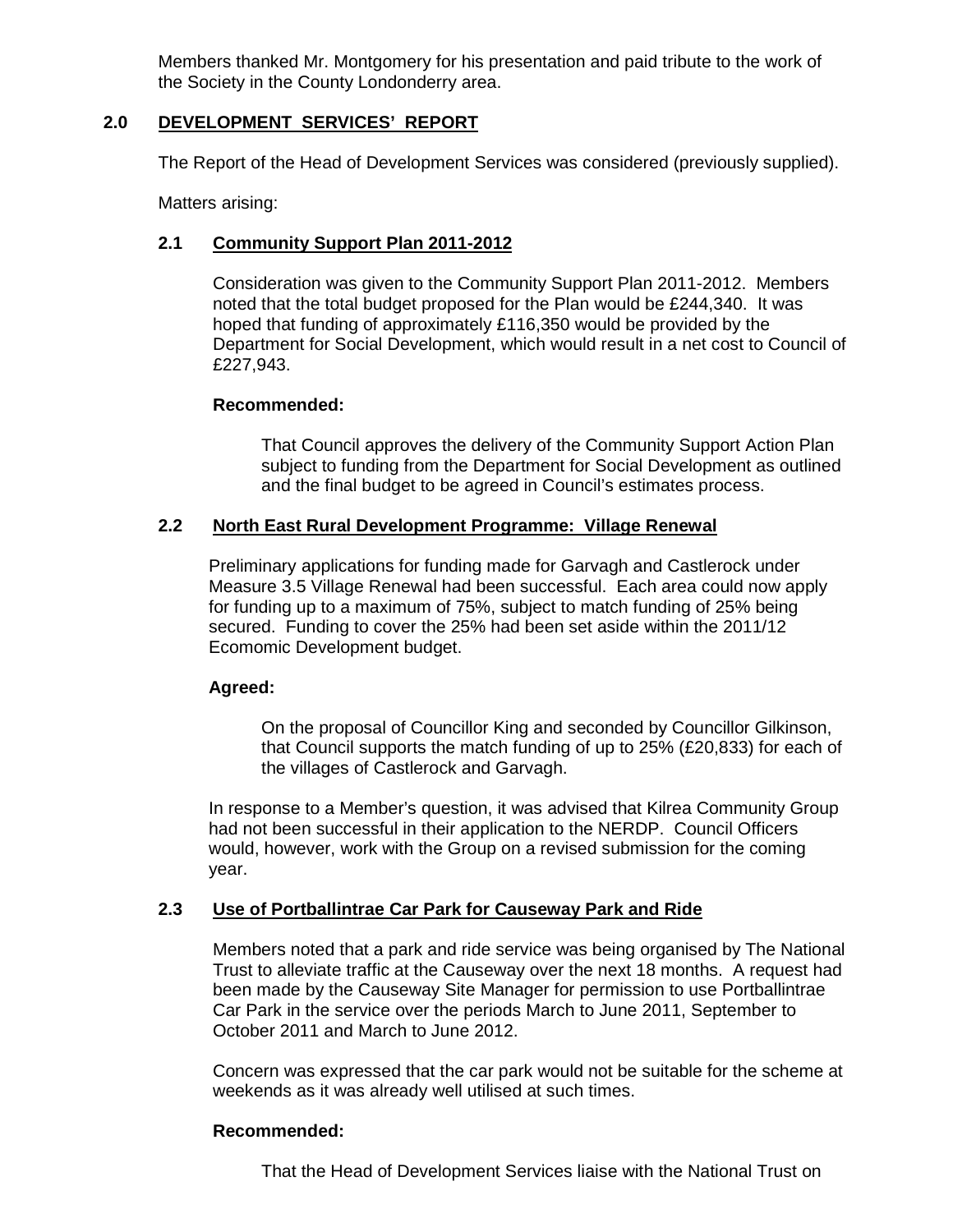the proposed scheme and report back to Committee.

# **2.4 Regional Development Strategy (RDS) 10 Year Review**

Members noted that the Regional Planning and Transport Division of DRD is seeking views on this public consultation which is running from  $6<sup>th</sup>$  January, 2011 to 31<sup>st</sup> March, 2011, as detailed in the report.

 Councillor Leonard declared his involvement on the Regional Development Committee. Discussion then ensued during which Members' comments were noted by the Head of Development Services.

# **Recommended:**

That Officers prepare a draft response to the Regional Development Strategy Review with the assistance of Fleming Mounstephen Planning Consultants.

# **2.5 For Information**

Members noted information on the following topics, as contained in the report:

- I) Environmental Improvement Scheme, Station Square, Portrush public consultation schemes  $-2^{nd}$  February, 2011 in Portrush Town Hall.
- II) North East PEACE III Action Plan Phase 2.

# **3.0 ADMINISTRATIVE SERVICES' REPORT**

The Report of the Head of Performance, Policy and Governance was considered (previously supplied).

Matters arising:

## **3.1 Procurement Policy and Procedures**

 Consideration was given to information on this topic, as contained in the report, along with the Draft Procurement Policy and Procedures document (previously supplied).

 A period of discussion ensued during which a change proposed to paragraph 5.12 was noted by the Head of Performance, Policy and Governance, who also identified the need for a formal review mechanism to be included in the document.

## **Recommended:**

That Council endorses the recommendation of the Governance Working Group to adopt the Draft Procurement Policy and Procedures, subject to inclusion of the above changes and equality screening.

 Members thanked the Head of Performance, Policy and Governance for his work in developing this policy.